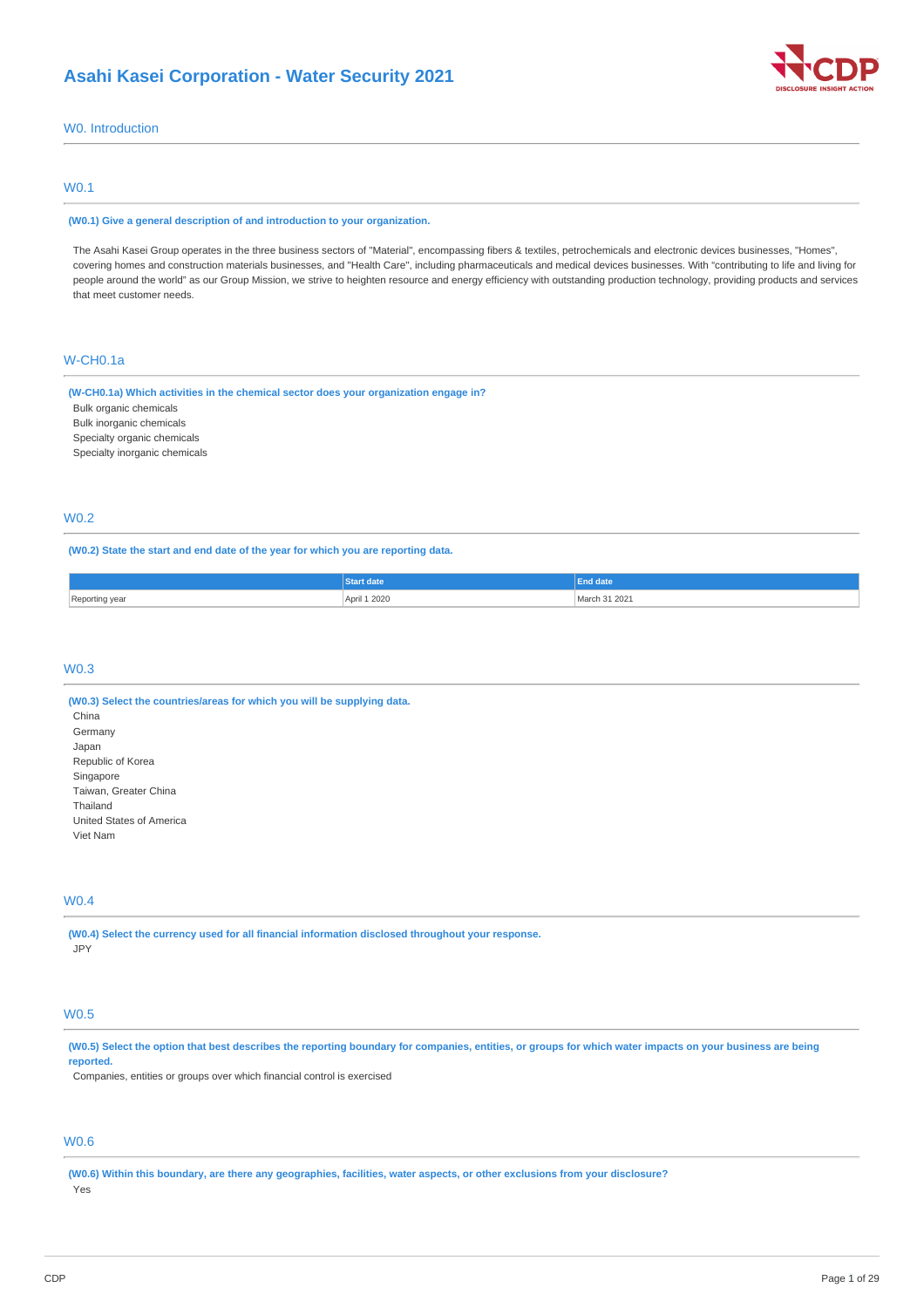# **(W0.6a) Please report the exclusions.**

| <b>Exclusion</b>                       | <b>Please explain</b>                                                                                                                                                                                             |
|----------------------------------------|-------------------------------------------------------------------------------------------------------------------------------------------------------------------------------------------------------------------|
|                                        | Our non-manufacturing facilities such as headquarters and sales offices as well  Our non-manufacturing facilities such as headquarters and sales offices as well as some of our assembly/processing plants, which |
|                                        | as some of our assembly/processing plants, which require a very small amount   require a very small amount of water for production, are excluded, because their water withdrawals and wastewater discharges are   |
| of water for production, are excluded. | considerably small, and hence their water risks are negligible.                                                                                                                                                   |

# W1. Current state

# W1.1

# (W1.1) Rate the importance (current and future) of water quality and water quantity to the success of your business.

|                                                                                                           | <b>Direct use</b><br>importance use<br>rating | Indirect<br>importance<br>rating | <b>Please explain</b>                                                                                                                                                                                                                                                                                                                                                                                                                                                                                                                                                                                                                                                                                                                                                                                                                                                                                                                                                                       |
|-----------------------------------------------------------------------------------------------------------|-----------------------------------------------|----------------------------------|---------------------------------------------------------------------------------------------------------------------------------------------------------------------------------------------------------------------------------------------------------------------------------------------------------------------------------------------------------------------------------------------------------------------------------------------------------------------------------------------------------------------------------------------------------------------------------------------------------------------------------------------------------------------------------------------------------------------------------------------------------------------------------------------------------------------------------------------------------------------------------------------------------------------------------------------------------------------------------------------|
| Sufficient<br>amounts of<br>good quality<br>freshwater<br>available for<br>use                            | Vital                                         | Important                        | The availability of sufficient amounts of good quality freshwater is vital for the Asahi Kasei Group, since many of our plants use a significant amount of good quality<br>freshwater for cooling, producing steam, and washing. Good quality freshwater is essential for most of our raw materials suppliers as cooling water and boiler feed water,<br>in particular. We believe the availability of sufficient amounts of good quality freshwater will continue to be vital for our direct operations in future, although our<br>dependency on freshwater might slightly diminish as we go through a structural change away from water-hungry petrochemical products production towards high value-<br>added chemical products production. The availability of good quality freshwater will continue to be important for our suppliers in future as well, since boiler feedwater has<br>to be good quality freshwater and certain cooling processes will continue to require freshwater. |
| Sufficient<br>amounts of<br>recycled,<br>brackish<br>and/or<br>produced<br>water<br>available for<br>luse | Not very<br>important                         | Not very<br>important            | Although we rely to some extent on recycled water, we do not use any brackish or produced water, since our plants are located where freshwater resources are abundant<br>We understand that our raw materials suppliers rarely use recycled, brackish or produced water. The availability of sufficient amounts of recycled, brackish or produced<br>water is therefore not very important for the Asahi Kasei Group and our raw materials suppliers alike. We do not anticipate that we will use brackish water if we consider<br>where we operate, and the possibility of us using any produced water in future is even much lower because we are not involved in the mining of gas, oil or metals.<br>However, there is a possibility of us and our suppliers using more recycled water in future especially in operations where freshwater resources are expected to be scarcer.                                                                                                        |

# W1.2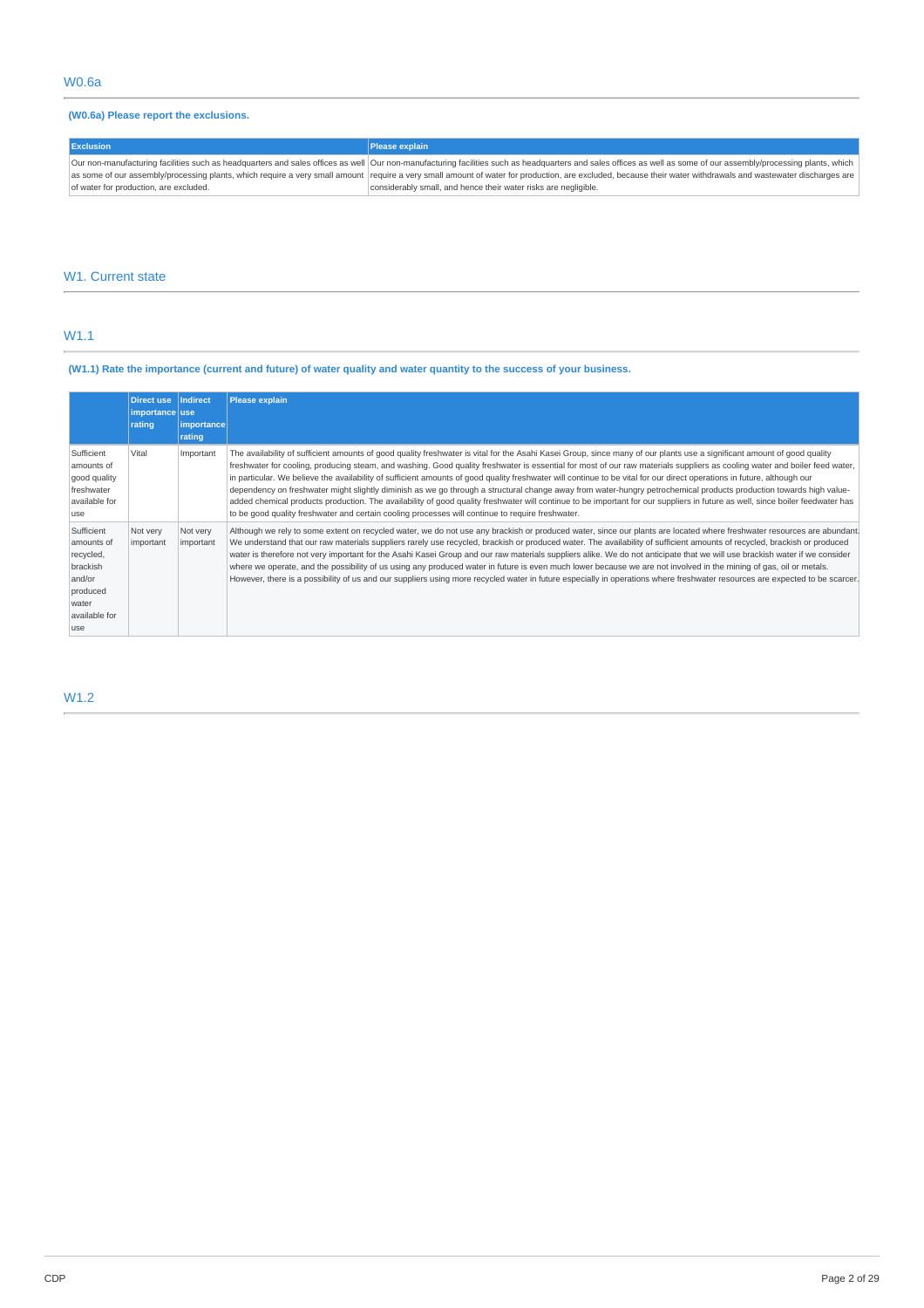# (W1.2) Across all your operations, what proportion of the following water aspects are regularly measured and monitored?

|                                                                                                                                                 | % of<br>sites/facilities/operations | <b>Please explain</b>                                                                                                                                                                                                                                                                                                                                                                                                                                                                                                                                                                                                                                                                                                                                                                                                                                                                                                                                                                                                                            |
|-------------------------------------------------------------------------------------------------------------------------------------------------|-------------------------------------|--------------------------------------------------------------------------------------------------------------------------------------------------------------------------------------------------------------------------------------------------------------------------------------------------------------------------------------------------------------------------------------------------------------------------------------------------------------------------------------------------------------------------------------------------------------------------------------------------------------------------------------------------------------------------------------------------------------------------------------------------------------------------------------------------------------------------------------------------------------------------------------------------------------------------------------------------------------------------------------------------------------------------------------------------|
|                                                                                                                                                 |                                     |                                                                                                                                                                                                                                                                                                                                                                                                                                                                                                                                                                                                                                                                                                                                                                                                                                                                                                                                                                                                                                                  |
| Water withdrawals -<br>total volumes                                                                                                            | 100%                                | We regularly measure and monitor the total volume of water withdrawal at all of our plants according to our internal regulations. Each of our plants measures and<br>monitors the volume of water withdrawal every month, with flow meters and/or based on invoices, and reports the yearly data to the Asahi Kasei headquarters<br>once a year, using our proprietary system. The Asahi Kasei headquarters monitors the group-wide data annually.                                                                                                                                                                                                                                                                                                                                                                                                                                                                                                                                                                                               |
| Water withdrawals -<br>volumes by source                                                                                                        | 100%                                | We regularly measure and monitor the volume of water withdrawal by sources at all of our plants according to our internal regulations. Each of our plants measures<br>and monitors the volume of water withdrawal by source every month, with flow meters and/or based on invoices, and reports the yearly data to the Asahi Kasei<br>headquarters once a year, using our proprietary system. The Asahi Kasei headquarters monitors the group-wide data annually.                                                                                                                                                                                                                                                                                                                                                                                                                                                                                                                                                                                |
| <b>Entrained water</b><br>associated with your<br>metals & mining<br>sector activities -<br>total volumes [only<br>metals and mining<br>sector] | <not applicable=""></not>           | <not applicable=""></not>                                                                                                                                                                                                                                                                                                                                                                                                                                                                                                                                                                                                                                                                                                                                                                                                                                                                                                                                                                                                                        |
| Produced water<br>associated with your<br>oil & gas sector<br>activities - total<br>volumes [only oil<br>and gas sector]                        | <not applicable=""></not>           | <not applicable=""></not>                                                                                                                                                                                                                                                                                                                                                                                                                                                                                                                                                                                                                                                                                                                                                                                                                                                                                                                                                                                                                        |
| Water withdrawals<br>quality                                                                                                                    | 100%                                | We regularly monitor the quality of water used at all of our plants according to our internal regulations. It is principally the responsibility of each of our plants to<br>monitor the quality of water withdrawn to ensure good quality freshwater is always available. The method and frequency of monitoring depend on individual plants'<br>facts and circumstances such as legal requirements and types of water withdrawn. Typically, however, many of our plants continuously monitor the quality of water<br>withdrawn with turbidity and pH meters, and periodically refer to water analysis reports obtained from public water utilities. When a plant encounters any issues<br>concerning the quality of water withdrawn, which it cannot resolve on its own, it shall seek advice and support from the Asahi Kasei headquarters, by letting it know<br>what has happened and is happening. The Asahi Kasei headquarters determines annually whether there have been any issues concerning the quality of water<br>withdrawn.        |
| Water discharges -<br>total volumes                                                                                                             | 100%                                | We regularly measure and monitor the total volume of water discharge at all of our plants according to our internal regulations. Each of our plants measures and<br>monitors the volume of water discharge every month, typically with a flow measurement weir, and reports the yearly data to the Asahi Kasei headquarters once a<br>year, using our proprietary system. The Asahi Kasei headquarters monitors the group-wide data annually.                                                                                                                                                                                                                                                                                                                                                                                                                                                                                                                                                                                                    |
| Water discharges -<br>volumes by<br>destination                                                                                                 | 100%                                | We reqularly measure and monitor the volume of water discharge by destination at all of our plants according to our internal requlations. Each of our plants<br>measures and monitors the volume of water discharge by destination every month, typically with a flow measurement weir, and reports the yearly data to the Asahi<br>Kasei headquarters once a year, using our proprietary system. The Asahi Kasei headquarters monitors the group-wide data annually.                                                                                                                                                                                                                                                                                                                                                                                                                                                                                                                                                                            |
| Water discharges -<br>volumes by<br>treatment method                                                                                            | 100%                                | We regularly measure and monitor the volume of water discharge by treatment method at all of our plants according to our internal regulations. Each of our plants<br>measures and monitors the volume of water discharge by treatment method every month, typically with a flow measurement weir, and reports the yearly data to the<br>Asahi Kasei headquarters once a year, using our proprietary system. The Asahi Kasei headquarters monitors the group-wide data annually.                                                                                                                                                                                                                                                                                                                                                                                                                                                                                                                                                                  |
| Water discharge<br>$quality - by$<br>standard effluent<br>parameters                                                                            | 100%                                | We regularly measure and monitor the water discharge quality by standard effluent parameters at all of our plants according to our internal regulations. It is<br>principally the responsibility of each of our plants to monitor the quality of water discharge to ensure that it complies with all applicable effluent standards or limits.<br>Many of our plants continuously monitor parameters such as pH and COD with our own analyzers to detect any issues, and ask external laboratories to take and<br>analyze effluent samples periodically, typically twice to four times a year, to demonstrate that we meet any effluent standards or limits. When a plant encounters<br>any issues concerning the quality of water discharge, which it cannot resolve on its own, it shall seek advice and support from the Asahi Kasei headquarters, by<br>letting it know what has happened and is happening. The Asahi Kasei headquarters determines annually whether there have been any issues concerning the<br>quality of water discharge. |
| Water discharge<br>$quality -$<br>temperature                                                                                                   | 100%                                | We regularly measure and monitor the temperature of water discharge at all of our plants according to our internal regulations. It is principally the responsibility of<br>each of our plants to monitor the temperature of water discharge to ensure that it complies with all applicable requirements. Many of our plants continuously<br>monitor the effluent temperature with our own thermometers to detect any issues, and all the plants ask external laboratories to take and analyze effluent samples<br>periodically, typically twice to four times a year, to demonstrate that we meet any relevant requirements. When a plant encounters any issues concerning the<br>temperature of water discharge, which it cannot resolve on its own, it shall seek advice and support from the Asahi Kasei headquarters, by letting it know what has<br>happened and is happening. The Asahi Kasei headquarters determines annually whether there have been any issues concerning the temperature of water<br>discharge.                        |
| Water consumption<br>- total volume                                                                                                             | 100%                                | We annually measure and monitor the total volume of group-wide water consumption, based on the water withdrawal and water discharge data collected from our<br>plants once a year. The volume of water withdrawal is measured by flow meters or based on invoices and the volume of water discharge is measured with a flow<br>measurement weir. The method for measurement is the simple subtraction: Water consumption = Water withdrawal - Water discharge.                                                                                                                                                                                                                                                                                                                                                                                                                                                                                                                                                                                   |
| Water<br>recycled/reused                                                                                                                        | 100%                                | We regularly measure and monitor the volume of water recycled/reused at all of our plants according to our internal regulations. Each of our plants calculates the<br>volume of water recycled/reused, based on the readings of flow meters and some estimates, and reports the yearly data to the Asahi Kasei headquarters once a<br>year, using our proprietary system. The Asahi Kasei headquarters monitors the group-wide data annually.                                                                                                                                                                                                                                                                                                                                                                                                                                                                                                                                                                                                    |
| The provision of<br>fully-functioning,<br>safely managed<br>WASH services to<br>all workers                                                     | 100%                                | We regularly monitor whether we provide fully-functioning, safely managed WASH services to all workers at all of our plants according to our internal regulations. It<br>is principally the responsibility of each of our plants to monitor whether we provide fully-functioning, safely managed WASH services to all workers. The monitoring<br>is done through water supply and sanitation facilities inspections conducted at each plant regularly, typically every month. However, when a plant encounters any<br>issues concerning the provision of WASH services, which it cannot resolve on its own, it shall seek advice and support from the Asahi Kasei headquarters, by<br>letting it know what has happened and is happening. The Asahi Kasei headquarters determines annually whether there have been any issues concerning the<br>provision of WASH services.                                                                                                                                                                      |

# W1.2b

(W1.2b) What are the total volumes of water withdrawn, discharged, and consumed across all your operations, and how do these volumes compare to the **previous reporting year?**

|                      | <b>Volume</b><br>$(megative s/year)$ with previous | <b>Comparison</b><br>reporting year | Please explain                                                                                                                                                                                                                                                                                                                                                                                                   |
|----------------------|----------------------------------------------------|-------------------------------------|------------------------------------------------------------------------------------------------------------------------------------------------------------------------------------------------------------------------------------------------------------------------------------------------------------------------------------------------------------------------------------------------------------------|
| Total<br>withdrawals | 258249                                             | Lower                               | The total withdrawals decreased by 5.53% compared to the previous fiscal year, because of the decrease in production affected by the economic slump from the<br>latter half of fiscal 2019 in addition to our challenge to use water efficiently. Since the total withdrawals mainly depend on the change in the production amount,<br>we anticipate it will increase next year with economic recovery.          |
| Total<br>discharges  | 226201                                             | Lower                               | The total discharges decreased by 4.98%, due to the decrease of total withdrawals as a result of decrease in production in addition to our challenge to use water<br>efficiently. Because of the change in total discharges depends on the total withdrawals, we anticipate it will increase next year with economic recovery                                                                                    |
| Total<br>consumption | 32048                                              | Lower                               | The total consumption decreased by 9.29%, due to the decrease of total withdrawals as a result of decrease in production affected by the economic slump from<br>the latter half of fiscal 2019 in addition to our challenge to use water efficiently. Since the change in total consumption depends on change in the total<br>withdrawals, we anticipate that it will increase next year with economic recovery. |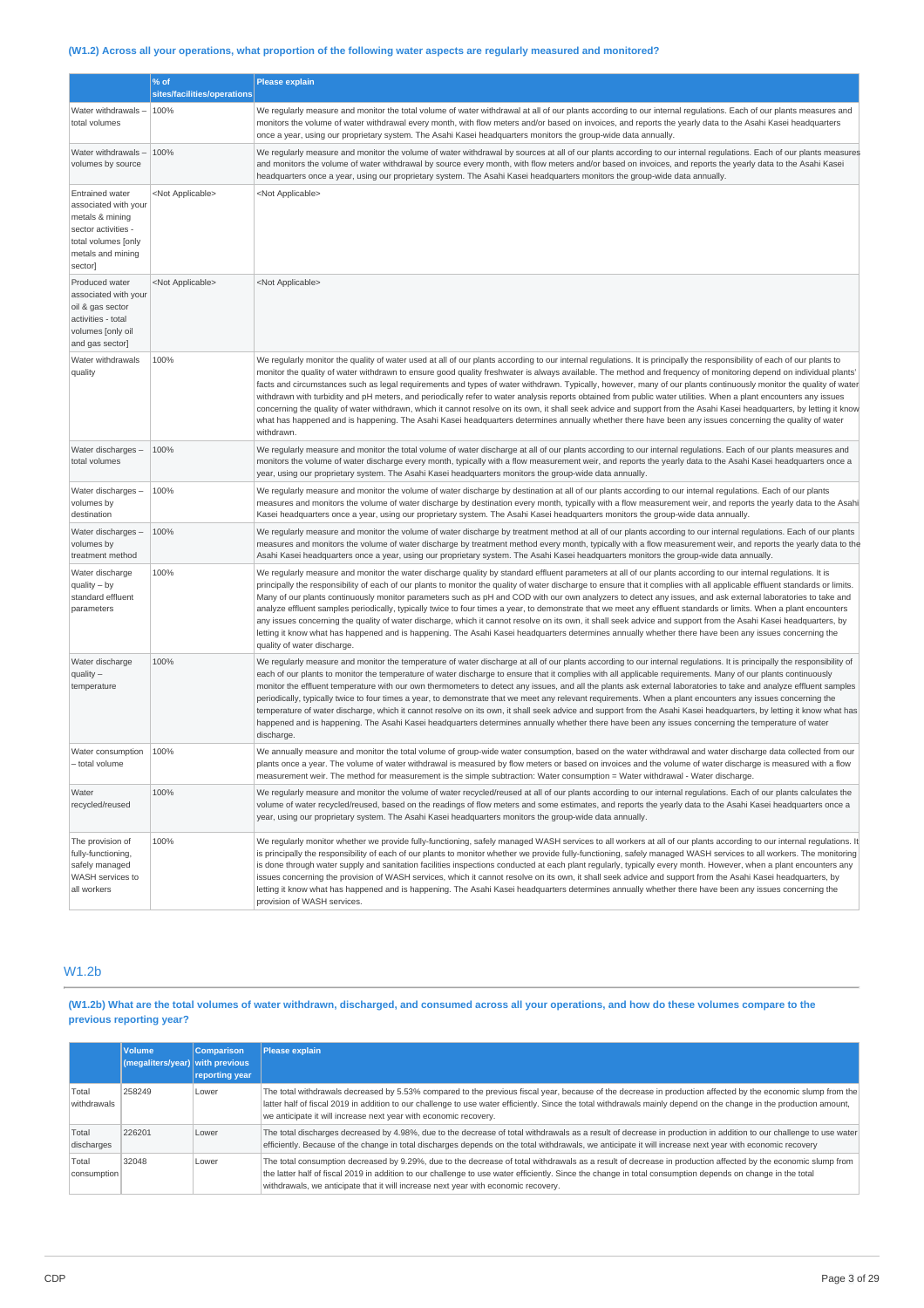# W1.2d

# **(W1.2d) Indicate whether water is withdrawn from areas with water stress and provide the proportion.**

|         | <b>Withdrawals</b> %<br>are from<br>areas with<br>water stress areas with reporting | withdrawn with<br><b>Ifrom</b><br>water<br><b>stress</b> | <b>previous</b><br>vear | tool                   | Comparison Identification Please explain                                                                                                                                                                                                                                                                                                                                                                                                                                                                                                                                                                                                                                                                                                                                                                |
|---------|-------------------------------------------------------------------------------------|----------------------------------------------------------|-------------------------|------------------------|---------------------------------------------------------------------------------------------------------------------------------------------------------------------------------------------------------------------------------------------------------------------------------------------------------------------------------------------------------------------------------------------------------------------------------------------------------------------------------------------------------------------------------------------------------------------------------------------------------------------------------------------------------------------------------------------------------------------------------------------------------------------------------------------------------|
| Row Yes |                                                                                     | Less than<br>1%                                          | About the<br>same       | <b>WRI</b><br>Aqueduct | We understand that those plants that are located in water stressed areas are the two of our plants in Jurong Island, Singapore. Singapore is a<br>waterstressed country because it is surrounded by the sea and relies hugely on water supplied from Malaysia. It is also evident from the baseline<br>water stress for Singapore indicated in WRI Aqueduct, which is "Extremely high". This is how we have determined that these plants in Singapore are<br>located in a water stressed area. The volume of water withdrawn at these plants represents only a tiny fraction of the Asahi Kasei Group's total water<br>withdrawals, but the plants have been striving to reduce their water use. This has contributed to the year-on-year decrease in the volume of water<br>withdrawn at these plants. |

# W1.2h

# **(W1.2h) Provide total water withdrawal data by source.**

|                                                                                        | Relevance Volume | (megaliters/year)         | <b>Comparison</b><br>with previous<br>reporting year | Please explain                                                                                                                                                                                                                                                                                                                                                          |
|----------------------------------------------------------------------------------------|------------------|---------------------------|------------------------------------------------------|-------------------------------------------------------------------------------------------------------------------------------------------------------------------------------------------------------------------------------------------------------------------------------------------------------------------------------------------------------------------------|
| Fresh surface water, including<br>rainwater, water from wetlands,<br>rivers, and lakes | Relevant         | 191781                    | Lower                                                | Fresh surface water is relevant because many of our plants use a significant amount of good quality freshwater for cooling and<br>washing. Mainly because of decreased production volume affected by the economic slump from the latter half of fiscal 2019, the<br>volume of fresh surface water we withdrew in fiscal 2020 decreased by 6.13% from the previous year. |
| Brackish surface<br>water/Seawater                                                     | Relevant         | 32472                     | About the<br>same                                    | Brackish surface is not relevant since our plants are located where freshwater resources are abundant. Seawater is relevant<br>because several our plants in Japan rely on seawater as water for cooling. The volume of seawater we withdrew in fiscal 2020<br>increased by 0.54% from the previous year.                                                               |
| Groundwater - renewable                                                                | Relevant         | 19547                     | Lower                                                | Renewable groundwater is relevant because several of our plants rely on renewable groundwater as water for cooling and washing.<br>Mainly because of decreased production volume affected by the economic slump from the latter half of fiscal 2019, the volume of<br>renewable groundwater we withdrew in fiscal 2020 decreased by 5.39% from the previous year.       |
| Groundwater - non-renewable Not                                                        | relevant         | <not applicable=""></not> | $<$ Not<br>Applicable>                               | Non-renewable groundwater is not relevant because none of our plants are located where it is available and has to be relied on. It<br>will continue to be irrelevant for us unless we set up a plant where non-renewable groundwater is available and has to be relied on.                                                                                              |
| Produced/Entrained water                                                               | Not<br>relevant  | <not applicable=""></not> | $<$ Not<br>Applicable>                               | Produced water is not relevant because we are not involved in the mining of gas, oil or metals. It will continue to be irrelevant for us<br>unless we enter into any mining business.                                                                                                                                                                                   |
| Third party sources                                                                    | Relevant         | 14449                     | Much lower                                           | Water from third party sources are relevant because we use it where drinkable quality water is required. The volume of water from<br>third party sources, mainly municipal water, we withdrew in fiscal 2020 decreased by 10.40% from the previous year. Because of<br>decreased production volume affected by the economic slump from the latter half of fiscal 2019.  |

# W1.2i

# **(W1.2i) Provide total water discharge data by destination.**

|                                              | Relevance Volume | (megaliters/year) with    | previous<br>reporting<br>vear | Comparison Please explain                                                                                                                                                                                                                                                                                                                                                                                                                                                                                                                                                                     |
|----------------------------------------------|------------------|---------------------------|-------------------------------|-----------------------------------------------------------------------------------------------------------------------------------------------------------------------------------------------------------------------------------------------------------------------------------------------------------------------------------------------------------------------------------------------------------------------------------------------------------------------------------------------------------------------------------------------------------------------------------------------|
| Fresh surface<br>water                       | Relevant         | 172134                    | Lower                         | Fresh surface water is relevant as a wastewater destination because several of our plants discharge wastewater into the Fresh surface water. The<br>volume of wastewater discharged into fresh surface water in fiscal 2020 decreased by 9.23% from the previous year. The volume of wastewater<br>discharged into fresh surface water tends to increase or decrease in tandem with the volume of fresh surface water withdrawals. In fiscal 2020, the<br>former decreased year-on-year to keep pace with a decrease in the latter.                                                           |
| <b>Brackish</b><br>surface<br>water/seawater | Relevant         | 32472                     | About the<br>same             | Seawater is relevant as a wastewater destination because several of our plants use seawater as non-contact cooling water and discharge it directly<br>into the sea. The volume of wastewater discharged into the sea in fiscal 2020 was about the same (+0.54%) as that one from the previous year. The<br>change rate was as same as the change in the volume of sea water withdrawals. (The volume of wastewater discharged into the sea is exactly the<br>same as the volume of water withdrawn from the sea, because there is no evaporation in indirect cooling systems using seawater.) |
| Groundwater                                  | Not<br>relevant  | <not applicable=""></not> | $<$ Not<br>Applicable>        | Groundwater is and will continue to be irrelevant as a wastewater destination because none of our plants discharge and will not need to discharge<br>wastewater into groundwater.                                                                                                                                                                                                                                                                                                                                                                                                             |
| Third-party<br>destinations                  | Relevant         | 21595                     | Much lower                    | The volume of wastewater discharged into third-party destinations in fiscal 2020 decreased by 34.17% from the previous year.                                                                                                                                                                                                                                                                                                                                                                                                                                                                  |

W1.2j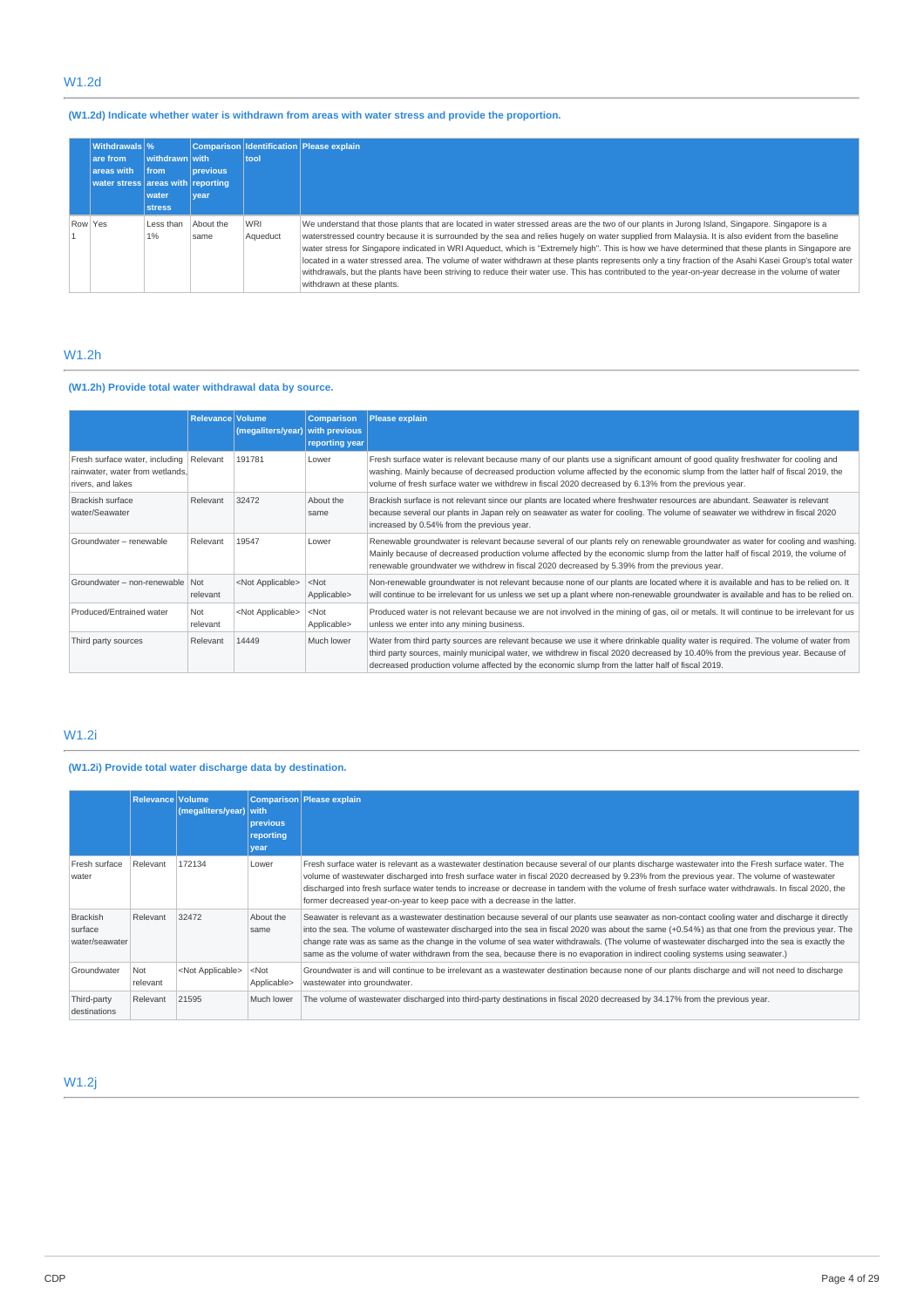#### **(W1.2j) Within your direct operations, indicate the highest level(s) to which you treat your discharge.**

|                                                           | <b>Relevance of treatment</b><br>level to discharge | <b>Volume</b>             | <b>Comparison of treated volume with</b><br>(megaliters/year) previous reporting year | % of your sites/facilities/operations Please explain<br>this volume applies to |                                                                            |
|-----------------------------------------------------------|-----------------------------------------------------|---------------------------|---------------------------------------------------------------------------------------|--------------------------------------------------------------------------------|----------------------------------------------------------------------------|
| Tertiary treatment                                        | Relevant                                            | 117845                    | About the same                                                                        | 51-60                                                                          | The amount processed decreased by 0.26%<br>compared to the previous year.  |
| Secondary treatment                                       | Relevant                                            | 39733                     | About the same                                                                        | $11 - 20$                                                                      | The amount processed increased by 1.05%<br>compared to the previous year.  |
| Primary treatment only                                    | Relevant                                            | 5107                      | Lower                                                                                 | $1 - 10$                                                                       | The amount processed decreased by 15.15%<br>compared to the previous year. |
| Discharge to the natural<br>environment without treatment | Relevant                                            | 41921                     | About the same                                                                        | $11 - 20$                                                                      | Emissions increased by 0.40% compared to the<br>previous year.             |
| Discharge to a third party without<br>treatment           | Relevant                                            | 21595                     | Much lower                                                                            | $1 - 10$                                                                       | Emissions decreased by 34.17% compared to<br>the previous year.            |
| Other                                                     | Not relevant                                        | <not applicable=""></not> | <not applicable=""></not>                                                             | <not applicable=""></not>                                                      |                                                                            |

# W-CH1.3

**(W-CH1.3) Do you calculate water intensity for your activities in the chemical sector?** Yes

# W-CH1.3a

(W-CH1.3a) For your top five products by production weight/volume, provide the following water intensity information associated with your activities in the **chemical sector.**

### **Product type**

Bulk organic chemicals

# **Product name**

Chemical Monomer 1 ( We think we shouldn't answer the water intensity per each production name because it is confidential information. )

**Water intensity value (m3)**

57.49

**Numerator: water aspect** Total water withdrawals

#### **Denominator**

Ton

**Comparison with previous reporting year** About the same

### **Please explain**

We use water unit (m3/t) as one of the parameters for productivity improvement. In the near future, we are actively working to improve water unit, as water shortages and rising water prices are expected and the impact of water on commodity manufacturing costs is expected to be greater than it is now. Compared to the previous year, the water intensity (m3/t) of Chemical Monomer 1 worsened by 6%. The reason is that production volume was reduced by 5% and production efficiency deteriorated. Largesize chemical plants can't be stopped once they are put into operation. Therefore, to be honest, it is very tough for us to improve the water intensity of the specific product listed here in a short period except to rebuild the plant itself. However, we are devoting ourselves to improving the water intensity and working diligently on an ongoing basis. Specific our approaches to improve the water intensity of the products include the introduction of updated IT technology that enables optimization of plant operation according to production volume, high-efficiency pumps, and measures against water leakage mainly due to pipe deterioration. Our strategy is to continue to aggressivley seek ways and measures to improve the water intensity of each product from all aspects. It is expected that the forecast of water units in the future will be gradually improved by implementing the above measures.

# **Product type**

Bulk organic chemicals

# **Product name**

Chemical Monomer 2 ( We think we shouldn't answer the water intensity per each production name because it is confidential information. )

**Water intensity value (m3)** 4.03

**Numerator: water aspect** Total water withdrawals

**Denominator** Ton

**Comparison with previous reporting year** Lower

### **Please explain**

We use water unit (m3/t) as one of the parameters for productivity improvement. In the near future, we are actively working to improve water unit, as water shortages and rising water prices are expected and the impact of water on commodity manufacturing costs is expected to be greater than it is now. Compared to the previous year, the water unit (m3/t) of Chemical Monomer 2 improved by 6%. The reason is that production increased by 14% and production efficiency improved. Large-size chemical plants can't be stopped once they are put into operation. Therefore, to be honest, it is very tough for us to improve the water intensity of the specific product listed here in a short period except to rebuild the plant itself. However, we are devoting ourselves to improving the water intensity and working diligently on an ongoing basis. Specific our approaches to improve the water intensity of the products include the introduction of updated IT technology that enables optimization of plant operation according to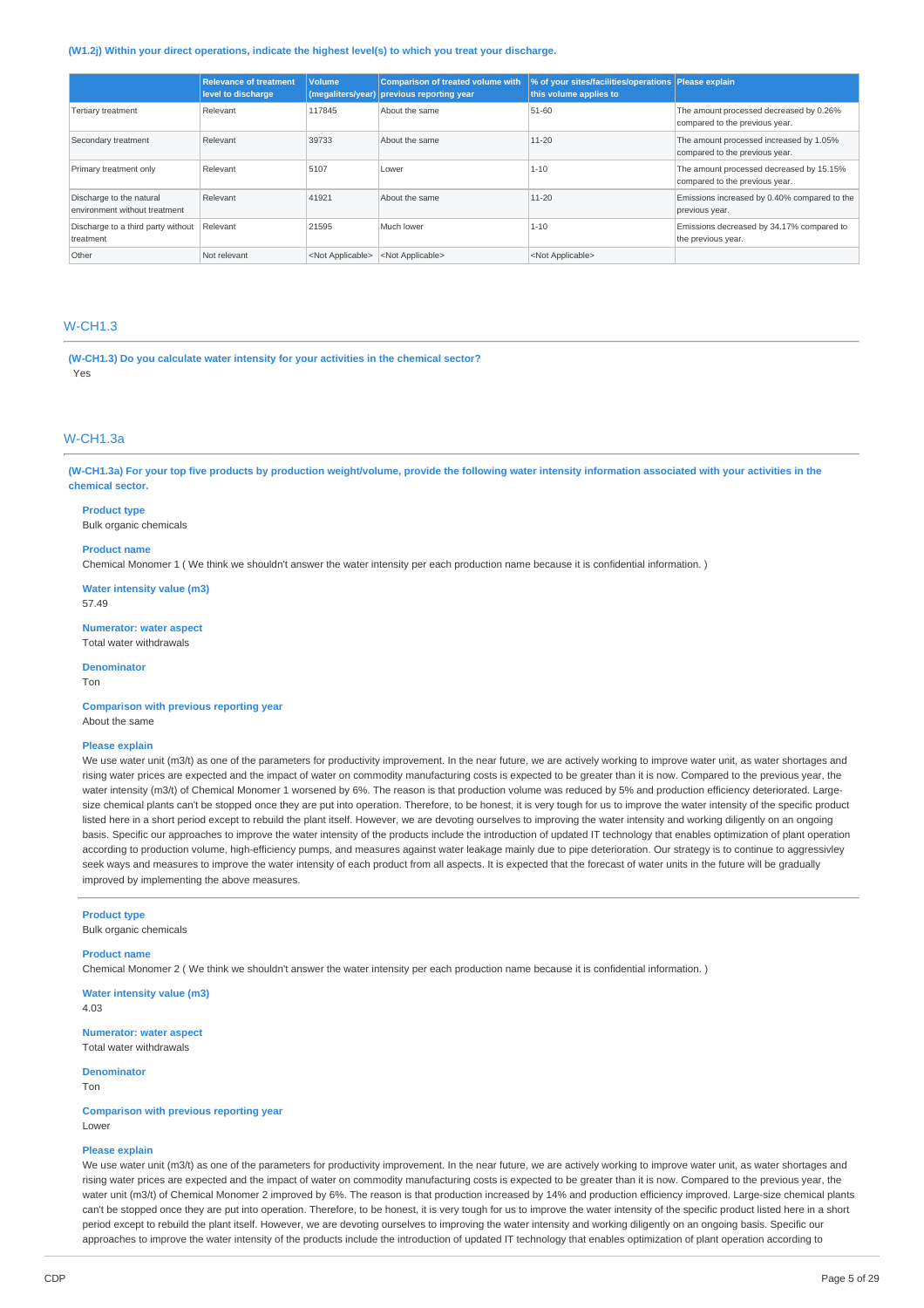production volume, high-efficiency pumps, and measures against water leakage mainly due to pipe deterioration. Our strategy is to continue to aggressively seek ways and measures to improve the water intensity of each product from all aspects. It is expected that the forecast of water units in the future will be gradually improved by implementing the above measures.

**Product type** Bulk organic chemicals

#### **Product name**

Chemical Polymer 1 ( We think we shouldn't answer the water intensity per each production name because it is confidential information. )

**Water intensity value (m3)** 2.93

**Numerator: water aspect**

Total water withdrawals

**Denominator** Ton

**Comparison with previous reporting year** About the same

#### **Please explain**

We use water unit (m3/t) as one of the parameters for productivity improvement. In the near future, we are actively working to improve water unit, as water shortages and rising water prices are expected and the impact of water on commodity manufacturing costs is expected to be greater than it is now. Compared to the previous year, the water unit (m3/t) of Chemical Polymer 1 improved by 4%. The reason is that production increased by 23% and production efficiency improved. Large-size chemical plants can't be stopped once they are put into operation. Therefore, to be honest, it is very tough for us to improve the water intensity of the specific product listed here in a short period except to rebuild the plant itself. However, we are devoting ourselves to improving the water intensity and working diligently on an ongoing basis. Specific our approaches to improve the water intensity of the products include the introduction of updated IT technology that enables optimization of plant operation according to production volume, high-efficiency pumps, and measures against water leakage mainly due to pipe deterioration. Our strategy is to continue to aggressively seek ways and measures to improve the water intensity of each product from all aspects. It is expected that the forecast of water units in the future will be gradually improved by implementing the above measures.

### **Product type**

Bulk organic chemicals

#### **Product name**

Chemical Polymer 2 ( We think we shouldn't answer the water intensity per each production name because it is confidential information. )

**Water intensity value (m3)** 2.59

**Numerator: water aspect**

Total water withdrawals

**Denominator**

Ton

**Comparison with previous reporting year** About the same

# **Please explain**

We use water unit (m3/t) as one of the parameters for productivity improvement. In the near future, we are actively working to improve water unit, as water shortages and rising water prices are expected and the impact of water on commodity manufacturing costs is expected to be greater than it is now. Compared to the previous year, the water unit (m3/t) of Chemical Polymer 2 worsened by 7%. The reason is that production volume was reduced by 4% and production efficiency deteriorated. Large-size chemical plants can't be stopped once they are put into operation. Therefore, to be honest, it is very tough for us to improve the water intensity of the specific product listed here in a short period except to rebuild the plant itself. However, we are devoting ourselves to improving the water intensity and working diligently on an ongoing basis. Specific our approaches to improve the water intensity of the products include the introduction of updated IT technology that enables optimization of plant operation according to production volume, high-efficiency pumps, and measures against water leakage mainly due to pipe deterioration. Our strategy is to continue to aggressively seek ways and measures to improve the water intensity of each product from all aspects. It is expected that the forecast of water units in the future will be gradually improved by implementing the above measures.

### **Product type**

Specialty organic chemicals

### **Product name**

Chemical Polymer 3 ( We think we shouldn't answer the water intensity per each production name because it is confidential information. )

**Water intensity value (m3)** 99.4

**Numerator: water aspect** Total water withdrawals

#### **Denominator**

Ton

**Comparison with previous reporting year** About the same

# **Please explain**

We use water unit (m3/t) as one of the parameters for productivity improvement. In the near future, we are actively working to improve water unit, as water shortages and rising water prices are expected and the impact of water on commodity manufacturing costs is expected to be greater than it is now. Compared with the previous year, the water unit (m3/t) of Chemical Polymer 3 worsened by 8%. The reason for this was a 16% reduction in production volume and a deterioration in production efficiency. Largesize chemical plants can't be stopped once they are put into operation. Therefore, to be honest, it is very tough for us to improve the water intensity of the specific product listed here in a short period except to rebuild the plant itself. However, we are devoting ourselves to improving the water intensity and working diligently on an ongoing basis. Specific our approaches to improve the water intensity of the products include the introduction of updated IT technology that enables optimization of plant operation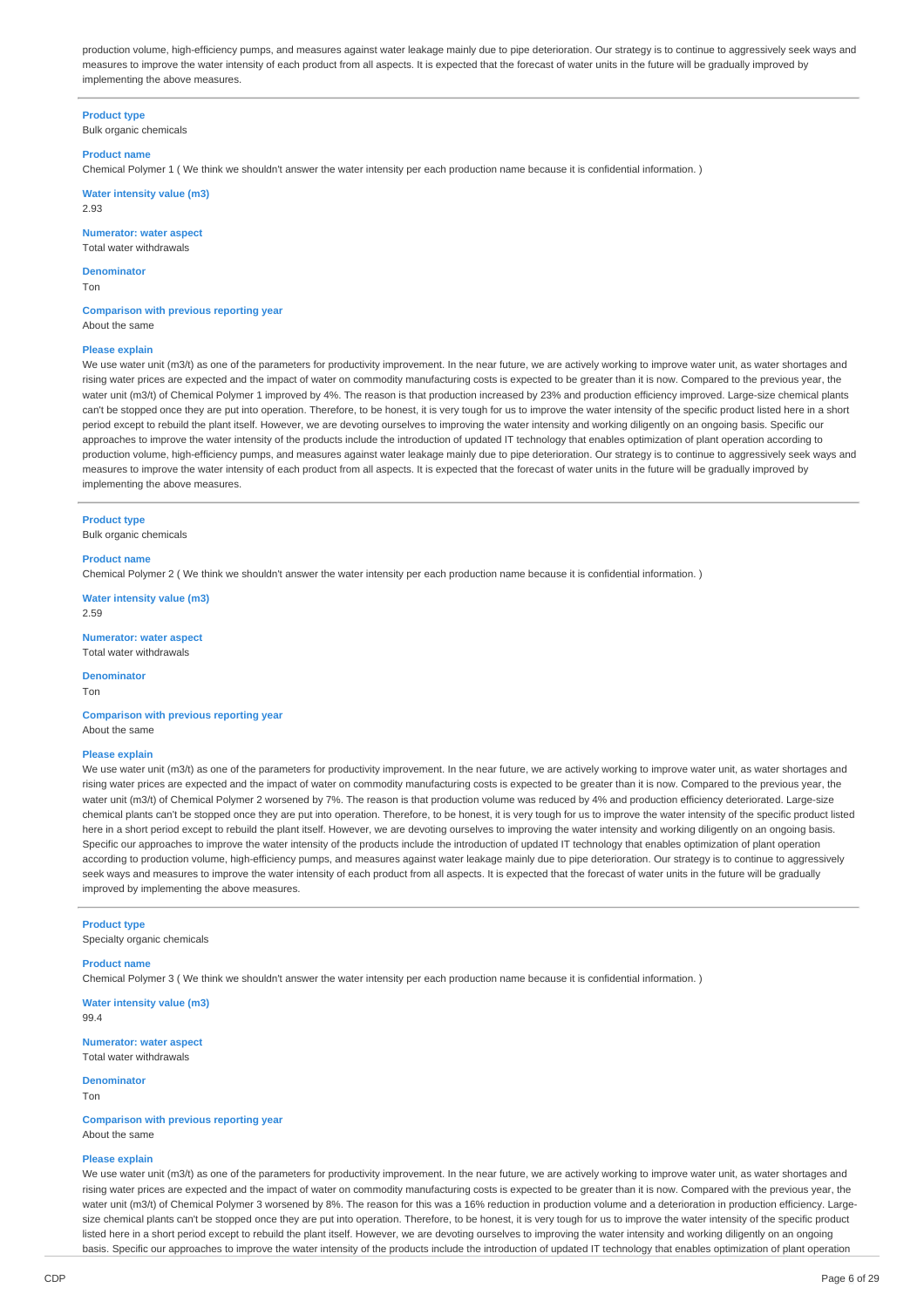according to production volume, high-efficiency pumps, and measures against water leakage mainly due to pipe deterioration. Our strategy is to continue to aggressively seek ways and measures to improve the water intensity of each product from all aspects. It is expected that the forecast of water units in the future will be gradually improved by implementing the above measures.

# W1.4

**(W1.4) Do you engage with your value chain on water-related issues?** Yes, our suppliers

# W1.4a

(W1.4a) What proportion of suppliers do you request to report on their water use, risks and/or management information and what proportion of your procurement **spend does this represent?**

#### **Row 1**

**% of suppliers by number** 51-75

### **% of total procurement spend**

76-100

### **Rationale for this coverage**

We understand that, the higher the share of our procurement spend is, the higher the risk of our operations being affected by a water-related adverse event at a supplier could be, and that it is very effective and efficient to work together with our supply chain members in order to solve global water issues. That is why we send out a CSR questionnaire to our major suppliers from which we procure a significant amount of products. Specifically, in fiscal 2020, we sent out a CSR questionnaire to those suppliers covering 71% in terms of the number of suppliers and 82% in terms of procurement spend. Information obtained from suppliers is used not only to assess water risks in our supply chain, but also to encourage suppliers to make improvements by providing them with feedback. We believe this functions as an incentive for our suppliers to respond to a questionnaire.

### **Impact of the engagement and measures of success**

We ask them about how they work on efficient use of water resources and wastewater management in order to understand and manage current and future risks in the supply chain. Information obtained from suppliers is used not only to assess water risks in our supply chain, but also to encourage suppliers to make improvements by providing them with feedback. We measure the success mainly by the response rate.

**Comment**

### W<sub>1</sub> 4h

**(W1.4b) Provide details of any other water-related supplier engagement activity.**

**Type of engagement** Innovation & collaboration

#### **Details of engagement**

Educate suppliers about water stewardship and collaboration

**% of suppliers by number** Less than 1%

#### **% of total procurement spend** Less than 1%

# **Rationale for the coverage of your engagement**

The Asahi Kasei Group has set "coexistence with the environment" as a group vision, and positions the challenge of global environmental measures as the most important issue. In particular, the Asahi Kasei Group's policy on global environmental measures stipulates "conservation of water resources" and pledges to contribute to the conservation of water resources worldwide through our business and products. In relation to the business of recycled cellulosic fiber (trade name "BEMBERG"), Asahi Kasei Corporation has been implementing initiatives such as technical and educational support and community development (including purification projects for contaminated rivers) for stakeholders involved in the final product from the procurement of raw materials (cotton linters) in India. This business model also includes improvement of wastewater purification system for industrial use which is indispensable for the sustainable development of textile industry considering the global environment. Specifically, the company is implementing initiatives with dyeing manufacturers and other stakeholders aimed at achieving zero wastewater at dyeing plants by using the hollow fiber membrane Microza developed by the company for wastewater treatment generated during fabric dyeing.

### **Impact of the engagement and measures of success**

Asahi Kasei Corp. has been exporting recycled cellulose (cupro textile, trade name "BEMBERG"), which is used as a raw material for salry, a traditional females's clothing in India, since 1976. As of 2020, Asahi Kasei had contracts with about 10 dyeing plants and about 60 garment factories, and the volume of cupro textile handled was about 6,000 tons. Asahi Kasei Corp. started the challenge of the construction of the wastewater purification system for the industry considering the global environment, which is indispensable for the sustainable development of the textile industry, while aiming at the business expansion of "BEMBERG" and hollow fiber membrane "Microza" in India. Specifically, it aims to achieve zero wastewater in dyeing plants by using "Microza" for wastewater treatment generated during dough dyeing. This will enable us to conserve valuable natural water resources through environmental conservation and water reuse around our plants and to contribute to the expansion of our business. By 2023 cumulative amount of 40,000m3/day textile dyeing effluent will be treated and recycled back to their own textile dyeing process, which is equivalent to saving daily water access to natural water resources for approx. 25,000 households.

### **Comment**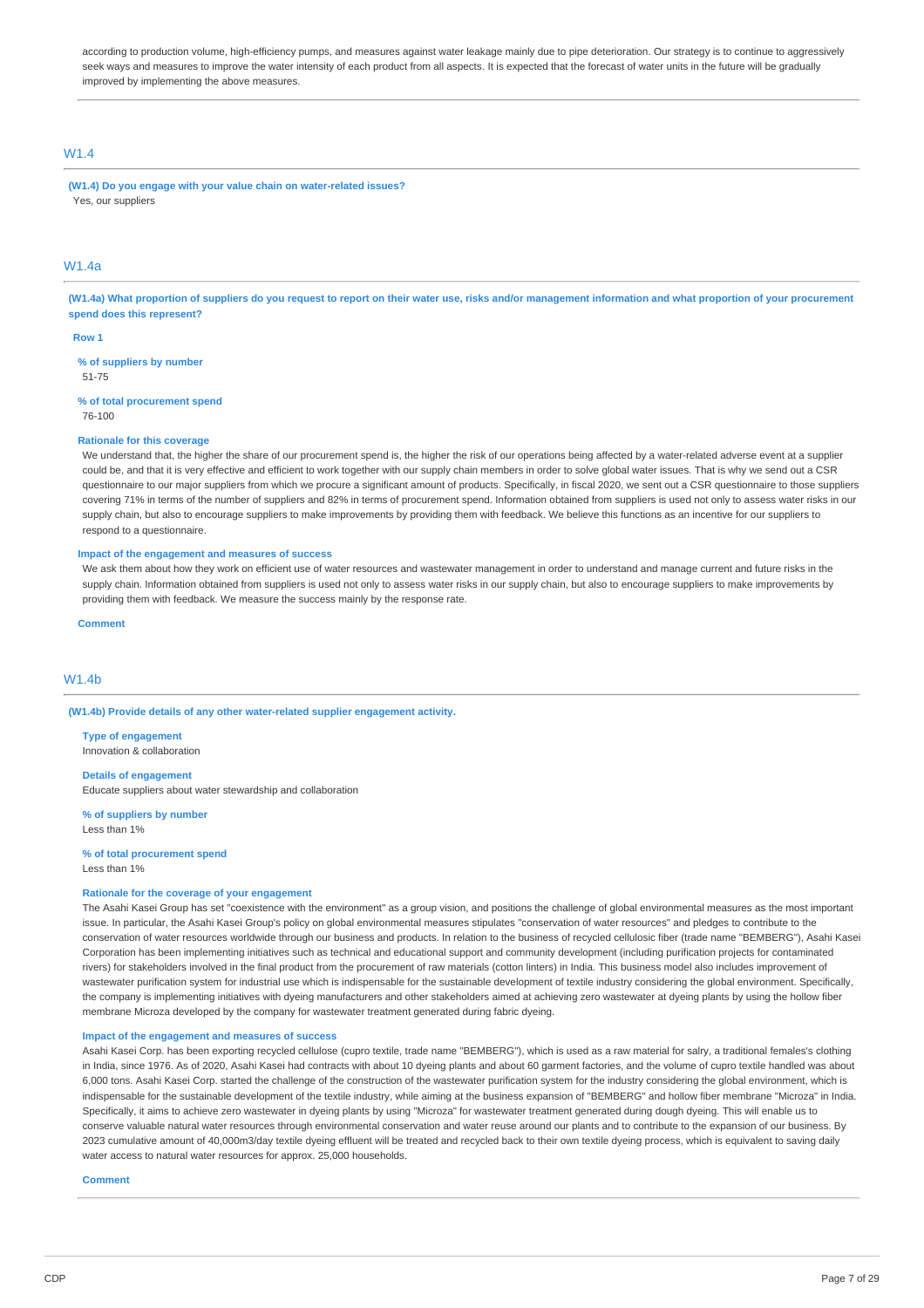# W2.1

**(W2.1) Has your organization experienced any detrimental water-related impacts?** No

# W<sub>2.2</sub>

(W2.2) In the reporting year, was your organization subject to any fines, enforcement orders, and/or other penalties for water-related regulatory violations? No

### W3. Procedures

# W-CH3.1

(W-CH3.1) How does your organization identify and classify potential water pollutants associated with its activities in the chemical sector that could have a **detrimental impact on water ecosystems or human health?**

In accordance with the following policies and supports, the Asahi Kasei Group identifies and classifies water pollutants whose chemical manufacturing activities could adversely affect water ecosystems and human bodies.

[Activity Policy] Based on the Asahi Kasei Group Quality Policy established in 2016, the Asahi Kasei Group discloses risk information on product safety through its life cycle (development, procurement, production, distribution, marketing, use, disposal, and recycling) , and cooperates with stakeholders to minimize the impact on human health, safety, and the environment.

[Identified and classification] Asahi Kasei Group classifies chemicals, based on the type and scope of hazards, according to international standards, such as REACH(Registration, Evaluation, Authorization, Restriction and Chemicals) and GHS (Globally Harmonized System of Classification and labelling of Chemicals) classifications.

Regarding hazardous substances in water systems, in Japan, 28 substances with high toxicity to living organisms and the environment are regulated as hazardous substances in accordance with the Water Pollution Prevention Act.

We recognize that the substances regulated by the Water Pollution Prevention Act need to be managed and reduced as the top priority substances for water pollution prevention worldwide.

The Asahi Kasei Group takes great care in handling the chemical substances used in product manufacturing. In addition, since we have taken thorough measures to completely prevent the outflow of chemical substances even in the event of an unexpected accident, no violations of laws and regulations have occurred for years. [Value Chain] The Asahi Kasei Group considers such leaks of hazardous substances as one of its water issues and constantly considers whether there are any leak risks in the value chain. Specifically, we communicate our environmental protection, product safety, and quality assurance policies to suppliers of raw materials, intermediate materials, and parts. At the same time, we thoroughly prevent the inclusion of substances whose use is restricted by laws and regulations in our products.

With regard to the transmission of information on chemical substances contained in products in the supply chain, we participated as a representative of an upstream company in the Article Management Promotion Council (JAMP) and are actively working to revise the list of substances subject to management and promote the dissemination of chemSHERPA (Scheme for Communication of Chemical Substances Contained in Products).

### W-CH3.1a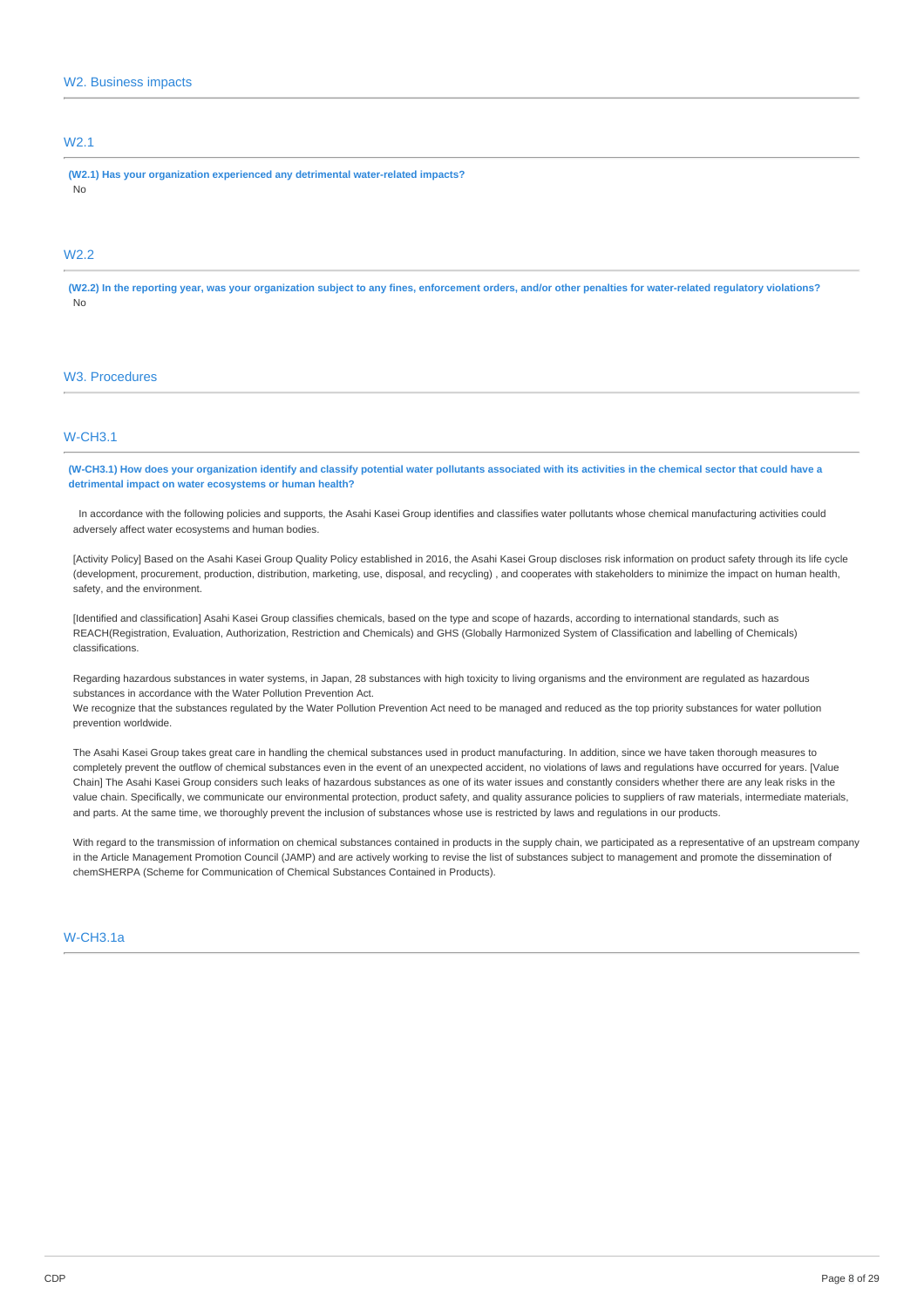(W-CH3.1a) Describe how your organization minimizes adverse impacts of potential water pollutants on water ecosystems or human health. Report up to ten **potential pollutants associated with your activities in the chemical sector.**

| <b>Potential Value</b>                               |                | <b>Description of water pollutant and potential impacts</b>                                                                                                                                                                                                                                                                                                                                                                                                                                                                                                                                                                                                                                                                                                                                                                                                                                                                                                                            |                                                                  | <b>Management Please explain</b>                                                                                                                                                                                                                                                                                                                                                                                                                                                                                                                                                                                                                                   |
|------------------------------------------------------|----------------|----------------------------------------------------------------------------------------------------------------------------------------------------------------------------------------------------------------------------------------------------------------------------------------------------------------------------------------------------------------------------------------------------------------------------------------------------------------------------------------------------------------------------------------------------------------------------------------------------------------------------------------------------------------------------------------------------------------------------------------------------------------------------------------------------------------------------------------------------------------------------------------------------------------------------------------------------------------------------------------|------------------------------------------------------------------|--------------------------------------------------------------------------------------------------------------------------------------------------------------------------------------------------------------------------------------------------------------------------------------------------------------------------------------------------------------------------------------------------------------------------------------------------------------------------------------------------------------------------------------------------------------------------------------------------------------------------------------------------------------------|
| water<br>pollutant stage                             | chain          |                                                                                                                                                                                                                                                                                                                                                                                                                                                                                                                                                                                                                                                                                                                                                                                                                                                                                                                                                                                        | procedures                                                       |                                                                                                                                                                                                                                                                                                                                                                                                                                                                                                                                                                                                                                                                    |
| Potentiall Direct<br>hazardou<br>Š.<br>chemical<br>S |                | Our plants release potentially hazardous chemicals into the public water bodies, some of which are<br>operations suspected to be carcinogenic and/or teratogenic. For example, if the Nobeoka area accidentally released<br>N, N-Dimethylacetamide (DMAc), which is suspected to be carcinogenic and teratogenic, into the sea,<br>DMAc could cause cancer and deformation when humans are directly exposed to the chemical, which we<br>assume the rare case. Although there is no effluent quality standards for DMAc, we have been trying to<br>minimize the release of DMAc into the environment.                                                                                                                                                                                                                                                                                                                                                                                  | Measures to<br>prevent<br>spillage,<br>leaching, and<br>leakages | The Nobeoka area collects the wastewater containing DMAc and<br>separate DMAc from water with three distillation towers, which is<br>then recovered and reused. The recovery rate is nearly 100% but<br>we need to take out some of the reflux liquid in the distillation<br>towers and release it into the sea in order to prevent<br>condensation. This is how we are trying to minimize the amount of<br>DMAc that is released into the sea, thereby reducing its potential<br>impact on the aquatic ecosystems. We measure and evaluate the<br>success of our efforts based on the amount of potentially<br>hazardous chemicals released into the environment. |
| Microplas Direct<br>tics                             | Product<br>use | There is a growing concern that microplastics in the ocean attract persistent organic pollutants (POPs) such R&D into less<br>operations as polychlorinated biphenyls (PCBs), are picked up by plankton, which is then eaten by fish, and finally end<br>up in human food chain, affecting our health. It is feared that these POPs are carcinogenic and endocrine-<br>disrupting, but the complexity of the behavior of microplastics in the environment and how POPs are<br>accumulated in marine species makes it challenging to estimate the scale and magnitude of the impact.<br>That said, if a lot of POPs contaminated microplastics end up in human food chain, its impact on our health<br>could be huge, given the high bio-accumulation potential of POPs. Microplastics could result from chemical<br>plants and from inappropriate disposal of end-of-life plastic products. The Asahi Kasei Group is trying to<br>tackle this issue as a producer of plastic products. | harmful<br>alternative<br>products                               | The Asahi Kasei Group is trying to tackle this issue within our<br>sphere of responsibility and influence. Specifically, we are trying<br>to minimize our impact both as a producer of plastic products and<br>as a generator of plastic waste. We, for example, are actively<br>working to reduce single-use plastics, promoting the 3Rs<br>(Reduce, Reuse, Recycle) activities in all of our business areas,<br>and also trying to eliminate landfill of plastic waste. How<br>successful our efforts are will principally be evaluated based on<br>the status of development of such products and the amount of<br>plastic waste landfilled.                    |

# W3.3

**(W3.3) Does your organization undertake a water-related risk assessment?**

Yes, water-related risks are assessed

# W3.3a

**(W3.3a) Select the options that best describe your procedures for identifying and assessing water-related risks.**

# **Direct operations**

**Coverage**

Full

### **Risk assessment procedure**

Water risks are assessed as part of an enterprise risk management framework

# **Frequency of assessment**

Annually

**How far into the future are risks considered?** More than 6 years

### **Type of tools and methods used**

Tools on the market Databases Other

**Tools and methods used** WRI Aqueduct Regional government databases Internal company methods External consultants Other, please specify (Publicly accessible databases)

#### **Comment**

External consultants: Risk analyses were conducted at approximately 40 domestic and overseas bases for seven hazard items, including water disasters, storm surges, and storm disasters (typhoons), from three perspectives of human injury, the environment, and property damage. "Other" includes: Publicly accessible databases; Information and data provided by governments; Information obtained from individual plants; Case examples of other plants or other companies; Communication with other water users, local governments, river basin management authorities and water utilities; River basin development/management plans; Results of water supply and sanitation facilities inspection; Tsunami risk assessment; CSR questionnaire.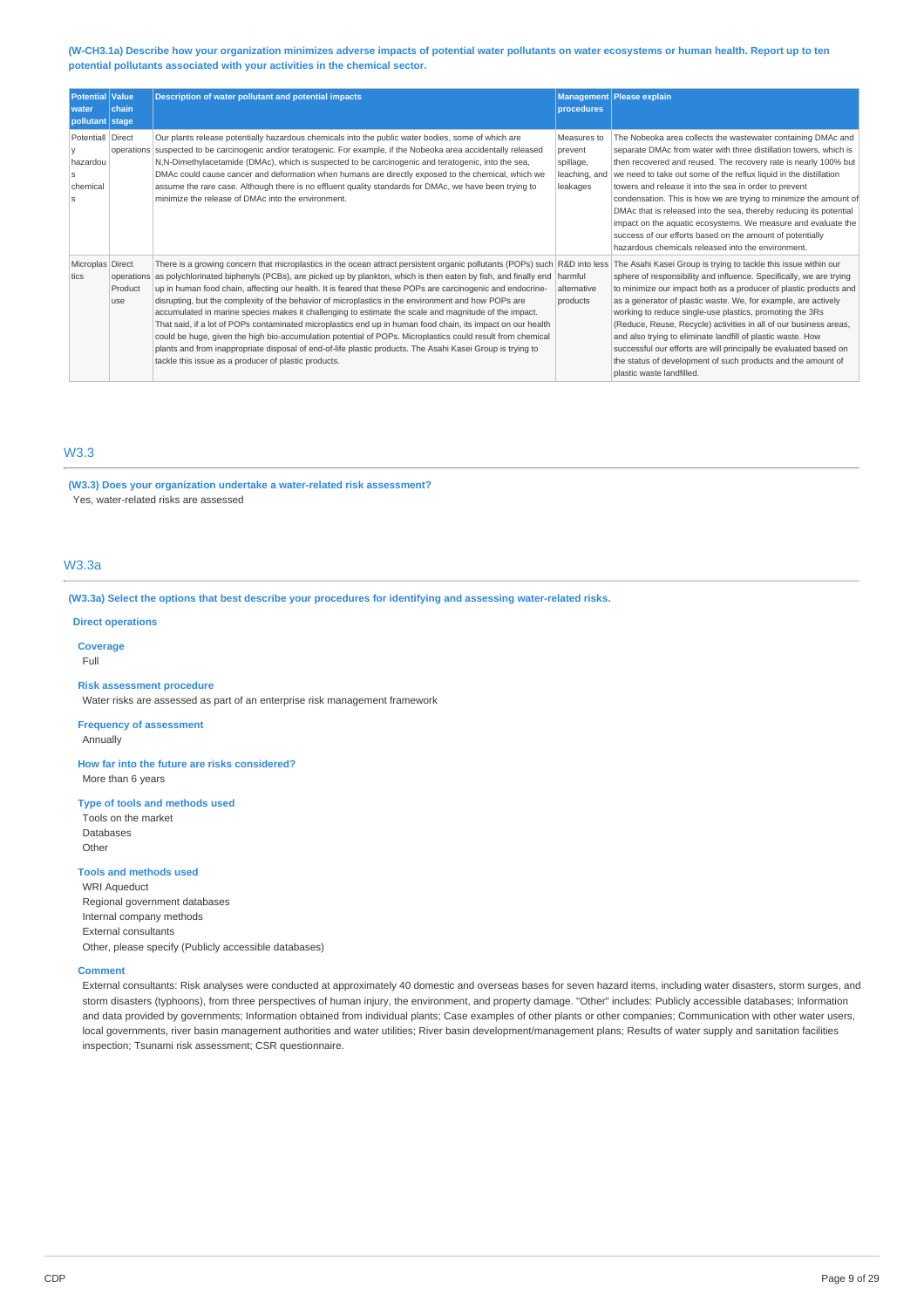### **Supply chain**

**Coverage** Full

#### **Risk assessment procedure**

Water risks are assessed as part of an enterprise risk management framework

**Frequency of assessment**

Annually

**How far into the future are risks considered?** More than 6 years

# **Type of tools and methods used**

Tools on the market Databases Other

### **Tools and methods used**

WRI Aqueduct Regional government databases External consultants Other, please specify (Tsunami risk assessment )

### **Comment**

"Other" includes: Publicly accessible databases; Information and data provided by governments; Information obtained from individual plants; Case examples of other plants or other companies; Communication with other water users, local governments, river basin management authorities and water utilities; River basin development/management plans; Results of water supply and sanitation facilities inspection; Tsunami risk assessment; CSR questionnaire.

# **Other stages of the value chain**

**Coverage** None

**Risk assessment procedure** <Not Applicable>

**Frequency of assessment** <Not Applicable>

**How far into the future are risks considered?** <Not Applicable>

**Type of tools and methods used** <Not Applicable>

**Tools and methods used** <Not Applicable>

**Comment**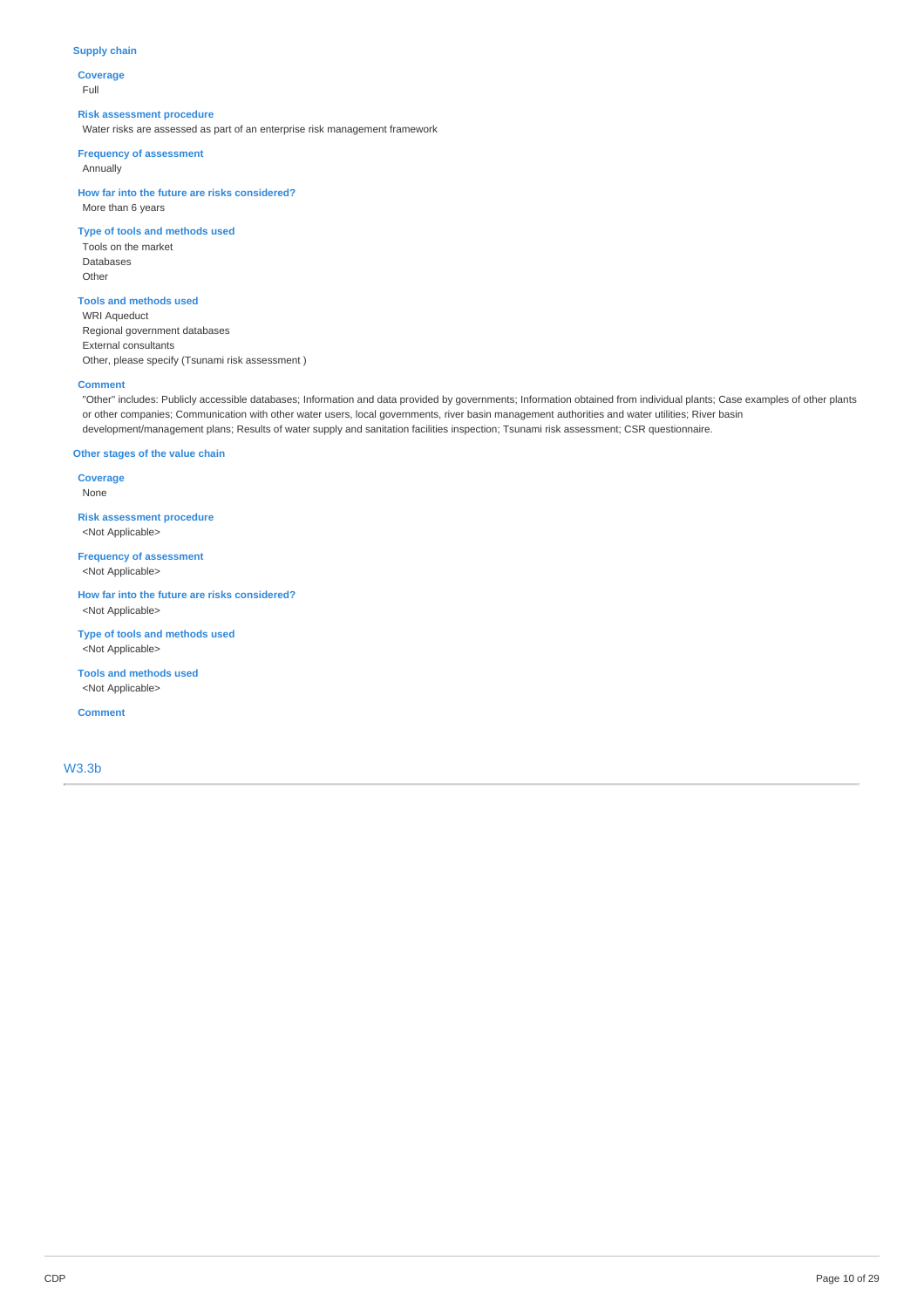# **(W3.3b) Which of the following contextual issues are considered in your organization's water-related risk assessments?**

|                                                                                               | &<br>inclusion                     | Relevance Please explain                                                                                                                                                                                                                                                                                                                                                                                                                                                                                                                                                                                                                                                                                                                                                                                                                                                                                                                                                                                                                                                                                                                                                                                                                                                                                                                                                                                                                                                                                                                                                                                                                                                                                                                                                                                                                                                                                                                                                                                                                                                                                                                                                                  |
|-----------------------------------------------------------------------------------------------|------------------------------------|-------------------------------------------------------------------------------------------------------------------------------------------------------------------------------------------------------------------------------------------------------------------------------------------------------------------------------------------------------------------------------------------------------------------------------------------------------------------------------------------------------------------------------------------------------------------------------------------------------------------------------------------------------------------------------------------------------------------------------------------------------------------------------------------------------------------------------------------------------------------------------------------------------------------------------------------------------------------------------------------------------------------------------------------------------------------------------------------------------------------------------------------------------------------------------------------------------------------------------------------------------------------------------------------------------------------------------------------------------------------------------------------------------------------------------------------------------------------------------------------------------------------------------------------------------------------------------------------------------------------------------------------------------------------------------------------------------------------------------------------------------------------------------------------------------------------------------------------------------------------------------------------------------------------------------------------------------------------------------------------------------------------------------------------------------------------------------------------------------------------------------------------------------------------------------------------|
| Water<br>availability at a<br>basin/catchment<br>level                                        | Relevant,<br>always<br>included    | Asahi Kasei is one of the major chemical manufacturers and uses a large amount of high-quality water for cooling of chemical reaction plants, temperature maintenance, and process<br>cleaning. It is therefore crucial to assess present and future Water Availability at the basin level. We use WRI Aqueduct as a simple screening tool, and we commission external<br>consultants to conduct checks of water risks, such as whether there is water stress or flooding (river flooding or inland water inundation) at each plant. The above results are compiled<br>on a company-wide basis by the head office and used to confirm changes in the status of risks, or reflected in the risk countermeasure quidelines of factories.                                                                                                                                                                                                                                                                                                                                                                                                                                                                                                                                                                                                                                                                                                                                                                                                                                                                                                                                                                                                                                                                                                                                                                                                                                                                                                                                                                                                                                                    |
| Water quality at<br>$\mathbf a$<br>basin/catchment<br>level                                   | Relevant,<br>always<br>included    | The availability of sufficient amounts of good quality freshwater is vital for the Asahi Kasei Group, since many of our plants use a significant amount of good quality freshwater for<br>cooling, producing steam, and washing. A good quality freshwater means a lot to the stable operation of our plants because it can prevent rust and water pipe clog. So it's important to<br>evaluate the quality of water where we operate now and in the future at a basin level. We use WRI's Aqueduct and the Water Information System provided by the Ministry of Land,<br>Infrastructure, Transport and Tourism as screening tools to recognize potential risks associated with medium- to long-term water intake. In addition, we regularly inspect the quality of<br>water withdrawals in order not to reduce plant productivity. For example, the Kawasaki Plant purchases industrial water from Kawasaki City for use in the manufacturing process.<br>Continuous monitoring of the water quality of industrial water revealed that the water quality fluctuated more than expected. To avoid the risk of water quality deterioration, we have<br>installed decontamination equipment and changed the system to always supply clean industrial water to the process. Likewise, we constantly keep an eye on the effluent quality so<br>that it meets all applicable effluent limits at all production sites. We also assess risks associated with the quality of effluent based on information obtained from individual sites.                                                                                                                                                                                                                                                                                                                                                                                                                                                                                                                                                                                                                                                         |
| Stakeholder<br>conflicts<br>concerning<br>water resources<br>at a<br>basin/catchment<br>level | Relevant,<br>always<br>included    | Asahi Kasei recognizes that relationships with stakeholders are one of the most important things to keep its business sustainable. Current and future water availability also depends<br>on the water usage of other users who use water in the same area. All of our manufacturing plants constantly closely monitor the conditions of our stakeholders and communicate<br>regularly with water users, local communities, municipalities, and others. We strive to identify and evaluate potential other water users related risks and implement preliminary<br>measures based on information obtained from WRI Aqueduct and stakeholder communications conducted by individual plants (e.g., acceptance of plant tours). For example, our<br>Moriyama plant uses groundwater as cooling water, which has no contact with raw materials or products, so quality of discharged water is similar to groundwater. Therefore, the<br>Moriyama plant supplies the water after use as cooling water as local agricultural water through arrangements with the local community, and the water for use eventually flows into<br>Lake Biwa and becomes a part of the water used in the living of the people of Shiga Prefecture.                                                                                                                                                                                                                                                                                                                                                                                                                                                                                                                                                                                                                                                                                                                                                                                                                                                                                                                                                                  |
| Implications of<br>water on your<br>key<br>commodities/raw<br>materials                       | Relevant,<br>always<br>included    | Many of our raw materials and parts suppliers are located in coastal areas and river basins, and use large amounts of seawater and surface water. As a result, a disruption in the<br>businesses of suppliers due to flooding caused by storm surges or heavy rains caused by typhoons or other events could lead to disruptions in the supply chain and significantly<br>affect the operations of the Asahi Kasei Group. To prevent such problems, we are working on checking the water risk potential (flooding, etc.) of key suppliers using WRI Aqueduct<br>and other tools. In addition, the CSR Procurement Guidelines include enhanced environmental risk management, including water risk management, and require suppliers to<br>understand the importance of water risk countermeasures. The CSR Procurement Survey is conducted annually to ascertain the progress of suppliers' environmental measures. The<br>results of the CSR Procurement Survey are used to identify and evaluate water risks associated with raw materials and parts procurement.                                                                                                                                                                                                                                                                                                                                                                                                                                                                                                                                                                                                                                                                                                                                                                                                                                                                                                                                                                                                                                                                                                                       |
| Water-related<br>regulatory<br>frameworks                                                     | Relevant,<br>always<br>included    | Asahi Kasei is one of the leading chemical manufacturers and uses large amounts of water for its business activities, so many of its domestic production bases are located near water<br>sources, rivers or coastal areas. For example, the Nobeoka Works, one of the main plants of the Asahi Kasei Group, is located in areas adjacent to the first-class rivers, the Gogase<br>River and the Ikiko River, and the Mizushima Works, which is the core production base for the petrochemical business, is located in coastal industrial zones facing the Seto Inland<br>Sea. Major changes in regulatory standards or regulation substances in areas where manufacturing facilities are located have a considerable impact on our business. In addition,<br>ensuring compliance with newly applicable regulatory standards will require time and capital expenditure budgets to respond. Therefore, through communication with regulators, we<br>monitor daily requlatory trends and, if there are specific developments in water, perform risk analysis based on the information obtained and the information obtained from each<br>factory. We have a system in place to implement countermeasures promptly. Specifically, personnel involved in each plant regularly access the Ministry of the Environment, the<br>Ministry of Land, Infrastructure, Transport and Tourism, as well as official sites and databases of local governments to obtain information on the latest regulatory trends. After<br>accurately identifying newly proposed regulations and changes to existing regulations, Responsible Care Promotion Committee, which meets four times a year, conducts surveys to<br>determine what impact newly proposed regulations will have on each plant, and confirms the details of specific measures to avoid risks. All Group stakeholders are also responsible for<br>these surveys.                                                                                                                                                                                                                                                                                |
| Status of<br>ecosystems and<br>habitats                                                       | Relevant,<br>always<br>included    | Many of Asahi Kasei's plants treat used water appropriately and emit it into rivers and the sea. In the unlikely event that inadequate treatment of pollutants is released into the rivers or<br>the sea, it could have a direct adverse effect on fish and other animal and plant, which could have a significant impact on neighboring residents and fisheries-related parties. In<br>addition, depending on the impact of problems and accidents, the company's brand image, that is, trust, could be damaged. We are keenly aware that in the worst case, we may be<br>subject to stringent sanctions, such as business stoppage orders, from the authorities. In this sense, Asahi Kasei also endeavors to collect information on fish, animal, and plant<br>ecologies and habitats when assessing water risks. We use the biodiversity information system J-IBIS provided by the Biodiversity Center of Japan of the Ministry of the Environment<br>to collect information. We also use our own rules to identify and assess risks based on the nature of the chemical substances handled by each plant, the management information<br>regularly obtained from wastewater treatment facilities, and the case studies of water-related problems shared throughout the company and our experience in countering them. For<br>example, as examples of wastewater treatment in consideration of biodiversity, the Ohito Plant of Asahi Kasei Pharma Co., Ltd. selects medaka as a fish that is particularly sensitive<br>to the contamination of environmental hormones and chemical substances, releases it to storage tanks of wastewater, conducts daily observations to determine if there are any<br>problems with the condition of fish, and pays the latest attention to the impacts of wastewater on the ecosystem. In addition, the Moriyama Works has been implementing biodiversity<br>conservation activities since 2010 with the theme of "water," which is closely related to biodiversity and business activities. In 2015, the Moriyama Works started conservation<br>activities outside the habitat of the fresh water fish Hariyo, which is threatened to be extinct. |
| Access to fully-<br>functioning,<br>safely managed<br>WASH services<br>for all employees      | Relevant,<br>always<br>included    | We have approximately 44,000 employees worldwide, including our domestic and overseas group companies. We believe that access to clean water and sanitation by all employees<br>is both an essential condition and one of human rights for business continuity. Each of our plants routinely monitors whether fully functioning WASH services are provided to all<br>employees. If a serious problem is identified, a report is made to the head office, and water risk assessments and countermeasures are confirmed using internal methods based on<br>information obtained from individual plants. For example, plants located in some Asian countries with rapidly growing populations and economies are particularly vulnerable to the<br>health effects of water. As part of our "environmental management," we conduct biennial interviews with medical advisors for employees dispatched to the Asian region to consult on<br>the health conditions of our employees, access to safety and clean water, and the sanitary environment. In addition, the opinions and knowledge of employees obtained through the<br>above interviews are useful for further improving the services of WASH.                                                                                                                                                                                                                                                                                                                                                                                                                                                                                                                                                                                                                                                                                                                                                                                                                                                                                                                                                                                        |
| Other contextual<br>issues, please<br>specify                                                 | Relevant,<br>sometimes<br>included | Some of overseas facilities including Ayutthaya in Thailand and Jiangsu, Zhejian in China are located in industrial parks and receive water supply from third parties (local government).<br>In the future, the jurisdictions of these locations may suddenly raise the clean water charge, which will cause concern over losses. For example, we got information that an electric<br>company once received a totally unexpected notice of increases in the rates of electricity and water, starting from the following week. This kind of risk is probably present in other<br>locations, too. Therefore, we perform scenario analysis to study financial impacts by assessing what sort of new capital investment will be required in the event of increases in the<br>rates on regions where our facilities are located. We keep an eye on legislative movements all the time according to the process of the Environmental Management System (EMS) to<br>ensure we can act proactively before enforcement of new legislation. Also, being a member of Japanese Chemical Industrial Association (JCIA), we always obtain information about<br>initiative to address regional-level water risks.                                                                                                                                                                                                                                                                                                                                                                                                                                                                                                                                                                                                                                                                                                                                                                                                                                                                                                                                                                                        |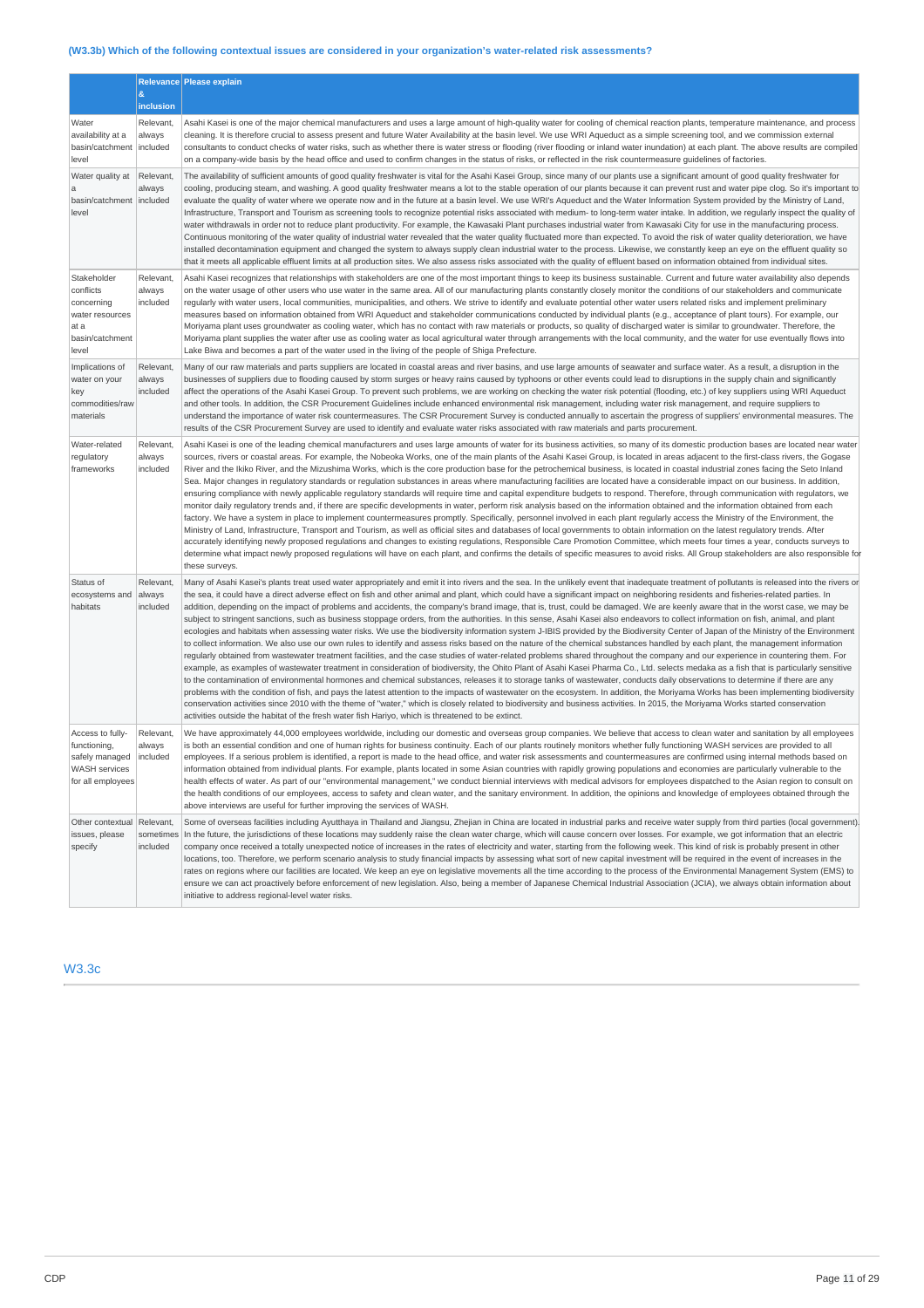# **(W3.3c) Which of the following stakeholders are considered in your organization's water-related risk assessments?**

|                                                                |                                 | Relevance Please explain                                                                                                                                                                                                                                                                                                                                                                                                                                                                                                                                                                                                                                                                                                                                                                                                                                                                                                                                                                                                                                                                                                                                                                                                                                                                                                                                                                                                                                                                                                                                                                                                                                                                                                        |
|----------------------------------------------------------------|---------------------------------|---------------------------------------------------------------------------------------------------------------------------------------------------------------------------------------------------------------------------------------------------------------------------------------------------------------------------------------------------------------------------------------------------------------------------------------------------------------------------------------------------------------------------------------------------------------------------------------------------------------------------------------------------------------------------------------------------------------------------------------------------------------------------------------------------------------------------------------------------------------------------------------------------------------------------------------------------------------------------------------------------------------------------------------------------------------------------------------------------------------------------------------------------------------------------------------------------------------------------------------------------------------------------------------------------------------------------------------------------------------------------------------------------------------------------------------------------------------------------------------------------------------------------------------------------------------------------------------------------------------------------------------------------------------------------------------------------------------------------------|
|                                                                | &<br>inclusion                  |                                                                                                                                                                                                                                                                                                                                                                                                                                                                                                                                                                                                                                                                                                                                                                                                                                                                                                                                                                                                                                                                                                                                                                                                                                                                                                                                                                                                                                                                                                                                                                                                                                                                                                                                 |
| Customers                                                      | Relevant,                       | Due to climate change and the rapid development of industry, water shortages have become obvious and social problems. Against this backdrop, there is a rapid increase in the                                                                                                                                                                                                                                                                                                                                                                                                                                                                                                                                                                                                                                                                                                                                                                                                                                                                                                                                                                                                                                                                                                                                                                                                                                                                                                                                                                                                                                                                                                                                                   |
|                                                                | always<br>included              | number of individuals, companies, and local governments interested in water-related products. Our Group's business is based on a relationship of trust with our customers. We believe<br>that providing products and services that contribute the needs of our customers and can be used with peace of mind contributes to social. In this sense, our relationship with our<br>customers is indispensable to our business, so our customers are relevant and included in our water risk assessment. Specific initiatives include life cycle assessment (LCA)<br>evaluations of products that can reduce environmental impact for customers who are highly interested in environmental issues, and the provision of these products as "Environment-<br>Contributing Products" to differentiate them from competitors' products. More recently, in January 2021, we acquired "OK biodegradable MARINE", an internationally certified that<br>verifies ocean textile for Benliese®, a cellulosic continuous-filamental non-woven fabric. The results and data of the above activities are disclosed in responses to the CDP<br>questionnaire and on the Internet. We also set up a contact point for inquiries from customers to respond sincerely to each customer's interest and concerns. We believe that meeting<br>customer expectations through these activities will lead to the enhancement of corporate value and the avoidance of business risk.                                                                                                                                                                                                                                                                         |
| Employees                                                      | Relevant,<br>always<br>included | Since water is used in our plants not only as drinking water, bathing water and toilet water, but also for safety purposes as showering water for body and eyes, we need to ensure that<br>safe water and sanitation are always accessible to employees so as to safeguard their health and safety as well as to provide them with decent working environment. If we fail to<br>provide safe water and sanitation, that will pose great risk to the health and safety of our employees. We therefore use the results of water supply and sanitation facilities inspection<br>conducted at each of our plants, where it inquires whether there is any ageing degradation or corrosion of water pipes and sanitation facilities are in good condition, for example, to<br>assess WASH-related risks. If a plant has some WASH-related risks, they will be shared with the global headquarters through capital investment plans or other means, and the global<br>headquarters provide support as necessary. Also, employees dispatched to the Asian region, in particular, receive interviews every two years by an employment medical advisor sent<br>from Japan, and asked about the accessibility to safe, clean water and sanitation at each locality.                                                                                                                                                                                                                                                                                                                                                                                                                                                                        |
| Investors                                                      | Relevant,<br>always<br>included | We believe that it is important for us to make investors understand how the Asahi Kasei Group deals with water issues and take into account feedback from investors in our water risk<br>assessment. If we do not provide them with decision-useful information and cannot make them understand our water risk profiles and water-related initiatives, we might be<br>misunderstood by some investors. As such, we are working hard to disclose non-financial information that is relevant to investors via Asahi Kasei Report, which is a report intended for<br>investors, and Sustainability Report. We also report how we deal with water issues by responding to the CDP Water Security Questionnaire. In addition, we also try to raise investors'<br>understanding by inviting them to our plants and explain to them how we treat wastewater, for example. In Nobeoka, where Asahi Kasei founded itself, we invite them to, and provide<br>them with a detailed explanation about, our tsunami evacuation tower and hydroelectric power plants. We take into account any feedback obtained from investors when we consider<br>water risks arising from investors' perception on our water-related initiatives.                                                                                                                                                                                                                                                                                                                                                                                                                                                                                                          |
| Local<br>communities                                           | Relevant,<br>always<br>included | Since our plants share local water resources with local communities, we believe we need not only to reduce water usage but also to build confidence among them, by understanding<br>their issues and concerns and providing them with accurate information in a timely manner, irrespective of whether the information is positive or not. Otherwise, we will lose our<br>stakeholders' trust and our social license to operate will be seriously compromised. We take into account any feedback gained from local communities, both through informal daily<br>interactions with them as well as formal public meetings, when we assess water risks. For example, in Suzuka, where groundwater contamination was discovered in 2006, we<br>disclosed the fact and have kept providing information on the progress while cleaning up contamination. Local communities' recognition of local water issues are a critical factor in our<br>water risk assessment.                                                                                                                                                                                                                                                                                                                                                                                                                                                                                                                                                                                                                                                                                                                                                                  |
| <b>NGOs</b>                                                    | Relevant,<br>always<br>included | Among NGO/NPO, organizations with leading experts in the environmental field, such as the United Nations, the World Wildlife Fund, Water Aid, and the International Environmental<br>Economic Research (IEEI: International Environment and Economy Institute), have accurately identified water issues in countries and regions that we do not normally know about. In<br>addition, the NGO/NPO is characterized by having human networks that are of the utmost importance to solving social issues. Collaboration and communication with the NGO/NPO<br>groups will enable us to accurately identify the most critical issues we need to address in order to contribute to social by region. It also enables management controls to prevent<br>negative reputation from occurring through business and business activities. In this regard, NGO/NPO is relevant and included in the water-risk assessment. We recognize that<br>education and human resource development are one of the major pillars for solving social problems. Specifically, Japan has been participating in a Business Call to Action led by six<br>development agencies and governments, including the United Nations Development Programme (UNDP), and has been cooperating with academia such as NID (National Institute of<br>Design) and local NGO/NPO organizations in India since 2016 to develop human resources who will lead the future. In 2009, NRI began providing next-generation education to<br>support the "School Support Team," an NPO corporation.                                                                                                                                                                                  |
| Other water<br>users at a<br>basin/catchment included<br>level | Relevant,<br>always             | Wastewater processed at our business sites is basically discharged into the surrounding rivers, but some of the discharged water is also used as agricultural water, which is<br>indispensable for local agricultural and waterfront creatures. In addition, at businesses in coastal areas, the wastewater is discharged through rivers in the waters near high-quality<br>fishing grounds. For the reasons above, we recognize that farmers and fishery workers are our important stakeholders. Therefore, "Other water users at a basin/catchment level" is<br>relevant and is evaluated for water-related risks. In our group's main production areas, we regularly hold plant tours, including water treatment facilities, and regional residents'<br>meetings for local residents, local governments, and stakeholders as engagement activities in order to gain an understanding of our business activities and environmental safety<br>initiatives. In addition, the Ministry supports next-generation education (including environmental) programs for junior high school students and actively participates in local volunteer<br>activities to conserve water resources. The above activities are published in public relations magazines and annual sustainability reports. Especially for the conservation of water<br>resources, the amount of water withdrawals by source and the amount of pollutants discharged in each region are listed as ESG data. Through these activities, we are continuing our<br>efforts to build strong relationships of trust with water users in rivers and basins, in addition to gaining their understanding of the Group's philosophy and policies regarding<br>sustainability. |
| Regulators                                                     | Relevant,<br>always<br>included | When wastewater standards and other water-related regulations become more stringent, they certainly affect our business (both in terms of risk and opportunity). We may also be<br>required to make additional capital investments to continue to comply with applicable requlations. Accordingly, as cooperation with requlators is critical to our business, requlators are<br>relevant and included in the water risk assessment. Current and future water regulations are an important factor in assessing water risks. This trend is expected to continue for some<br>time, particularly in China and Europe, where environmental regulations such as wastewater standards and water withdrawals have become increasingly stringent in recent years. We<br>are a JAIE (Japan Association of Industries and Environment) membership company and, through the above organizations, are investigating and learning about trends in water<br>regulations and directives in major countries worldwide. In particular, the Committee on Water and Soil Environmental Conservation invites regulators such as the Ministry of the<br>Environment and the Ministry of Economy, Trade and Industry to regularly exchange frank opinions on the contents of environmental policies and regulations.                                                                                                                                                                                                                                                                                                                                                                                                                                  |
| River basin<br>management<br>authorities                       | Relevant,<br>always<br>included | Water volume and quality of water withdrawn by business establishments are important issues for the manufacturing of our products. On the other hand, when there is a problem in<br>water quantity and quality, it is necessary to consider the whole water recovery river basin. For that reason, river basin management authorities are relevant and included in the water<br>risk assessment, as cooperation with the management authorities overseeing river basins is essential to our businesses. Specific examples of engagement include the Moriyama<br>plant, for example, which uses the majority of groundwater as indirect cooling water (water quality is the same as groundwater because it does not have contact with raw materials and<br>products), then supplies it as local agricultural water, ultimately flowing into Lake Biwa and becoming a part of the water used in the living of the people of Shiga Prefecture. Against<br>this backdrop, information on groundwater and wastewater is constantly exchanged with river basin management authorities, and discussions are also held as necessary for the<br>improvement of water quality in Lake Biwa.                                                                                                                                                                                                                                                                                                                                                                                                                                                                                                                                               |
| Statutory<br>special interest<br>groups at a<br>local level    | Relevant,<br>always<br>included | Some of our plants are located adjacent to fishing ports used by members of fisheries cooperatives. These plants pay a great deal of attention to their effluent discharged into the sea<br>so that it does not have any adverse impact on fishing operations. They have regular meetings with fisheries cooperatives and collect fishermen's concerns and recognition of issues,<br>because it is of significant importance to obtain from them an understanding of their efforts. Otherwise, we will lose their trust and our social license to operate will be seriously<br>compromised. We take into account fishermen's concerns and recognition of issues when we assess water risks                                                                                                                                                                                                                                                                                                                                                                                                                                                                                                                                                                                                                                                                                                                                                                                                                                                                                                                                                                                                                                      |
| Suppliers                                                      | Relevant,<br>always<br>included | Most of our raw materials are derived from petroleum, and many of our suppliers of those petroleum-based raw materials are located in coastal areas. Although many of these<br>suppliers use seawater as cooling water, good quality freshwater is essential for most of them as cooling water and boiler feedwater, in particular. If the operations of our suppliers are<br>disrupted by freshwater shortages, it could significantly affect the Asahi Kasei Group's operations as well. Therefore, we send out a CSR questionnaire to our major suppliers and ask<br>them about how they work on efficient use of water resources and wastewater management in order to understand and manage current and future risks in the supply chain.<br>Information obtained from suppliers is used not only to assess water risks in our supply chain, but also to encourage suppliers to make improvements by providing them with feedback.                                                                                                                                                                                                                                                                                                                                                                                                                                                                                                                                                                                                                                                                                                                                                                                         |
| Water utilities at<br>a local level                            | Relevant,<br>always<br>included | Climate change and the rapid development of industry have led to drought problems in many parts of the world, and water prices continue to rise accordingly. Water tariffs directly<br>affect production costs and are very important for business continuity. Therefore, we closely monitor Water utilities at a local level that determines this, and it is included in the risk-<br>assessment. At each of our plants, we are able to keep a close eye on future water rate increases by communicating regularly with local-level water utilities. In addition, water-related<br>information obtained from each plant is summarized at the Group Head Office and used to identify water risks and determine policies for the Group as a whole.                                                                                                                                                                                                                                                                                                                                                                                                                                                                                                                                                                                                                                                                                                                                                                                                                                                                                                                                                                               |
| Other<br>stakeholder,<br>please specify                        | Not<br>considered               |                                                                                                                                                                                                                                                                                                                                                                                                                                                                                                                                                                                                                                                                                                                                                                                                                                                                                                                                                                                                                                                                                                                                                                                                                                                                                                                                                                                                                                                                                                                                                                                                                                                                                                                                 |

# W3.3d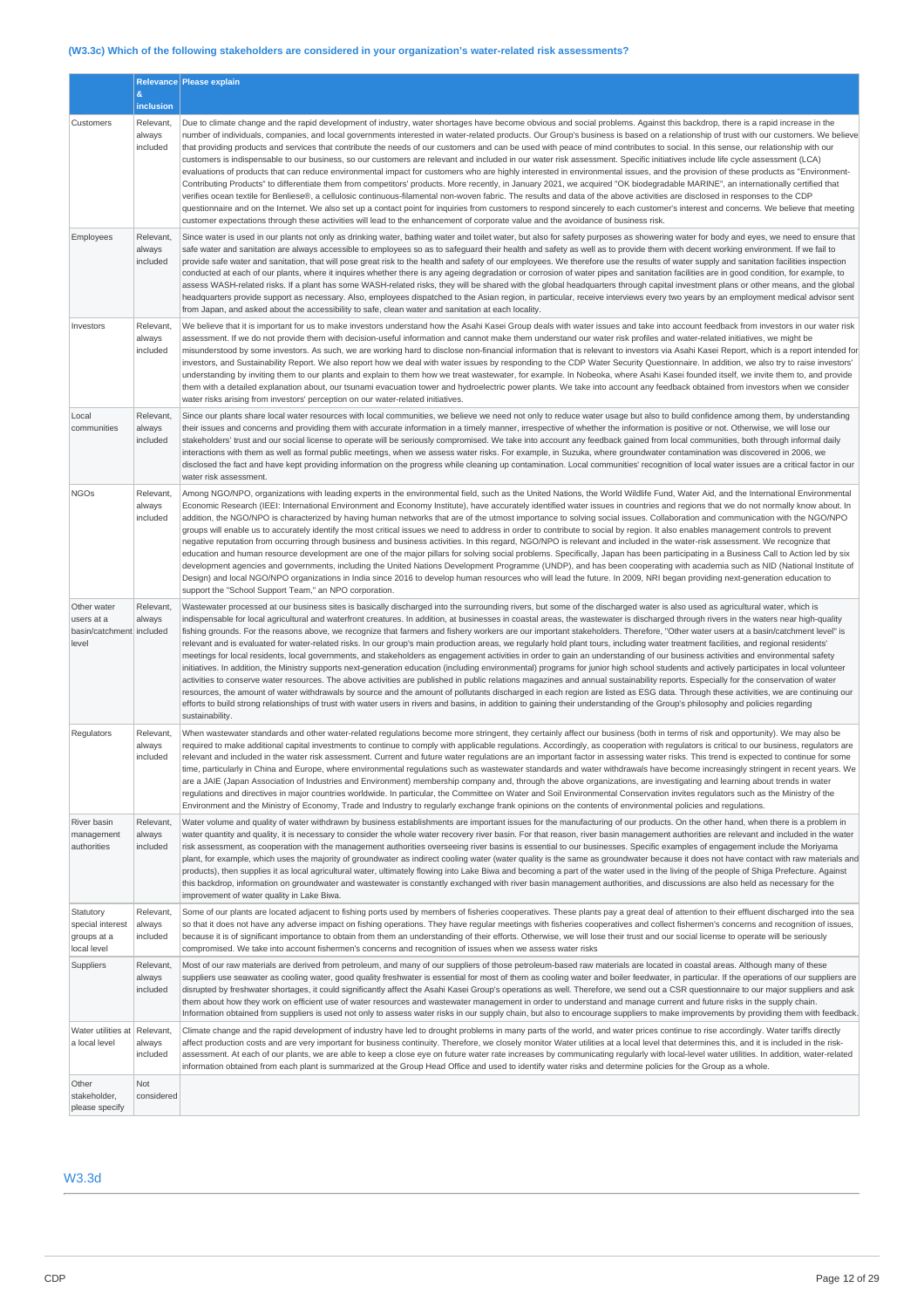### (W3.3d) Describe your organization's process for identifying, assessing, and responding to water-related risks within your direct operations and other stages of **your value chain.**

We first use WRI Aqueduct to obtain an overall picture of which facilities in the Asahi Kasei Group are potentially exposed to water risks. We not only assess water risks now with Aqueduct but also look up projected changes in water stress in 2030 and 2040 with Aqueduct. We use WRI Aqueduct because it is an easy-to-use tool that can be used to assess various types of water risks associated with operations globally. Assessment results (risk levels) of Aqueduct are given with 5 levels: Low, Low to medium, Medium to high, High and Extremely high, but we do not use the assessment results of Aqueduct as they are. We adjust them with information obtained from individual plants to arrive at final assessment results. As for water risks in our supply chain, we send out a CSR questionnaire to our major suppliers and ask them about how they work on efficient use of water resources and wastewater management in order to understand and manage current and future risks in the supply chain. It is hard to conceive that any of the Asahi Kasei Group's plants will be severely hit by a drought in the foreseeable future, but if we should find ourselves in a situation in 2040 and beyond where a sufficient amount of good quality freshwater is no longer available where we operate, as a result of global population and economic growth, there could be a possibility of us being forced to revise our business strategy. When such water risks become foreseeable, we will first discuss the issue within our Responsible Care (RC) Committee. If the Committee determines that the issue could affect the Asahi Kasei Group's business strategy, the Strategic Management Council will deliberate the issue, the results of which will then be reflected on our strategy, as necessary.

# W4. Risks and opportunities

# W4.1

(W4.1) Have you identified any inherent water-related risks with the potential to have a substantive financial or strategic impact on your business? Yes, both in direct operations and the rest of our value chain

### W4.1a

**(W4.1a) How does your organization define substantive financial or strategic impact on your business?**

We understand that "substantive financial or strategic impact on our business" means to us any significant impact on our plants' operations, financial performance or the relationship between us and our stakeholders. For example, if a severe drought or flood should hit an Asahi Kasei plant or any of our major suppliers, our operations could be disrupted, which might significantly affect our financial performance, and if any of our plants should release hazardous substances into rivers or the sea, affecting people's health or fishery production, it could significantly damage our relationship with stakeholders. Therefore, the definition not only applies to impact resulting from our own operations but also impact resulting from suppliers' operations. It is not always easy to estimate in advance the magnitude and probability of such adverse events, and it is almost impossible to quantify the impact of a decline in stakeholder trust. But because an issue with potential loss of certain billion yen or more shall be discussed at the Board of Directors, that could be thought of as a threshold that indicates substantive change. At the Asahi Kasei Group, each of our plants has individually assessed water risks by monitoring trends in laws and regulations applicable to water issues, and communicating with local stakeholders such as local communities, farmers, fishermen and local governments, for example. Apart from this, we conduct a group-wide water risk assessment using WRI's Aqueduct. Assessment results (risk levels) of Aqueduct are given with 5 levels: Low, Low to medium, Medium to high, High and Extremely high, but we do not use the assessment results of Aqueduct as they are. We adjust them with information obtained from individual plants to arrive at final assessment results. Therefore, we basically use the adjusted risk levels (Low, Low to medium, Medium to high, High and Extremely high) as an indicator, and we understand that there is a high possibility that substantive impact will likely occur when the adjusted risk level is High or Extremely high.

# W4.1b

(W4.1b) What is the total number of facilities exposed to water risks with the potential to have a substantive financial or strategic impact on your business, and **what proportion of your company-wide facilities does this represent?**

|       | Total number of facilities exposed to water risk | % company-wide facilities this represents |  |
|-------|--------------------------------------------------|-------------------------------------------|--|
| Row 1 |                                                  |                                           |  |

# W4.1c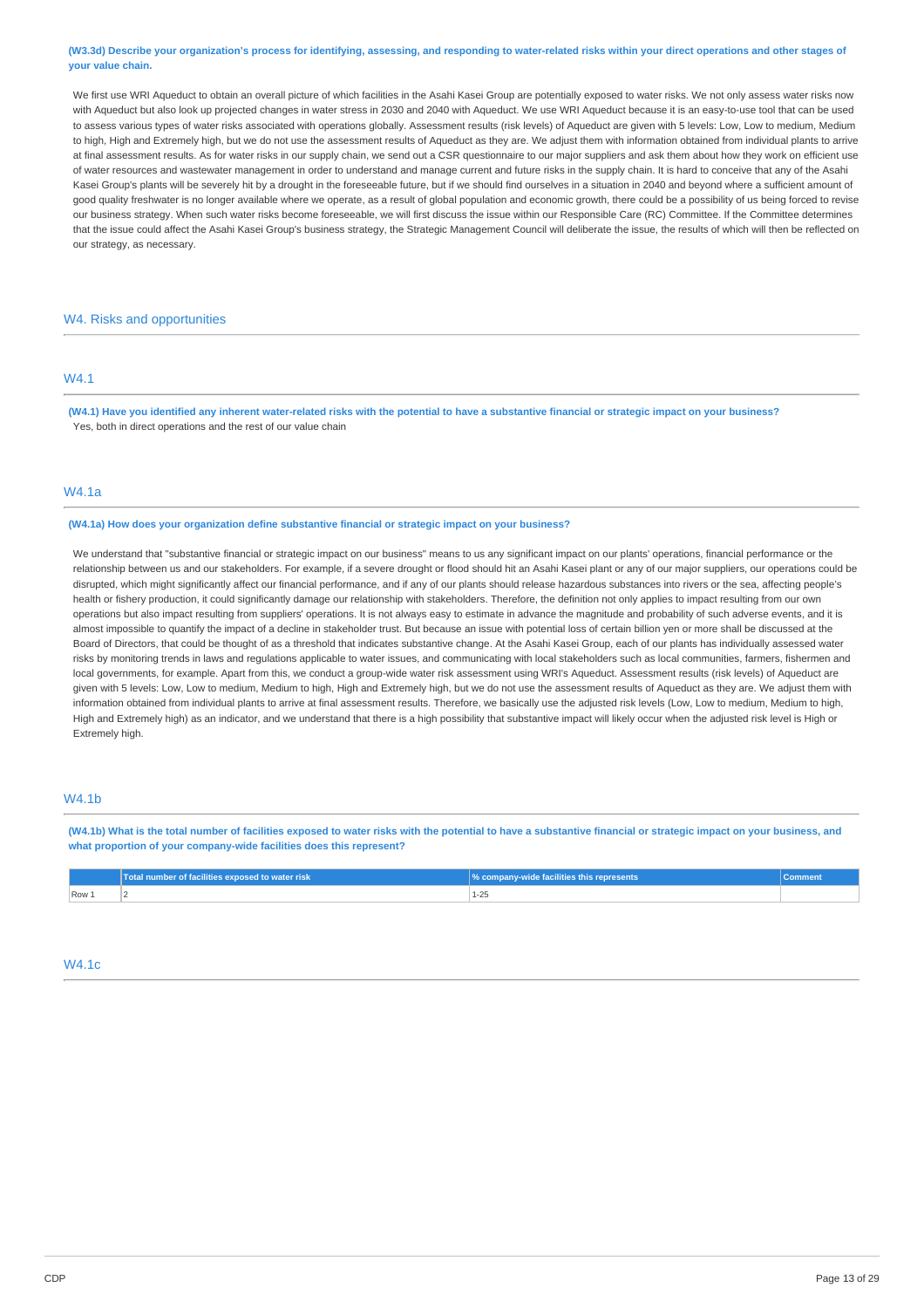(W4.1c) By river basin, what is the number and proportion of facilities exposed to water risks that could have a substantive financial or strategic impact on your **business, and what is the potential business impact associated with those facilities?**

| Singapore | Other, please specify (The two plants are situated in Jurong Island, which is an artificial island, and there is no "river basin".) |
|-----------|-------------------------------------------------------------------------------------------------------------------------------------|
|-----------|-------------------------------------------------------------------------------------------------------------------------------------|

2

**% company-wide facilities this represents**

1-25

**Production value for the metals & mining activities associated with these facilities** <Not Applicable>

**% company's annual electricity generation that could be affected by these facilities** <Not Applicable>

**% company's global oil & gas production volume that could be affected by these facilities** <Not Applicable>

**% company's total global revenue that could be affected** 1-10

**Comment**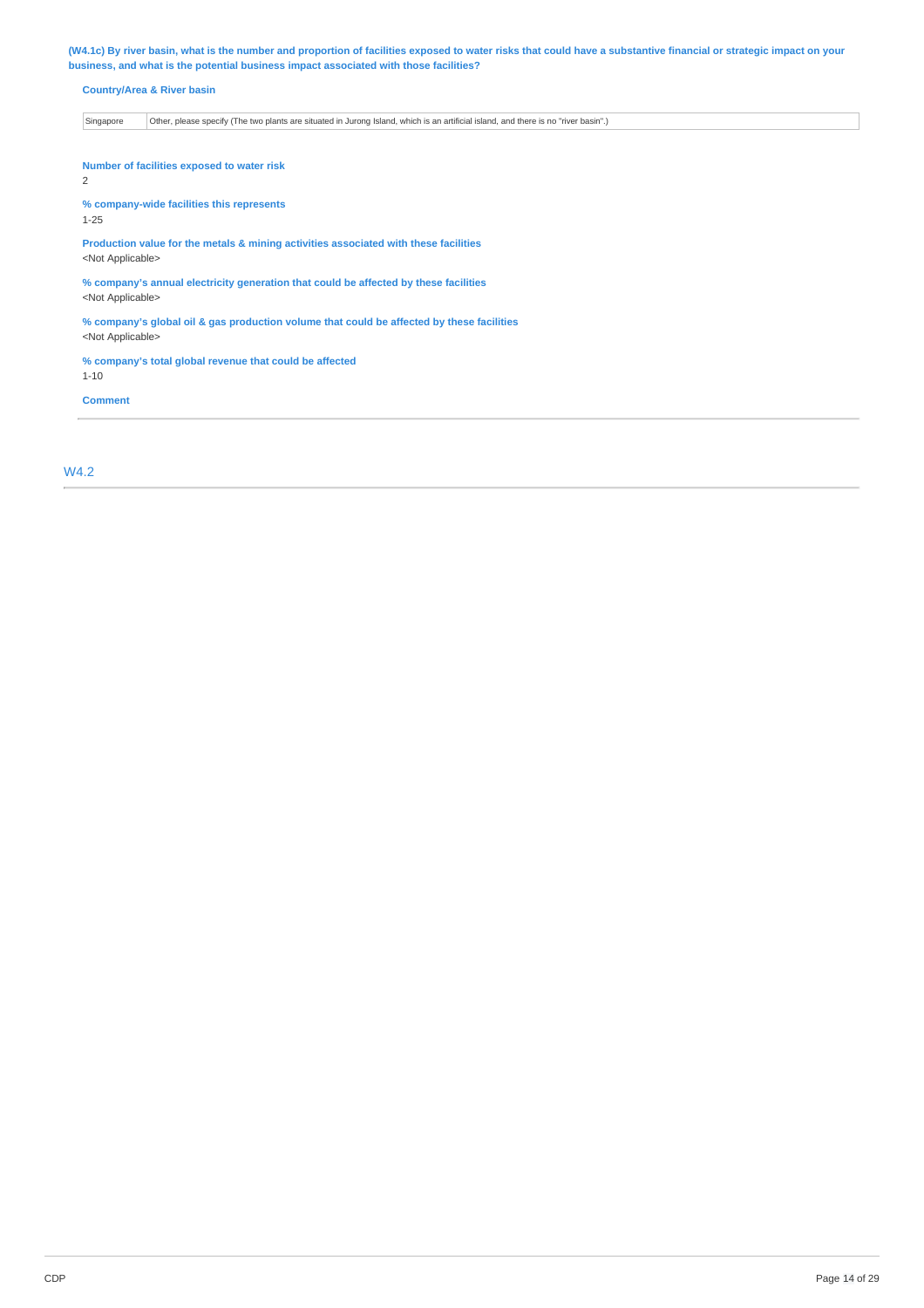(W4.2) Provide details of identified risks in your direct operations with the potential to have a substantive financial or strategic impact on your business, and your **response to those risks.**

#### **Country/Area & River basin**

|  | Singapore | Other, please specify (The two plants are situated in Jurong Island, which is an artificial island, and there is no "river basin".) |
|--|-----------|-------------------------------------------------------------------------------------------------------------------------------------|
|--|-----------|-------------------------------------------------------------------------------------------------------------------------------------|

### **Type of risk & Primary risk driver**

**Physical Dependency on water intensive energy sources** 

#### **Primary potential impact**

Reduction or disruption in production capacity

#### **Company-specific description**

Products produced at our two plants in Singapore are essential building blocks of the 'Materials' field in our pursuit of the portfolio of high-profitability and high value-added businesses, which is set forth in our Medium-term management initiative "Cs+ for Tomorrow 2021" released on 29 May 2019. Therefore, the operational stability of the two plants in Singapore means a certain deal to the Asahi Kasei Group's business plan. Petrochemical plants require a lot of water especially for cooling, but Singapore chronically suffers from water shortages because of its small land area with no large rivers. Good quality water is being supplied from neighboring Malaysia, but a change in political or other circumstances could lead to instability in water supply. Lobbying activities might become more important and much more care will have to be taken when choosing location for further expansion of plants.

# **Timeframe**

Low

More than 6 years

**Magnitude of potential impact**

**Likelihood** Exceptionally unlikely

### **Are you able to provide a potential financial impact figure?** Yes, an estimated range

**Potential financial impact figure (currency)** <Not Applicable>

**Potential financial impact figure - minimum (currency)** 10000000

**Potential financial impact figure - maximum (currency)** 4000000000

### **Explanation of financial impact**

In calculating the financial impact, we assumed a hypothetical situation where the supply of industrial water to Jurong Island is completely halted due to a change in political or other circumstances and the operations of our two plants on the island are suspended for one month. We also used unit prices for all the products included in relevant businesses for confidential reasons. Our estimation of the impact is about 0.2% of the Asahi Kasei Group's sales.

**Primary response to risk**

Improve monitoring

#### **Description of response**

To collect information and intelligence is always the first step in running a good business, regardless of whether it is about water risks or not. We understand that Singapore is a country where environmental regulations are likely to be strengthened quickly. The carbon tax introduced in Singapore in 2019 is just one such example. We recognize collecting and analyzing information and intelligence is the basics in detecting and minimizing water risks. Specifically, we offer Microsa, a hollow fiber filtration membrane for water treatment, to the Changgi New Water Plant, Singapore's largest sewage recovery plant. Based on such achievements, it has a deep pipe with the Ministry of the Environment in Singapore, and it is able to obtain information on water administration in Singapore (such as water price trends, water self-sufficiency rate improvement plans, and trends in Malaysia, which is a water import destination) in a timely manner. It also monitors information on the Ministry of the Environment's website and external information providers at all times. In addition, with regard to water-related regulations, lobbying activities are carried out domestically and overseas through JCIA (Japan Chemical Industry Association).

#### **Cost of response**

 $\Omega$ 

#### **Explanation of cost of response**

No observable cost is incurred in collecting information and intelligence because it is inseparable from what we do in the normal course of business. Any attempt to separate it would be nonsense, we believe.

# W4.2a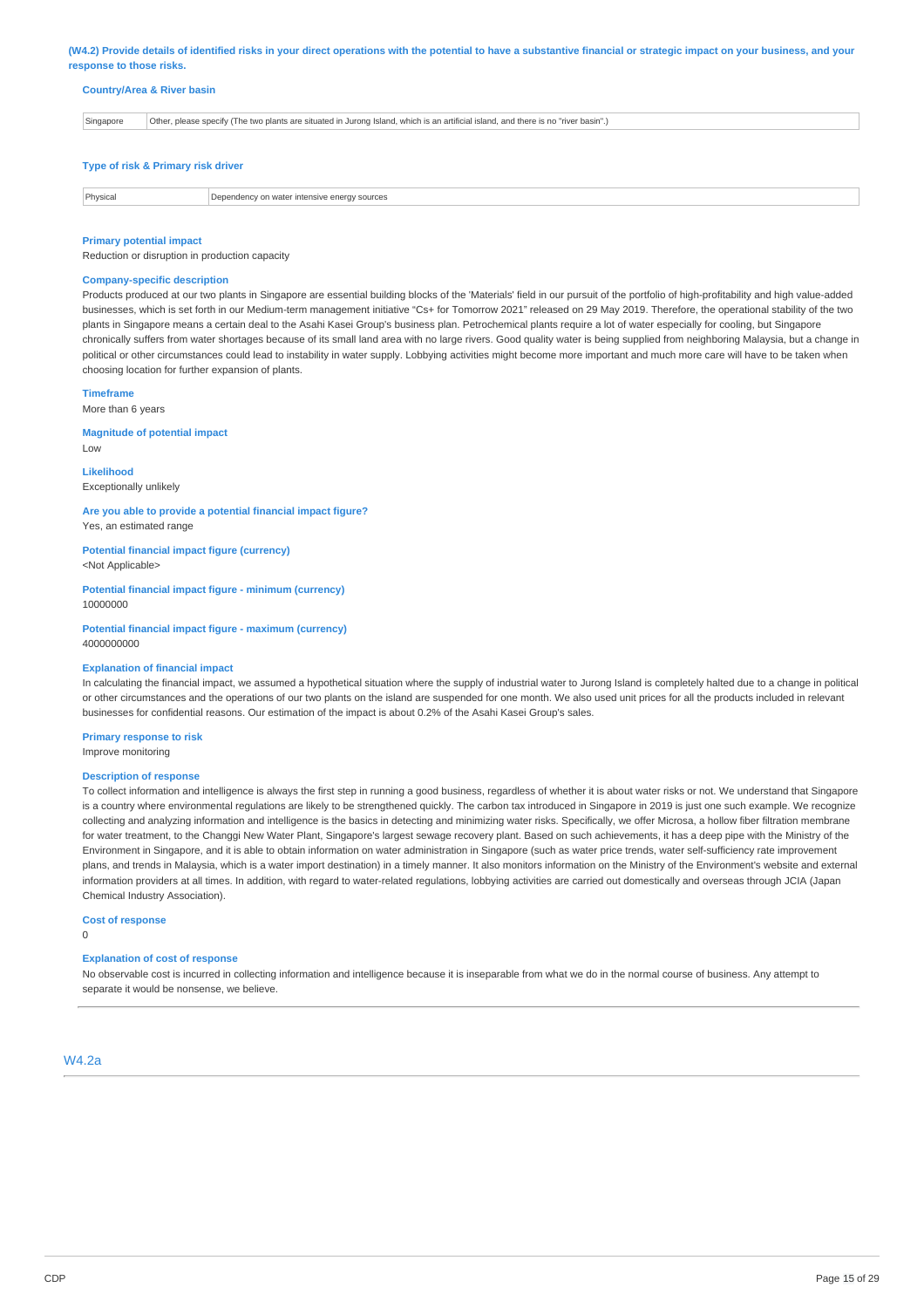#### (W4.2a) Provide details of risks identified within your value chain (beyond direct operations) with the potential to have a substantive financial or strategic impact **on your business, and your response to those risks.**

### **Country/Area & River basin**

| Japan | Other, please specify (Ocean pollution (Worldwide))<br>. |  |  |
|-------|----------------------------------------------------------|--|--|
|-------|----------------------------------------------------------|--|--|

#### **Stage of value chain**

Other, please specify (End-of-Life Treatment phase)

#### **Type of risk & Primary risk driver**

| Reputation & markets | consumer behavior<br>i in<br>changes<br>. |
|----------------------|-------------------------------------------|

#### **Primary potential impact**

Reduced demand for products and services

### **Company-specific description**

There is a growing concern that microplastics in the ocean attract persistent organic pollutants (POPs) such as polychlorinated biphenyls (PCBs), are picked up by plankton, which is then eaten by fish, and finally end up in human food chain, affecting our health. It is feared that these POPs are carcinogenic and endocrine-disrupting, but the complexity of the behavior of microplastics in the environment and how POPs are accumulated in marine species makes it challenging to estimate the scale and magnitude of the impact. That said, if a lot of POPs contaminated microplastics end up in human food chain, its impact on our health could be huge, given the high bioaccumulation potential of POPs. Microplastics could result from chemical plants and from inappropriate disposal of end-of-life plastic products. Changes in consumer awareness and behavior towards microplastics or plastics in general could have an impact on our sales, since certain percentage of our sales comes from businesses related to plastic dust, single use plastics and plastic beads, which are thought to be the main contributors to a microplastics issue.

### **Timeframe**

1-3 years

### **Magnitude of potential impact**

Low

**Likelihood** Likely

**Are you able to provide a potential financial impact figure?** Yes, an estimated range

**Potential financial impact figure (currency)** <Not Applicable>

**Potential financial impact figure - minimum (currency)** 10000000

#### **Potential financial impact figure - maximum (currency)** 100000000000

#### **Explanation of financial impact**

The estimate range given was calculated based on the sales from our products related to plastic dust, single use plastics and plastic beads, which are thought to be the main contributors to a microplastics issue, and the magnitude and likelihood of the changes in consumer awareness/behavior affecting the sales from such products. The upper end of the range was calculated assuming the maximum magnitude, which we understand is very unlikely to occur. Even if such a tail risk event should occur, we understand that the financial impact from it on our business will be limited, because a sizeable portion of our sales comes from the Homes and Health Care businesses.

### **Primary response to risk**

Direct operations **Direct operations** Develop new products and/or markets

#### **Description of response**

The Asahi Kasei Group is trying to tackle this issue within our sphere of responsibility and influence. Specifically, we are trying to minimize our impact both as a producer of plastic products and as a generator of plastic waste. We are speeding up the development of both chemical recycling technology for plastic waste and material one in collaboration with other companies and academia. As for polyethelene material recycle, for exmple, we have been developing recycled toiletries bottles in an industryacademia collaboration project funded by NEDO. In addition, we are also establish ing a platform to manage and visualize the supply chain based on blockchain technology with an IT company.

# **Cost of response**

# 800000000000

### **Explanation of cost of response**

This is the total projected amount for capital expenditure for the FY2019–FY2021 3-year period in the Asahi Kasei Group's medium-term management initiative released on 29 May 2019. We will allocate funds from this budget for the tackling of this issue.

# W4.3

(W4.3) Have you identified any water-related opportunities with the potential to have a substantive financial or strategic impact on your business? Yes, we have identified opportunities, and some/all are being realized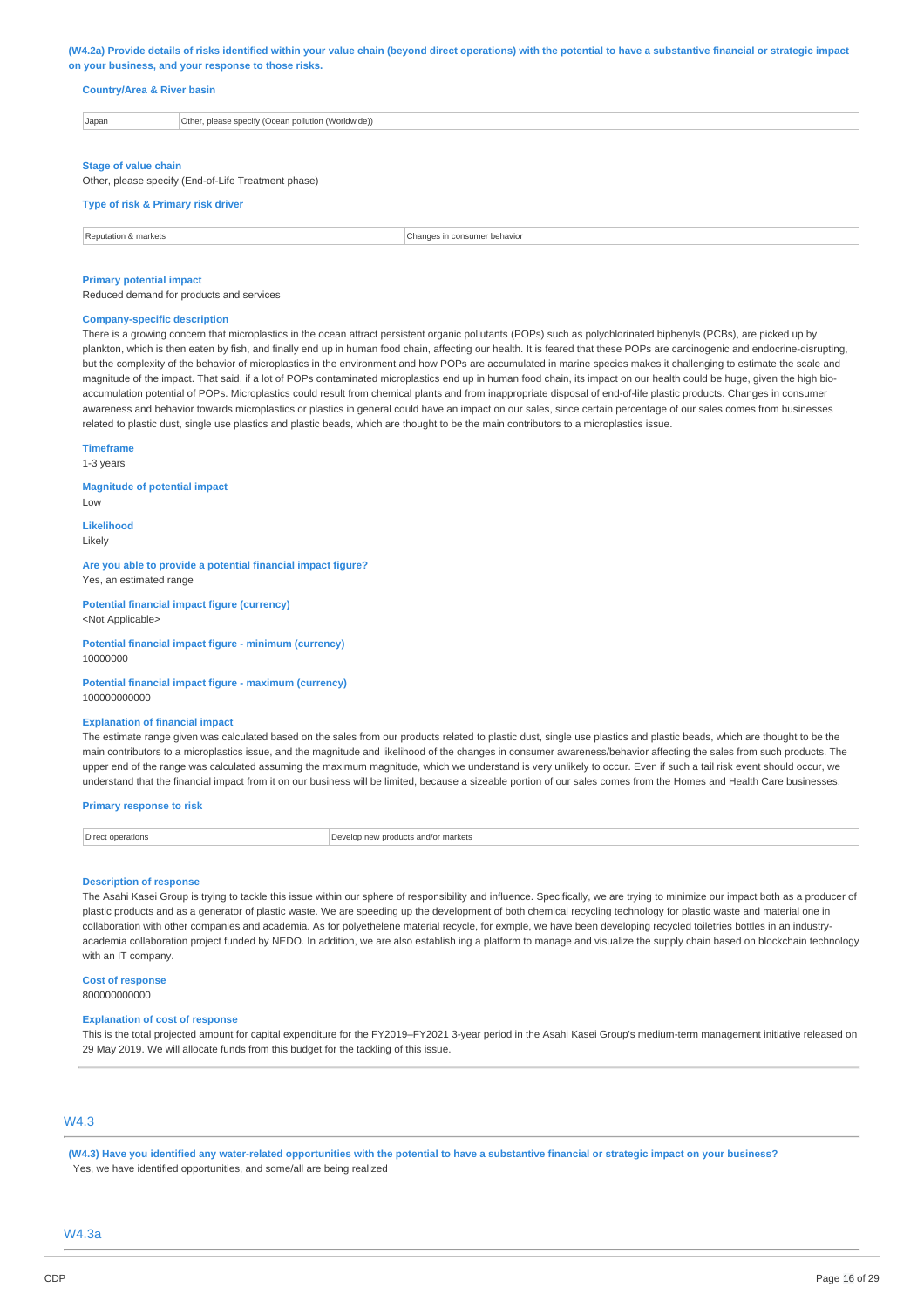**Type of opportunity** Products and services

#### **Primary water-related opportunity**

Increased sales of existing products/services

### **Company-specific description & strategy to realize opportunity**

The global market for microfiltration (MF) and ultrafiltration (UF) systems is growing by some 10% annually, driven by serious environmental water quality issues and water shortages, as well as increasingly stringent wastewater regulations throughout the world. Microza holds the leading share of the US market for membrane-process water clarification systems, the world's largest market for such systems. We consider this opportunity strategic because the adoption of Microza has been growing firmly in many countries which face water shortages and growing needs for improved water quality. In fact, we are trying to shift our focus away from the traditional Japanese and US market towards countries that face water shortages such as China, Korea, Singapore, Thailand, Indonesia, and Middle Eastern countries. For example, in 2017, Microza was selected for desalination plant in Kuwait, whose treatment capacity is scheduled to be 610,000 tons per day, representing the largest hollow-fiber filtration membrane order received by Asahi Kasei. Asahi Kasei has contributed, and will continue to contribute, to solutions for a wide range of environmental problems related to water resources by achieving further growth in orders for large-scale water-treatment facilities throughout the world, particularly in Asian countries where the number and scale of such projects is forecasted to increase steadily.

#### **Estimated timeframe for realization**

1 to 3 years

#### **Magnitude of potential financial impact** Medium-high

**Are you able to provide a potential financial impact figure?**

Yes, a single figure estimate **Potential financial impact figure (currency)**

9900000000

### **Potential financial impact figure – minimum (currency)** <Not Applicable>

**Potential financial impact figure – maximum (currency)** <Not Applicable>

#### **Explanation of financial impact**

The global market for MF/UF systems has reached about USD 450 Million in 2020. Asahi Kasei is the world's leading supplier of MF/UF membranes, with its Microza membranes used at over 1,000 plants worldwide, enjoying a market share of over 20%. Assuming the same market share, the scale of our MF/UF systems business will be around USD 90 Million, or JPY 9,900,000,000.

# W5. Facility-level water accounting

# W5.1

(W5.1) For each facility referenced in W4.1c, provide coordinates, water accounting data, and a comparison with the previous reporting year.

| <b>Facility reference number</b><br>Facility 1                                                                          |                                                                                  |  |  |
|-------------------------------------------------------------------------------------------------------------------------|----------------------------------------------------------------------------------|--|--|
| <b>Facility name (optional)</b>                                                                                         |                                                                                  |  |  |
| <b>Country/Area &amp; River basin</b>                                                                                   |                                                                                  |  |  |
| Other, please specify (Jurong Island)<br>Singapore                                                                      |                                                                                  |  |  |
|                                                                                                                         |                                                                                  |  |  |
| Latitude<br>1.3                                                                                                         |                                                                                  |  |  |
| Longitude<br>103.7                                                                                                      |                                                                                  |  |  |
| <b>Located in area with water stress</b><br>Yes                                                                         |                                                                                  |  |  |
| <not applicable=""></not>                                                                                               | Primary power generation source for your electricity generation at this facility |  |  |
| Oil & gas sector business division<br><not applicable=""></not>                                                         |                                                                                  |  |  |
| Total water withdrawals at this facility (megaliters/year)<br>137.4                                                     |                                                                                  |  |  |
| Comparison of total withdrawals with previous reporting year<br>About the same                                          |                                                                                  |  |  |
| Withdrawals from fresh surface water, including rainwater, water from wetlands, rivers and lakes<br>$\mathsf{O}\xspace$ |                                                                                  |  |  |
| Withdrawals from brackish surface water/seawater                                                                        |                                                                                  |  |  |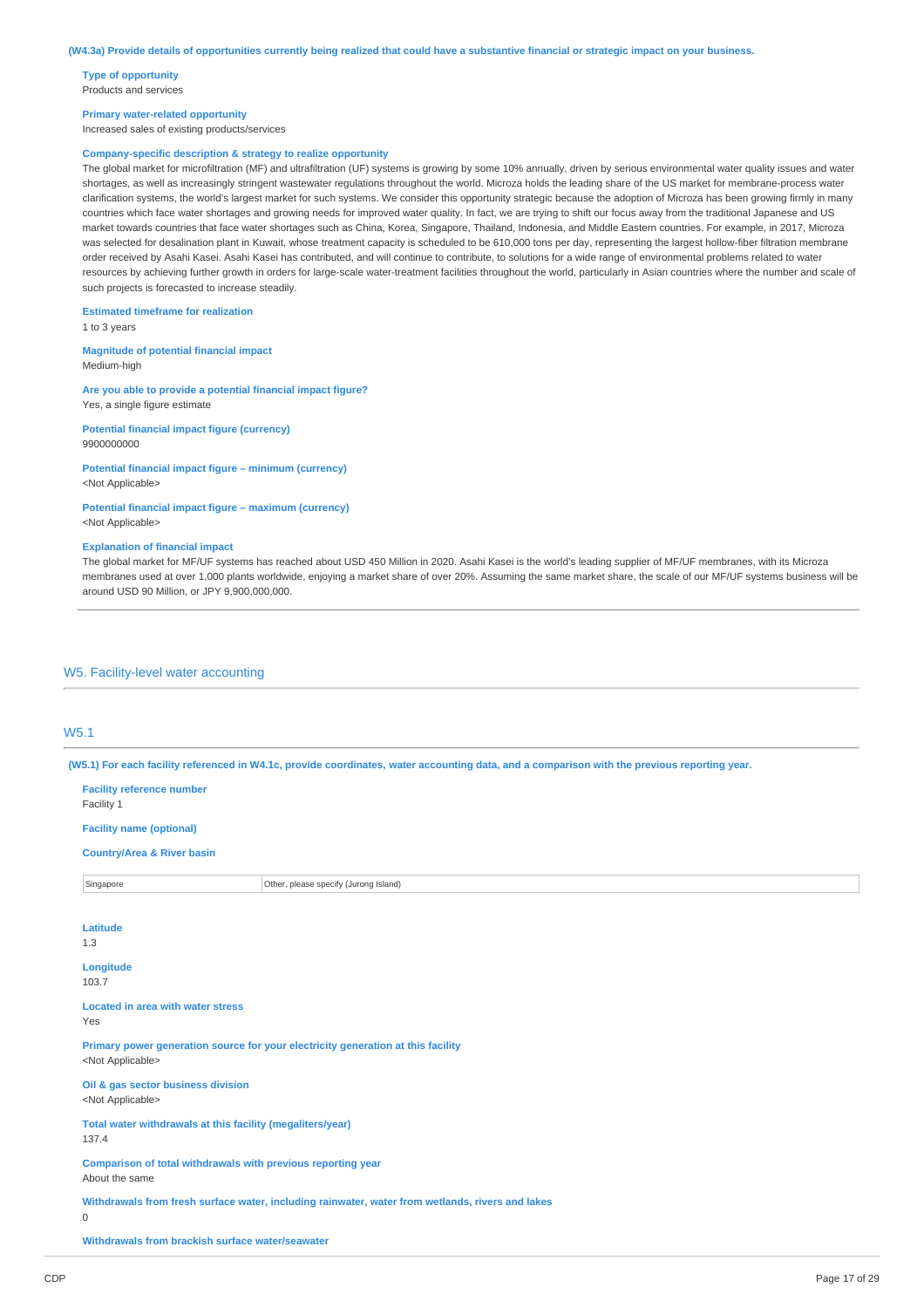$\Omega$ 

# **Withdrawals from groundwater - renewable**

 $\Omega$ 

**Withdrawals from groundwater - non-renewable**

 $\Omega$ 

**Withdrawals from produced/entrained water**

0

**Withdrawals from third party sources** 137.4

**Total water discharges at this facility (megaliters/year)** 137.39

**Comparison of total discharges with previous reporting year** About the same

**Discharges to fresh surface water**

 $\Omega$ 

**Discharges to brackish surface water/seawater** 137.39

**Discharges to groundwater**

 $\Omega$ 

**Discharges to third party destinations**

 $\Omega$ 

**Total water consumption at this facility (megaliters/year)** 0.01

**Comparison of total consumption with previous reporting year** About the same

### **Please explain**

Since the plant is very strictly operated, unless there is any significant change in production volume or any significant accident, the volumes of water withdrawal, water discharge and water consumption tend to be stable.

**Facility reference number** Facility 2

**Facility name (optional)**

**Country/Area & River basin**

Singapore **Other, please specify (Jurong Island) Latitude** 1.3 **Longitude** 103.7 **Located in area with water stress** Yes **Primary power generation source for your electricity generation at this facility** <Not Applicable> **Oil & gas sector business division** <Not Applicable> **Total water withdrawals at this facility (megaliters/year)** 569.52 **Comparison of total withdrawals with previous reporting year** About the same **Withdrawals from fresh surface water, including rainwater, water from wetlands, rivers and lakes** 0 **Withdrawals from brackish surface water/seawater**  $\overline{0}$ **Withdrawals from groundwater - renewable** 0 **Withdrawals from groundwater - non-renewable** 0 **Withdrawals from produced/entrained water** 0 **Withdrawals from third party sources** 569.52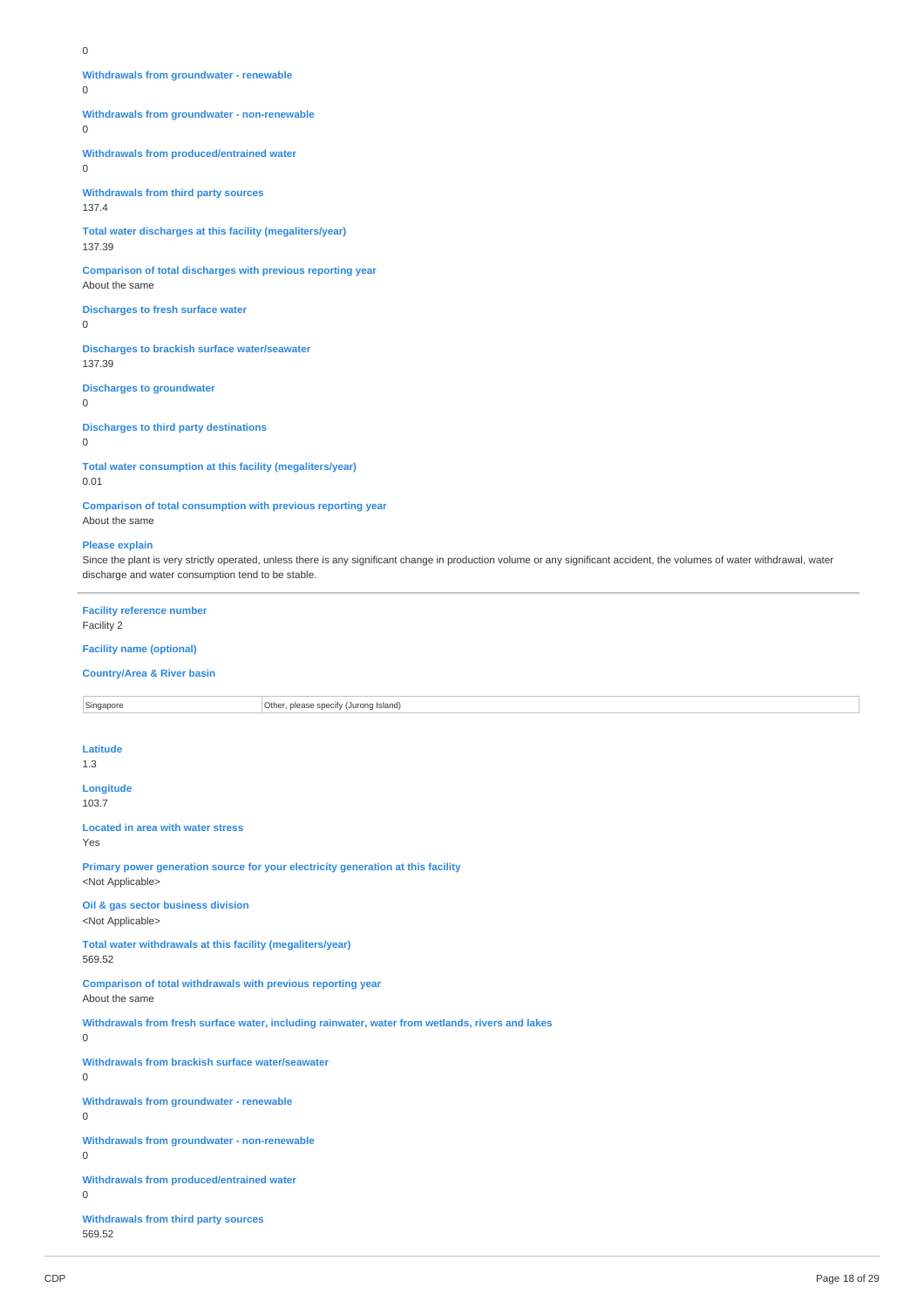**Total water discharges at this facility (megaliters/year)** 569.51

# **Comparison of total discharges with previous reporting year** About the same

# **Discharges to fresh surface water**

0

**Discharges to brackish surface water/seawater** 569.51

**Discharges to groundwater**

0

# **Discharges to third party destinations**

0

**Total water consumption at this facility (megaliters/year)** 0.01

**Comparison of total consumption with previous reporting year** About the same

# **Please explain**

The plant succeeded in reducing the volumes of water withdrawal and water discharge as a result of an energy efficiency project. The volume of water consumption did not change because it is already very small.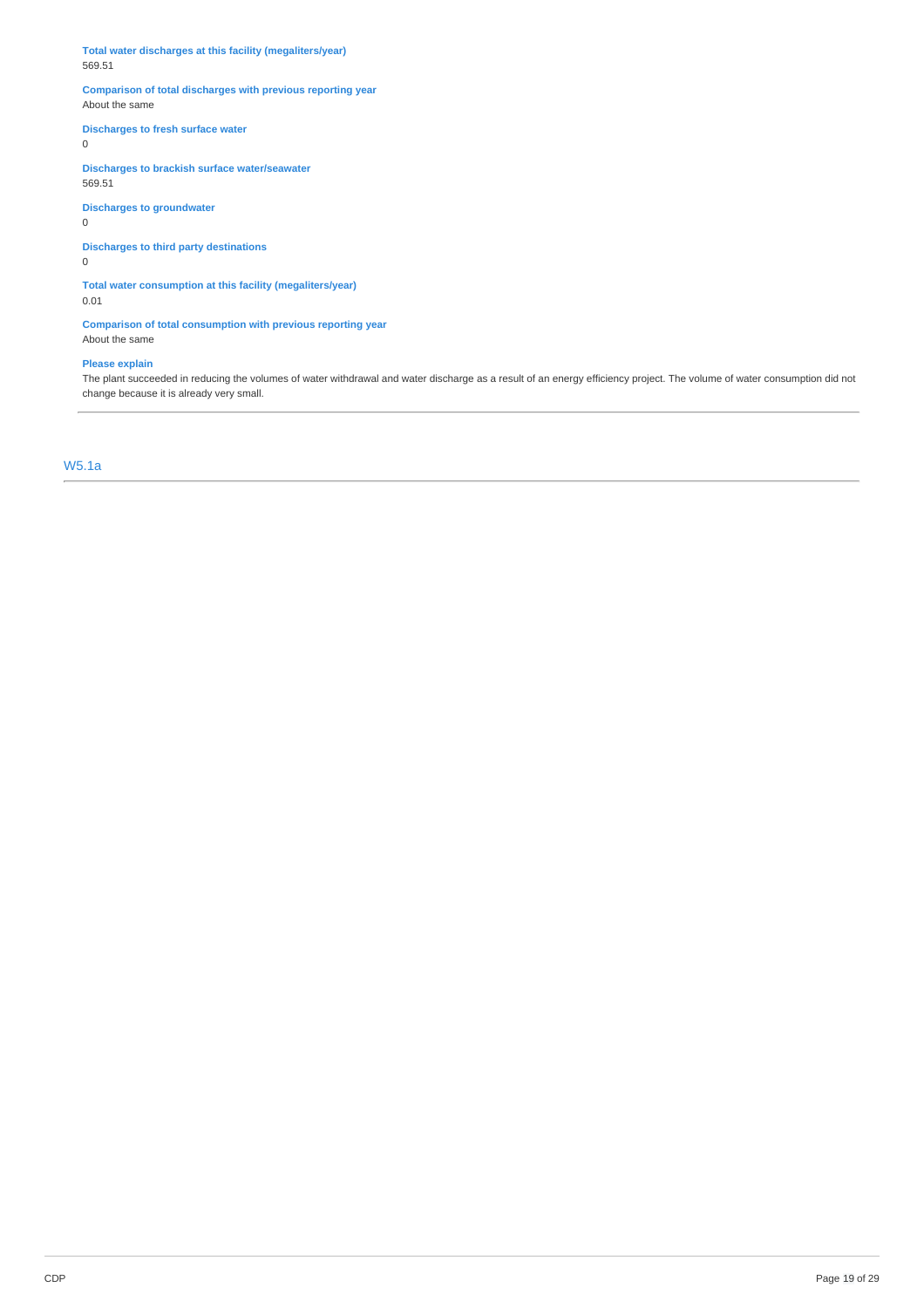# (W5.1a) For the facilities referenced in W5.1, what proportion of water accounting data has been externally verified?

**Water withdrawals – total volumes**

### **% verified**

Not verified

**What standard and methodology was used?** <Not Applicable>

**Water withdrawals – volume by source**

**% verified** Not verified

**What standard and methodology was used?** <Not Applicable>

# **Water withdrawals – quality**

**% verified** Not verified

**What standard and methodology was used?** <Not Applicable>

**Water discharges – total volumes**

**% verified** Not verified

**What standard and methodology was used?** <Not Applicable>

**Water discharges – volume by destination**

**% verified** Not verified

**What standard and methodology was used?** <Not Applicable>

**Water discharges – volume by treatment method**

**% verified** Not verified

**What standard and methodology was used?** <Not Applicable>

**Water discharge quality – quality by standard effluent parameters**

**% verified** Not verified

**What standard and methodology was used?** <Not Applicable>

**Water discharge quality – temperature**

**% verified** Not verified

**What standard and methodology was used?** <Not Applicable>

**Water consumption – total volume**

**% verified** Not verified

**What standard and methodology was used?** <Not Applicable>

**Water recycled/reused**

**% verified** Not verified

**What standard and methodology was used?** <Not Applicable>

# W6. Governance

W6.1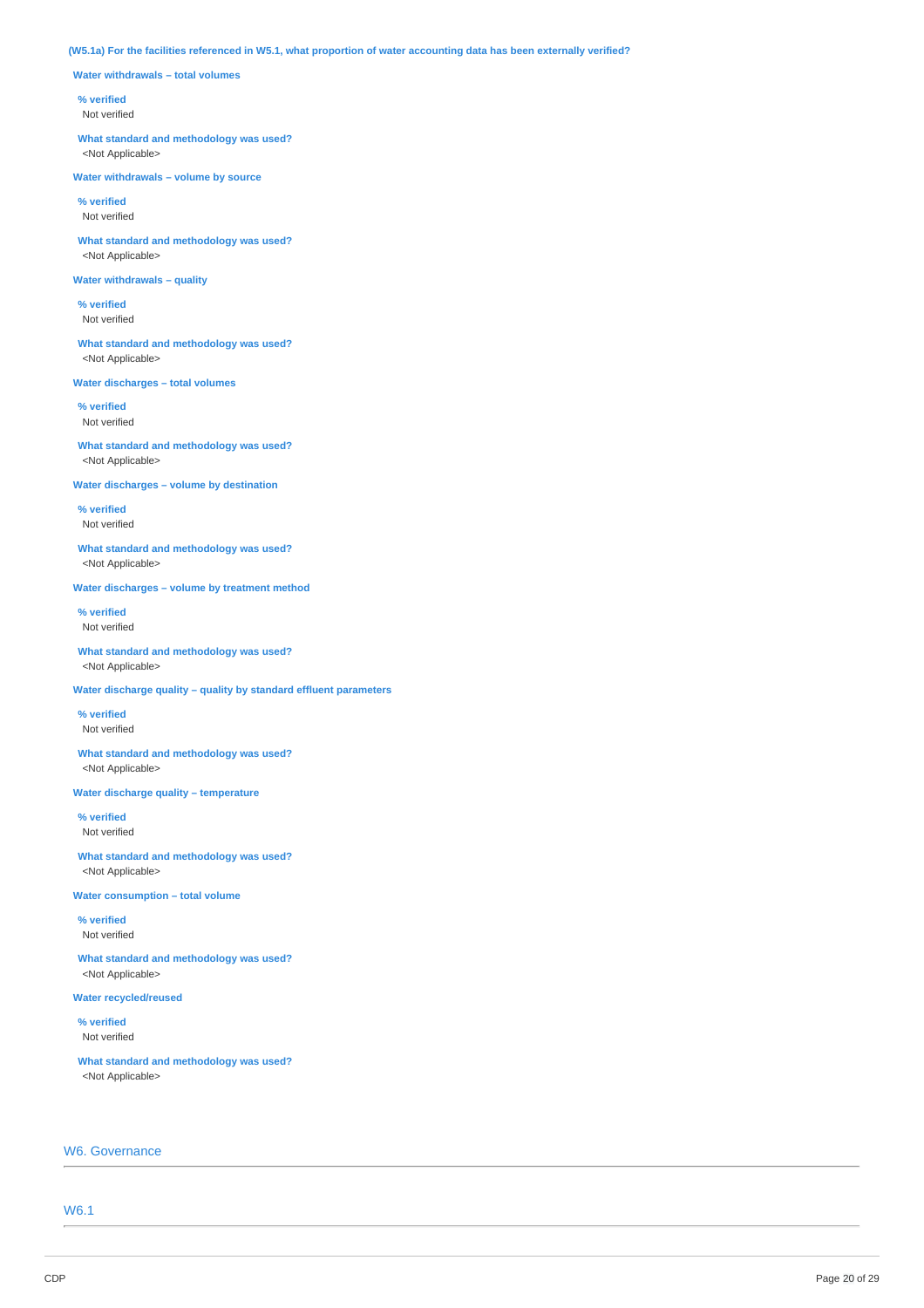Yes, we have a documented water policy that is publicly available

# W6.1a

# **(W6.1a) Select the options that best describe the scope and content of your water policy.**

|             | <b>Scope</b>         | <b>Content</b>                                                                                                    | Please explain                                                                                                                                                                                                                                                                                                                                                                                                                                                                                                                                                                                                                                                                                                                                                                                                                                                                                                                                                                                                                                                               |
|-------------|----------------------|-------------------------------------------------------------------------------------------------------------------|------------------------------------------------------------------------------------------------------------------------------------------------------------------------------------------------------------------------------------------------------------------------------------------------------------------------------------------------------------------------------------------------------------------------------------------------------------------------------------------------------------------------------------------------------------------------------------------------------------------------------------------------------------------------------------------------------------------------------------------------------------------------------------------------------------------------------------------------------------------------------------------------------------------------------------------------------------------------------------------------------------------------------------------------------------------------------|
| $\mathbf 1$ | Row Company-<br>wide | Description of<br>business<br>dependency on<br>water<br>Description of<br>business impact<br>on water             | Our Responsible Care Policy includes a statement "We give full consideration to the global environment, and make efforts to reduce the environmental burden of all<br>operations". For the Asahi Kasei Group, "efforts to reduce the environmental burden" naturally means efforts to pursue the effective use of water resources and reduction of<br>impact in the form of effluent. We also explicitly uphold "ensuring safe and comfortable workplace environments" in our Code of Conduct and promise to strive to prevent<br>occupational accidents, build comfortable workplace environments and maintain and improve employee health. We take it as our responsibility to safeguard employees' access<br>to safe water and sanitation as a human right, which we believe is indispensable to ensure safe and comfortable workplace environments. Our RC Policy and Code of Conduct<br>apply to the entire Asahi Kasei Group since we believe it is essential for us to approach water-related issues consistently across the Group.<br>sustainability report2020e.pdf |
|             |                      | Description of<br>water-related<br>performance<br>standards for<br>direct operations<br>Description of            |                                                                                                                                                                                                                                                                                                                                                                                                                                                                                                                                                                                                                                                                                                                                                                                                                                                                                                                                                                                                                                                                              |
|             |                      | water-related<br>standards for<br>procurement<br>Reference to<br>international                                    |                                                                                                                                                                                                                                                                                                                                                                                                                                                                                                                                                                                                                                                                                                                                                                                                                                                                                                                                                                                                                                                                              |
|             |                      | standards and<br>widely-recognized<br>water initiatives<br>Company water<br>targets and goals                     |                                                                                                                                                                                                                                                                                                                                                                                                                                                                                                                                                                                                                                                                                                                                                                                                                                                                                                                                                                                                                                                                              |
|             |                      | Commitment to<br>align with public<br>policy initiatives,<br>such as the SDGs<br>Commitments<br>beyond regulatory |                                                                                                                                                                                                                                                                                                                                                                                                                                                                                                                                                                                                                                                                                                                                                                                                                                                                                                                                                                                                                                                                              |
|             |                      | compliance<br>Commitment to<br>water-related<br>innovation<br>Commitment to                                       |                                                                                                                                                                                                                                                                                                                                                                                                                                                                                                                                                                                                                                                                                                                                                                                                                                                                                                                                                                                                                                                                              |
|             |                      | water stewardship<br>and/or collective<br>action<br>Acknowledgement<br>of the human right                         |                                                                                                                                                                                                                                                                                                                                                                                                                                                                                                                                                                                                                                                                                                                                                                                                                                                                                                                                                                                                                                                                              |
|             |                      | to water and<br>sanitation<br>Recognition of<br>environmental<br>linkages, for                                    |                                                                                                                                                                                                                                                                                                                                                                                                                                                                                                                                                                                                                                                                                                                                                                                                                                                                                                                                                                                                                                                                              |
|             |                      | example, due to<br>climate change                                                                                 |                                                                                                                                                                                                                                                                                                                                                                                                                                                                                                                                                                                                                                                                                                                                                                                                                                                                                                                                                                                                                                                                              |

# W6.2

**(W6.2) Is there board level oversight of water-related issues within your organization?** Yes

# W6.2a

(W6.2a) Identify the position(s) (do not include any names) of the individual(s) on the board with responsibility for water-related issues.

|            | Position Please explain                                                                                                                                                                                           |
|------------|-------------------------------------------------------------------------------------------------------------------------------------------------------------------------------------------------------------------|
| l of       |                                                                                                                                                                                                                   |
| individual |                                                                                                                                                                                                                   |
| Chief      | In our group, water-related business is one of the most important management issues in terms of risks and opportunities for our business. In terms of risk, many of our Group's plants are located in             |
|            | Executive areas with abundant water resources, but some factories have the risk of depleting water resources, which could have a major impact on factory operations when risks materialize. We recognize that not |
| Officer    | only current factory responses, but also decisions on future locations are important management issues. In addition, the Board of Directors is also discussing analyses and responses based on TCFD               |
| (CEO)      | framework, such as considering necessary responses, assuming the possibility of flooding and the leakage of hazardous materials as weather disasters become more severe due to climate change. On                 |
|            | the other hand, from an opportunity perspective, we are considering measures to contribute as a business in anticipation of a shortage of water resources and the increasing uneven distribution of               |
|            | water resources worldwide. These are reflected in the content of the medium-term management plan and the annual management plan that the CEO takes the lead in formulating.                                       |

# W6.2b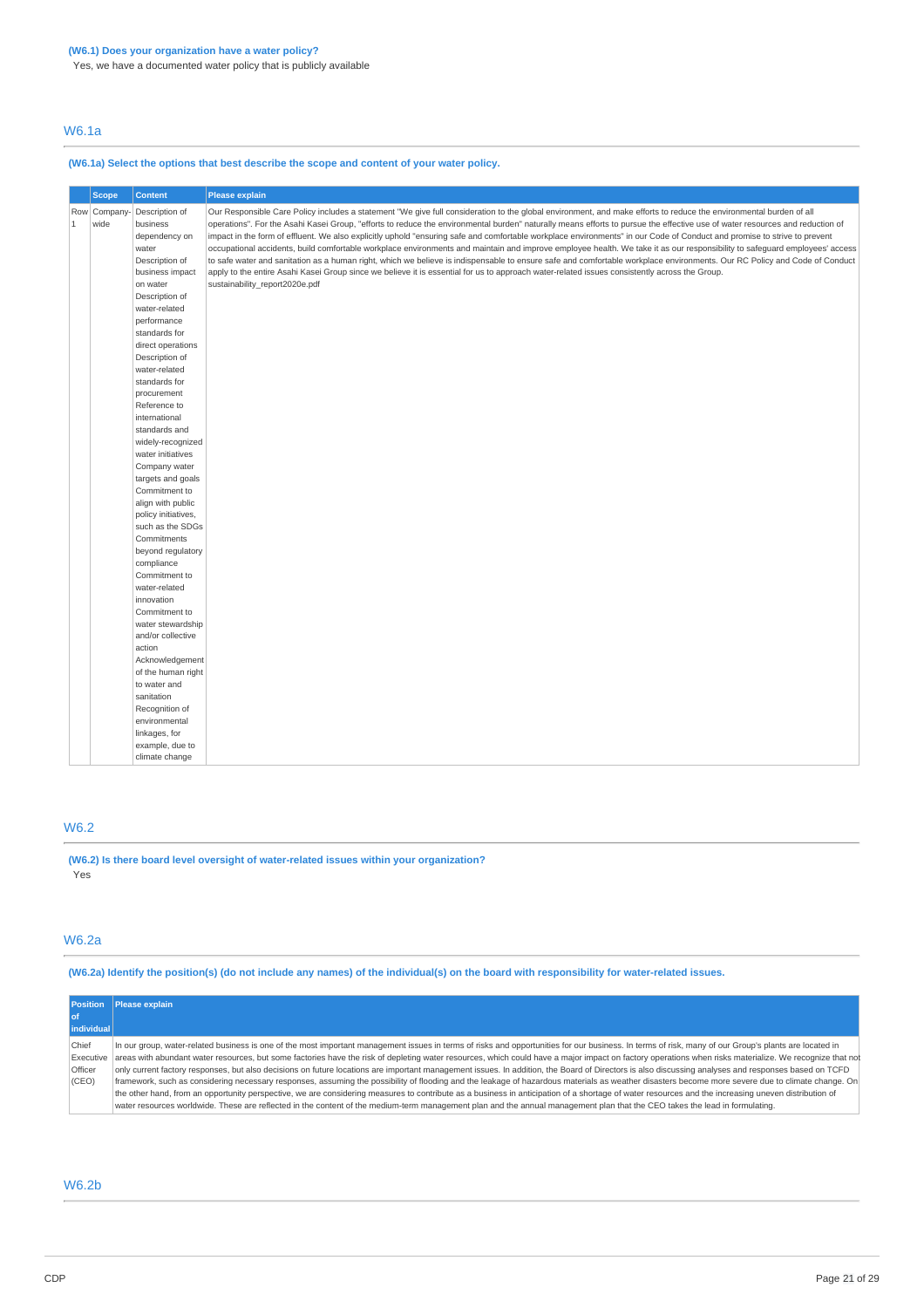### **(W6.2b) Provide further details on the board's oversight of water-related issues.**

|                | <b>Frequency</b><br>that water-<br>related<br>issues are<br>a<br>scheduled<br>agenda<br>item | Governance<br>mechanisms<br>into which<br>water-related<br>issues are<br>integrated                                                                                                                                                                                                                                                                                                             | <b>Please explain</b>                                                                                                                                                                                                                                                                                                                                                                                                                                                                                                                                                                                                                                                                                                                                                                                                                                                                                                                                                              |
|----------------|----------------------------------------------------------------------------------------------|-------------------------------------------------------------------------------------------------------------------------------------------------------------------------------------------------------------------------------------------------------------------------------------------------------------------------------------------------------------------------------------------------|------------------------------------------------------------------------------------------------------------------------------------------------------------------------------------------------------------------------------------------------------------------------------------------------------------------------------------------------------------------------------------------------------------------------------------------------------------------------------------------------------------------------------------------------------------------------------------------------------------------------------------------------------------------------------------------------------------------------------------------------------------------------------------------------------------------------------------------------------------------------------------------------------------------------------------------------------------------------------------|
| $\overline{1}$ | Row Scheduled -<br>some<br>meetings                                                          | Monitoring<br>and<br>performance<br>Overseeing<br>acquisitions<br>and divestiture<br>Overseeing<br>major capital<br>expenditures<br>Reviewing and<br>quiding<br>business plans<br>Reviewing and<br>guiding major<br>plans of action<br>Reviewing and<br>guiding<br>corporate<br>responsibility<br>strategy<br>Reviewing<br>innovation/R&D<br>priorities<br>Setting<br>performance<br>objectives | The Responsible Care (RC) Committee deliberates RC plans and results, which include those related to water issues, in annual RC meetings. The Secretary of the RC<br>implementation Committee reports the outcomes of the Committee to the Management Council once a year. Most decisions are made within annual RC meetings and/or the Management<br>Council, but if something comes up that shall be discussed and approved by the Board of Directors, e.g. water-related issues relating to acquisitions and major capital<br>investments as well as important issues relating to water membranes business, a person in charge of the issue explains it to the Board. Apart from this, Director in charge of RC<br>activities reports the progress of the Group's RC activities to the President twice a year. We believe this multi-layered governance system enables the management and the<br>Board of Directors to concentrate on water-related matters with high priority. |

# W6.3

(W6.3) Provide the highest management-level position(s) or committee(s) with responsibility for water-related issues (do not include the names of individuals).

**Name of the position(s) and/or committee(s)**

Chief Executive Officer (CEO)

**Responsibility**

Both assessing and managing water-related risks and opportunities

# **Frequency of reporting to the board on water-related issues**

Annually

# **Please explain**

The RC Committee is a corporate organ under the direct authority of the President of Asahi Kasei. It is chaired by the President and consists of Director in charge of RC activities and RC managers. It deliberates RC plans and results, which include those related to water issues, in annual RC meetings. The Secretary of the RC Committee reports the outcomes of the Committee to the Management Council once a year. Most decisions are made within annual RC meetings and/or the Management Council, but if something comes up that shall be discussed and approved by the Board of Directors, e.g. water-related issues relating to acquisitions and major capital investments as well as important issues relating to water membranes business, a person in charge of the issue explains it to the Board. Apart from this, Director in charge of RC activities reports the progress of the Group's RC activities to the President twice a year.

# W6.4

(W6.4) Do you provide incentives to C-suite employees or board members for the management of water-related issues?

|       | Provide incentives for management of water-related issues | ommen |
|-------|-----------------------------------------------------------|-------|
| Row 1 | Yes                                                       |       |

# W6.4a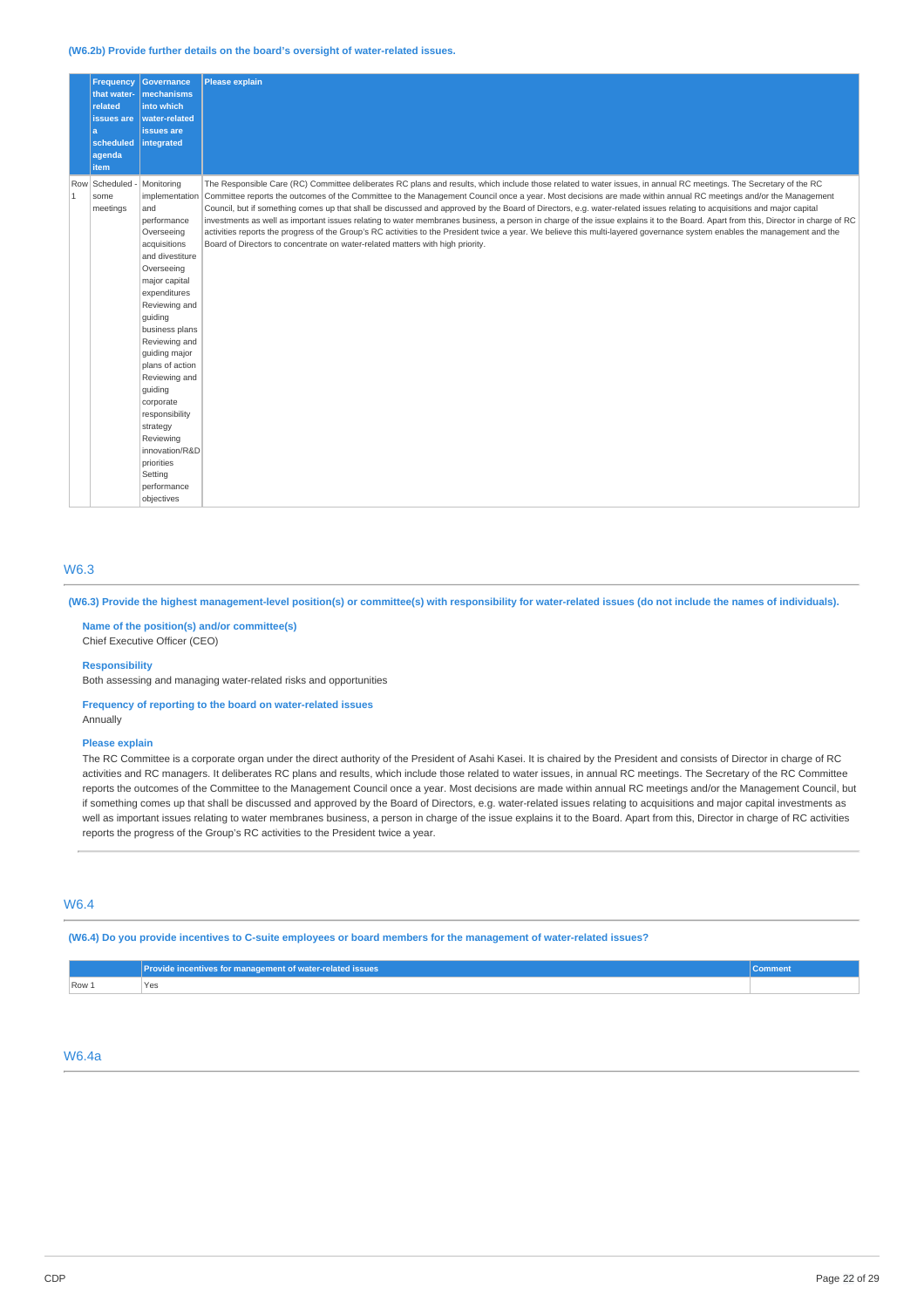### (W6.4a) What incentives are provided to C-suite employees or board members for the management of water-related issues (do not include the names of **individuals)?**

|                            | Role(s)<br>entitled to<br>incentive                                              | <b>Performance</b><br>indicator                                                                                                                                                                                                                                                                                                                                                                                                                                                                                                                                                                                                                                                           | Please explain                                                                                                                                                                                                                                                                                                                                                                                                                                                                                                                                                                                                                                                                                                                                                                        |
|----------------------------|----------------------------------------------------------------------------------|-------------------------------------------------------------------------------------------------------------------------------------------------------------------------------------------------------------------------------------------------------------------------------------------------------------------------------------------------------------------------------------------------------------------------------------------------------------------------------------------------------------------------------------------------------------------------------------------------------------------------------------------------------------------------------------------|---------------------------------------------------------------------------------------------------------------------------------------------------------------------------------------------------------------------------------------------------------------------------------------------------------------------------------------------------------------------------------------------------------------------------------------------------------------------------------------------------------------------------------------------------------------------------------------------------------------------------------------------------------------------------------------------------------------------------------------------------------------------------------------|
| Monetary<br>reward         | Director on<br>board                                                             | Reduction of<br>water<br>withdrawals<br>Reduction in<br>consumption<br>volumes<br>Improvements<br>in efficiency -<br>direct<br>operations<br>Improvements<br>in waste water<br>quality - direct<br>operations                                                                                                                                                                                                                                                                                                                                                                                                                                                                             | Performance-linked remuneration, which constitutes a part of remuneration for executive directors, shall be calculated based on the degree of achievement of the Group's<br>consolidated financial indicators, such as net sales, operating income, and ROA, as well as a comprehensive judgment based on the degree of achievement of individually<br>established targets, including the promotion of sustainability (ex. water-related measures). Specifically, it is calculated by multiplying the standard amount by position by a<br>coefficient that comprehensively considers the degree of achievement of financial indicators and the degree of achievement of non-financial targets. The above policy on<br>director compensation is disclosed in our corporate governance. |
| Non-<br>monetary<br>reward | Other,<br>please<br>specify<br>(Employees<br>in non-<br>managerial<br>positions) | Reduction of<br>water<br>withdrawals<br>Reduction in<br>consumption<br>volumes<br>Improvements<br>in efficiency -<br>direct<br>operations<br>Improvements<br>in efficiency -<br>supply chain<br>Improvements<br>in efficiency -<br>product-use<br>Improvements<br>in waste water<br>quality - direct<br>operations<br>Improvements<br>in waste water<br>quality - supply<br>chain<br>Improvements<br>in waste water<br>quality -<br>product-use<br>Implementation<br>of employee<br>awareness<br>campaign or<br>training<br>program<br>Supply chain<br>engagement<br>Increased<br>access to<br>workplace<br><b>WASH</b><br>Implementation<br>of water-<br>related<br>community<br>project | We present awards every year to those who have made an outstanding contribution to increased productivity and/or cost reduction, including water efficiency<br>improvement. Different grades are awarded depending on the economic value added (EVA) a project has created. For example, a special award is given to those who<br>have created certain level of EVA.                                                                                                                                                                                                                                                                                                                                                                                                                  |

# W6.5

(W6.5) Do you engage in activities that could either directly or indirectly influence public policy on water through any of the following?

Yes, direct engagement with policy makers

Yes, trade associations

# W6.5a

# (W6.5a) What processes do you have in place to ensure that all of your direct and indirect activities seeking to influence policy are consistent with your water **policy/water commitments?**

When public comments are invited on proposed regulations on the environment such as effluent, air pollutants and soil contamination, which we find scientifically ungrounded, too excessive, or inconsistent with existing regulations, we submit our comments individually or collectively through the industry association. When we submit our comments individually, we carefully examine and review our comments internally over and over again in the sense of our water policy, before they are submitted to the government, so that they are fair, balanced, and consistent with our existing policies. If any unfairness, lack of balance or inconsistency is found, it should be rectified in this process. When we submit our comments through the industry association, we follow the same steps to prepare our comments, but we then take part in a discussion within the Japan Chemical Industry Association (JCIA) to prepare the JCIA's comments. No single company can control the outcome of the discussion, but we make every effort to have our opinions reflected in the JCIA's comments. The JCIA's comments are often submitted through the Federation of Economic Organizations.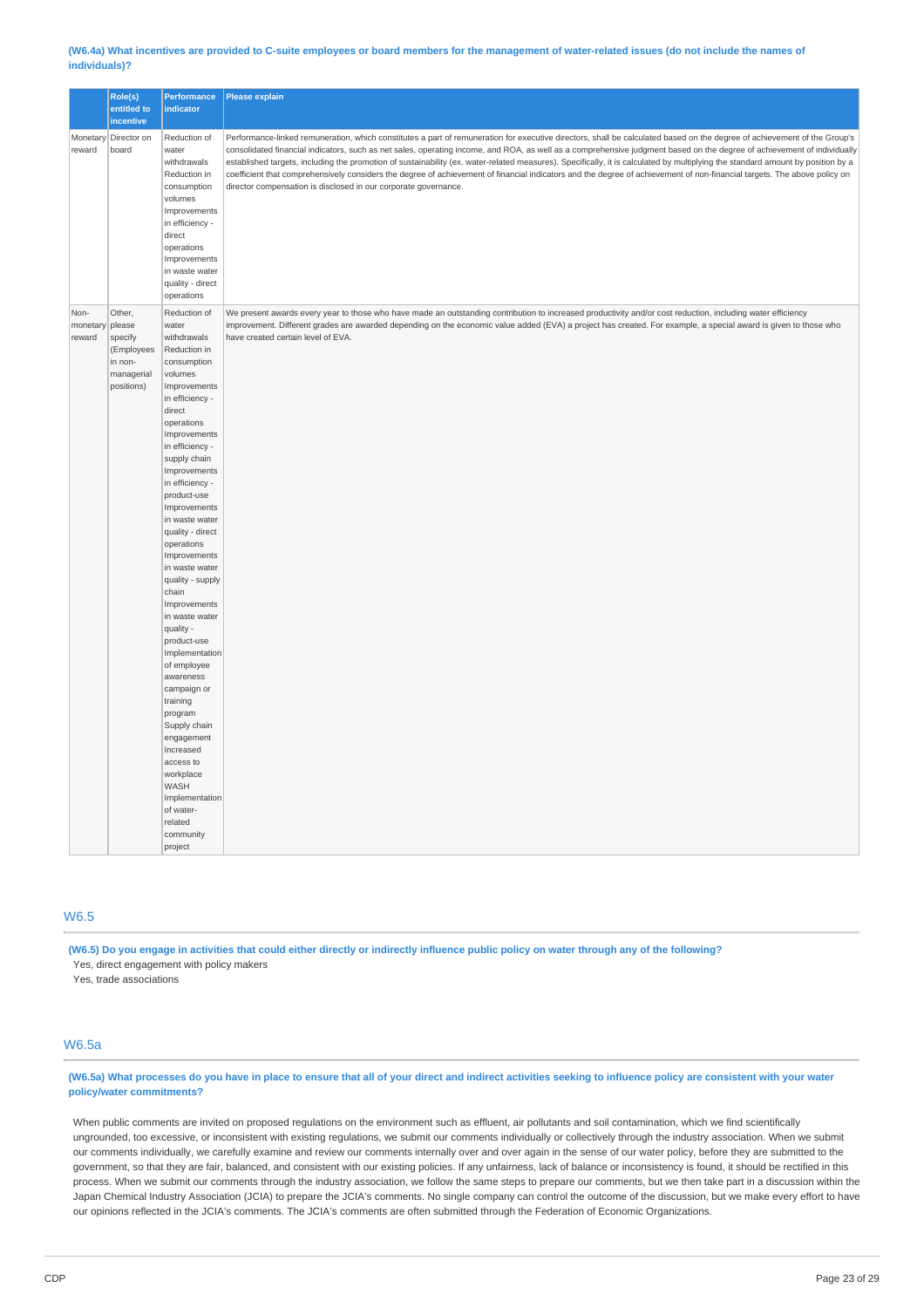(W6.6) Did your organization include information about its response to water-related risks in its most recent mainstream financial report? Yes (you may attach the report - this is optional)

annual securities report 2021 (Japanese).pdf

# W7. Business strategy

# W7.1

# (W7.1) Are water-related issues integrated into any aspects of your long-term strategic business plan, and if so how?

|                               | Are water-<br>related<br><b>issues</b><br>integrated? horizon          | Long-<br>term<br>time<br>(years) | <b>Please explain</b>                                                                                                                                                                                                                                                                                                                                                                                                                                                                                                                                                                                                                                                                                                                                                                                                                                                                                                                                                                                                                                                                                                                                                                                                                                                                                                                                                                                         |
|-------------------------------|------------------------------------------------------------------------|----------------------------------|---------------------------------------------------------------------------------------------------------------------------------------------------------------------------------------------------------------------------------------------------------------------------------------------------------------------------------------------------------------------------------------------------------------------------------------------------------------------------------------------------------------------------------------------------------------------------------------------------------------------------------------------------------------------------------------------------------------------------------------------------------------------------------------------------------------------------------------------------------------------------------------------------------------------------------------------------------------------------------------------------------------------------------------------------------------------------------------------------------------------------------------------------------------------------------------------------------------------------------------------------------------------------------------------------------------------------------------------------------------------------------------------------------------|
| Long-<br>term<br>business     | Yes, water-<br>related<br><b>issues</b> are<br>objectives integrated   | 11-15                            | The Asahi Kasei Group's Vision clamed for "the pursuit of healthy and comfortable lifestyles" and "coexistence with the environment". "The Cs+ (seeds-plus) for Tomorrow 2021",<br>a three-year medium-term management plan launched in fiscal 2019, expresses the Group's stance of contributing to the sustainable development of people and the planet in the<br>future as "Care for People, Care for Earth (thinking about people and the planet)." This is an indication of the Asahi Kasei Group's approach to sustainability. Based on this belief,<br>the Asahi Kasei Group has identified "Promotion of Environment-Contributing Businesses" and "Prevention of Water Pollution" as materiality and is implementing various<br>initiatives. For example, we aim to promote the recycling of sewerage and factory wastewater using hollow fiber membrane filters and the UVC (deep UVC)-LEDs, which we have<br>recently developed as an environmentally friendly device to replace Hg lamps, through our business in China and India, where industrialization is accelerating, or in the Asian<br>region, where the population is rapidly increasing. In this way, we believe that providing state-of-the-art technology and providing clean and safe water to people living in areas<br>where there are concerns about deteriorating water quality will lead to the realization of our Group Vision. |
| Strategy<br>for<br>objectives | Yes, water-<br>related<br>achieving issues are<br>long-term integrated | $11 - 15$                        | According to OECD Environmental OUTLOOK2050 Report, if countries around the world do not engage in more ambitious environmental measures, the number of people<br>suffering from severe water shortages will increase by 2.3 billion in 2050 (approximately 40% of the world's population). In addition, global water demand is reported to increase by<br>55% for industrial use. In addition, according to another report, the world membrane market is expected to grow by CAGR9.0% through 2019 and 2024 in →. By region, the Asia-<br>Pacific region, which is experiencing rapid economic growth (particularly China, India, Indonesia, etc.), is a promising market. We have already formulated a business strategy<br>based on the above trends, and believe that we can enjoy the long-term business benefits of being a hollow fiber filter top company.                                                                                                                                                                                                                                                                                                                                                                                                                                                                                                                                            |
| Financial<br>planning         | Yes, water-<br>related<br>issues are<br>integrated                     | $11 - 15$                        | According to ASDreports's report "UV Sterilization Market, Global Forecast to Year 2023", the UV fungicide market will grow by an CAGR13 of 7% in 2017-2023 to reach \$4.27<br>billion in 2023 due to rising demand for safe drinking water in developing countries and increased demand for environmentally friendly fungicidal systems. Under such<br>circumstances, we have newly developed a deep UV UVC-LED "Klaran" that can emit light at wavelengths around 265nm with high power, which can be sterilized most<br>effectively. Using this device, drinking-water can be fungilized more easily, saving people suffering from water in developing countries and elsewhere. In addition, since this device<br>does not use any mercury, it can also respond to international mercury use regulations, and it is highly expected to be a light source in place of mercury lamps. Research,<br>application development, and sales expansion costs for this business expansion have already been reflected in financial planning. The Asahi Kasei Group as a whole has<br>prepared a budget of 800 billion yen for investment including this device business expansion.                                                                                                                                                                                                                                   |

# W7.2

(W7.2) What is the trend in your organization's water-related capital expenditure (CAPEX) and operating expenditure (OPEX) for the reporting year, and the **anticipated trend for the next reporting year?**

### **Row 1**

```
Water-related CAPEX (+/- % change)
```
-8

**Anticipated forward trend for CAPEX (+/- % change)**

10

**Water-related OPEX (+/- % change)**

```
5.2
```
**Anticipated forward trend for OPEX (+/- % change)** 0

# **Please explain**

CAPEX: 2020 Capital Investment in Water-Related Business Due in part to severe economic conditions caused by the Corona scandal and the reaction to the large-scale investment in 2019 (totaling approximately 2 billion yen), capital investment related to water was significantly curtailed compared to the previous year. In the next fiscal year, the water purification business using UVC (deep UV)-LEDs is also expected to expand, and the amount of R&D investment is expected to increase. OPEX: Most of the operating expenses in 2020 were for water quality analysis of wastewater discharged directly into public waters, such as rivers and the sea, and the cost of its neutralizing agents, many of which were used to comply with laws and regulations. As there were no major changes in the number of business establishments analyzed for water quality, the change compared to the previous year was +5.21%. We expect the next fiscal year to be about the same.

# W7.3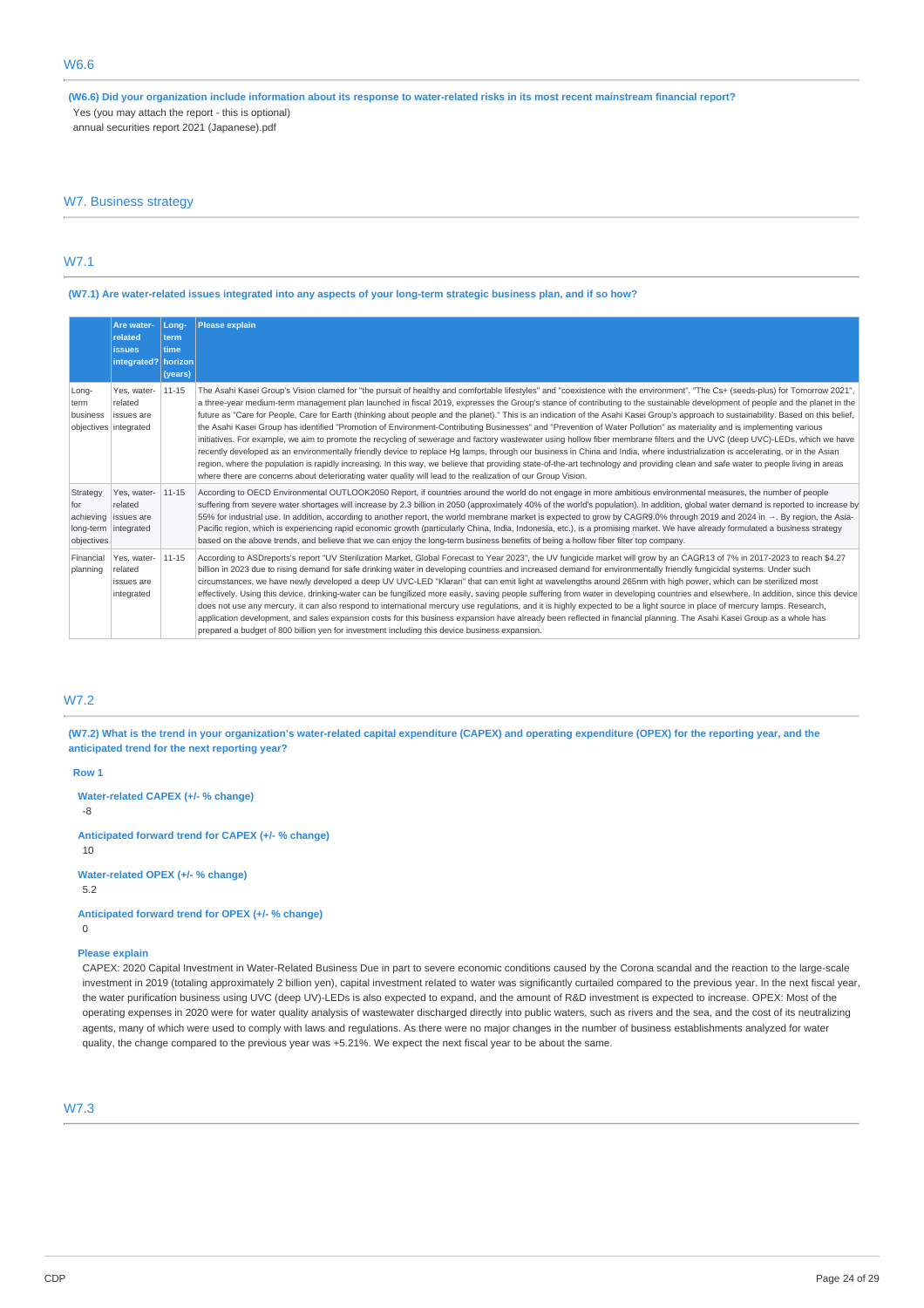# **(W7.3) Does your organization use climate-related scenario analysis to inform its business strategy?**

| Use of          | <b>Comment</b>                                                                                                                                                                                                                                                                                                                                                                                                                                                                                                                                                                                                                                                                                                                                                                                                                                                                                                                                                                                              |
|-----------------|-------------------------------------------------------------------------------------------------------------------------------------------------------------------------------------------------------------------------------------------------------------------------------------------------------------------------------------------------------------------------------------------------------------------------------------------------------------------------------------------------------------------------------------------------------------------------------------------------------------------------------------------------------------------------------------------------------------------------------------------------------------------------------------------------------------------------------------------------------------------------------------------------------------------------------------------------------------------------------------------------------------|
| climate-        |                                                                                                                                                                                                                                                                                                                                                                                                                                                                                                                                                                                                                                                                                                                                                                                                                                                                                                                                                                                                             |
| related         |                                                                                                                                                                                                                                                                                                                                                                                                                                                                                                                                                                                                                                                                                                                                                                                                                                                                                                                                                                                                             |
| <b>scenario</b> |                                                                                                                                                                                                                                                                                                                                                                                                                                                                                                                                                                                                                                                                                                                                                                                                                                                                                                                                                                                                             |
| analysis        |                                                                                                                                                                                                                                                                                                                                                                                                                                                                                                                                                                                                                                                                                                                                                                                                                                                                                                                                                                                                             |
| Row Yes         | We currently use the TCFD framework to determine the risks and opportunities of our company and how those could have substantive financial or strategic impact on us. We suppose two<br>scenarios for the climate change and relevant social change, meaning +4°C scenario and +2°C scenario. In +4°C scenario, the temperature will rise sharply in accordance with the strengthening<br>Typhoon of heavier rain and stronger wind. In +2°C scenario, the temperature will rise modestly with more strict regulations on CO2 emission and promoting policy of more climate- friendly things,<br>such as electric vehicles. We have discussed the impact of both risks and opportunities, among the people from our core three business unit, Material, Houses and Healthcare and corporate<br>division. After those discussion, we had more comprehensive discussion at the corporate strategy committee and the board meeting to determine the risks and opportunities including water related<br>issues. |

# W7.3a

**(W7.3a) Has your organization identified any water-related outcomes from your climate-related scenario analysis?** No

# W7.4

# **(W7.4) Does your company use an internal price on water?**

### **Row 1**

**Does your company use an internal price on water?** No, but we are currently exploring water valuation practices

### **Please explain**

Participation in various workshops and seminars deepened understanding of the costs of plumbing water. For example, we learned that many of the water we use at our sites is costly to treat chemical substances during overheating, cooling, and wastewater, so the cost is up to 40 times higher per m3. We also learned that when water costs are underestimated, it is difficult to see the benefits of water conservation measures and investment.

# W8. Targets

# W8.1

# **(W8.1) Describe your approach to setting and monitoring water-related targets and/or goals.**

|  |                                                                                                                                                                      |                                                                                                     | Levels for Monitoring Approach to setting and monitoring targets and/or goals                                                                                                                                                                                                                                                                                                                                                                                                                                                                                                                                                                                                                                                                                                                                                                                                                                                                                                                                                                                                                                                                                                                                                                                                                                                                                                                                                                                                                                                                                                                                                                                                                                                                                                                                                                                                                                                                                                                                                                                                                                                           |  |
|--|----------------------------------------------------------------------------------------------------------------------------------------------------------------------|-----------------------------------------------------------------------------------------------------|-----------------------------------------------------------------------------------------------------------------------------------------------------------------------------------------------------------------------------------------------------------------------------------------------------------------------------------------------------------------------------------------------------------------------------------------------------------------------------------------------------------------------------------------------------------------------------------------------------------------------------------------------------------------------------------------------------------------------------------------------------------------------------------------------------------------------------------------------------------------------------------------------------------------------------------------------------------------------------------------------------------------------------------------------------------------------------------------------------------------------------------------------------------------------------------------------------------------------------------------------------------------------------------------------------------------------------------------------------------------------------------------------------------------------------------------------------------------------------------------------------------------------------------------------------------------------------------------------------------------------------------------------------------------------------------------------------------------------------------------------------------------------------------------------------------------------------------------------------------------------------------------------------------------------------------------------------------------------------------------------------------------------------------------------------------------------------------------------------------------------------------------|--|
|  | targets<br>and/or<br>qoals                                                                                                                                           | lat<br>corporate<br>level                                                                           |                                                                                                                                                                                                                                                                                                                                                                                                                                                                                                                                                                                                                                                                                                                                                                                                                                                                                                                                                                                                                                                                                                                                                                                                                                                                                                                                                                                                                                                                                                                                                                                                                                                                                                                                                                                                                                                                                                                                                                                                                                                                                                                                         |  |
|  | Row Company-<br>wide<br>targets<br>and goals<br><b>Business</b><br>level<br>specific<br>targets<br>and/or<br>qoals<br>Site/facility<br>specific<br>targets<br>and/or | monitored<br>at the<br>corporate<br>level<br>Goals are<br>monitored<br>at the<br>corporate<br>level | Targets are The Asahi Kasei Group believes that the pursuit of "healthy and comfortable lifestyles" and "coexistence with the environment" as outlined in the Group Vision will lead to a<br>"sustainable society." The "Cs+ (Seeds Plus) for Tomorrow 2021," a three-year medium-term management plan launched in fiscal 2019, expresses the Group's stance of continuing<br>to contribute to the sustainable development of people and the planet as "Care for People, Care for Earth (thinking about people and the planet's future)." This is an indication of the<br>Asahi Kasei Group's approach to sustainability. For this reason, water-related target are established to realize the Group Vision. When establishing water-related target, we first<br>ascertain our own materiality. In fiscal 2020, we reviewed materiality. At the beginning, we anticipated what the world would be in the target year of 2050, and summarized what we<br>would realize through our products and services by 2050, and identified materiality by adding components such as the trend toward decarbonization, concerns over water shortages<br>and the expansion of water-contaminated areas, and changes in values and the management environment due to the impact of the Corona Virus. Among the identified materiality<br>items, particularly those related to water are "Promotion of Environmental Contribution Business" and "Prevention of Water Pollution." Targets related to these items have been<br>established. One of our goals is for the volume of water treatment using the hollow fiber membrane filter "Microza", and we have set 2025 as the first milestone because it is<br>anticipated that the sewerage and factory wastewater recycling businesses will rapidly expand in the future. The progress of the established targets is monitored regularly by the<br>Responsible Care Committee, which is chaired by the president and composed of executives in charge of each division and senior executives, and decisions are made as necessary,<br>such as reviews and the implementation of additional measures. |  |
|  | goals                                                                                                                                                                |                                                                                                     |                                                                                                                                                                                                                                                                                                                                                                                                                                                                                                                                                                                                                                                                                                                                                                                                                                                                                                                                                                                                                                                                                                                                                                                                                                                                                                                                                                                                                                                                                                                                                                                                                                                                                                                                                                                                                                                                                                                                                                                                                                                                                                                                         |  |

# W8.1a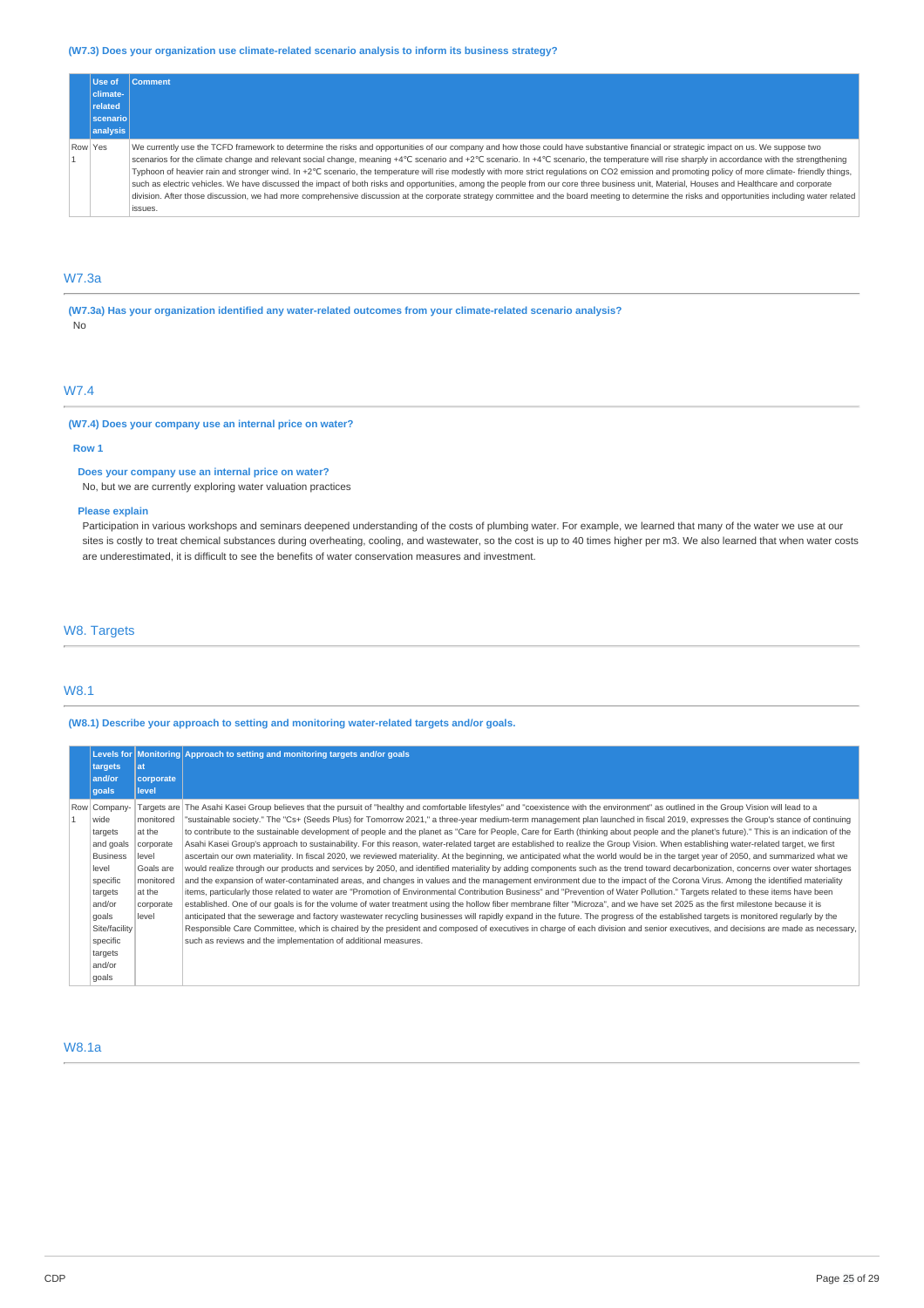#### (W8.1a) Provide details of your water targets that are monitored at the corporate level, and the progress made.

**Target reference number** Target 1

**Category of target** Water recycling/reuse

**Level** Business

**Primary motivation** Sales of new products/services

# **Description of target**

With "contributing to life and living for people around the world" as our Group Mission, we strive to heighten resource and energy efficiency with outstanding production technology, providing products and services that meet customer needs. The global market for microfiltration (MF) and ultrafiltration (UF) systems is growing by some 10% annually, driven by serious environmental water quality issues and water shortages, as well as increasingly stringent wastewater regulations throughout the world. Microza holds the leading share of the US market for membrane-process water clarification systems, the world's largest market for such systems. We consider this opportunity strategic because the adoption of Microza has been growing firmly in many countries which face water shortages and growing needs for improved water quality. Under this circumstance, we set a new business target to increase the water treatment volume with Microza from 540 M ton / year in 2015 to 840 M ton / year in 2025.

### **Quantitative metric**

Other, please specify (Amount of water treatment by own product goods (Microza))

**Baseline year** 2015

**Start year**

2019

**Target year** 2025

#### **% of target achieved** 55.5

#### **Please explain**

The accumulated water treatment volume with Microza from the base year 2015 to 2020 is 4.21 billion tons. Since the accumulated water treatment volume by the target year 2025 is 7.59 billion tons, the current progress rate is  $4.21/7.59 \times 100 = 55.5\%$ .

**Target reference number** Target 2

# **Category of target**

Water pollution reduction

**Level** Company-wide

# **Primary motivation**

Reduced environmental impact

#### **Description of target**

We are a major chemical manufacturer and handle large volumes of chemical substances, chemicals and water. As a result, we believe that ensuring water sustainability in the future is a prerequisite for business continuity and our mission to social. In the unlikely event that there is a violation of laws or disposals involving wastewater discharged from manufacturing facilities into rivers or the sea, there is a risk of administrative sanctions, such as shutting down operations, which could have a significant adverse effect on our business. For this reason, "zero environmental accidents and serious problems" is set out in the company-wide Responsible Care annual targets. Regarding water, we are continuously striving to eliminate violations of relevant laws and regulations. We have established voluntary wastewater standards (generally about 5-10% stricter) that are more stringent than local regulations and manufacturing facilities, and strictly control the quality of discharged water.

### **Quantitative metric**

Other, please specify (Presence or absence of legal violations (annual))

**Baseline year**

2019

**Start year** 2020

**Target year**

2021

**% of target achieved** 100

### **Please explain**

Target achievement is based on the existence of violations of water-related environmental laws and regulations. No breaches or penalties occurred during the period from 1 April 2020 to 31 March 2021 related to the emission standards of Japan's Water Pollution Control Law and the regional regulations in which manufacturing facilities exist.

# W8.1b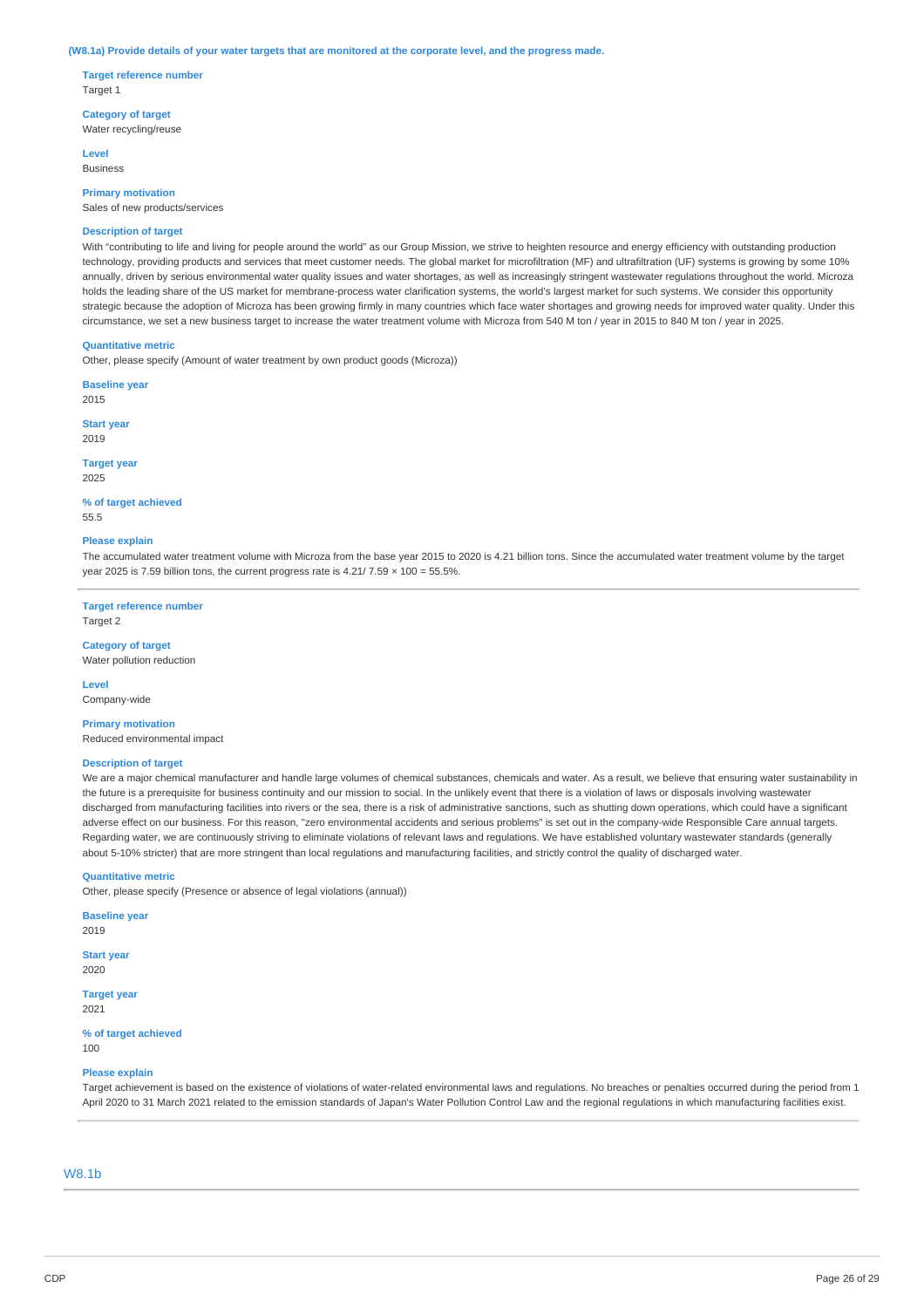#### (W8.1b) Provide details of your water goal(s) that are monitored at the corporate level and the progress made.

#### **Goal**

Watershed remediation and habitat restoration, ecosystem preservation

#### **Level**

Company-wide

**Motivation** Water stewardship

#### **Description of goal**

We have a company-wide water-related goal, which is to help realize the diverse public-good functions of forests, including those related to the replenishment of water resources. We recognize the importance of improving the general health of water source forests, particularly because well-managed forests retain water and slowly filter it through the ground, providing us with a good quality freshwater that is indispensable to our operations. That is why, it is so important for us to help realize the diverse public-good functions of forests. Based on this understanding, our plants and offices are undertaking a variety of initiatives to preserve biodiversity in each location, as the Asahi Kasei Group-wide initiative, and we encourage each of our plants and offices to undertake initiatives that best cater to local needs. In the Nobeoka area, for example, we have supported a reforestation program in Hinokage and Takachiho, Miyazaki, Japan with an aim to help protect the communities from natural disasters such as floods as well as to maintain forests' diverse public-good functions. Specifically, we have been working to renew forests which were left bare after cedar and cypress had been harvested with those with broad-leaf trees and other trees native to the area.

**Baseline year** 2016

**Start year**

End **year** 2021

2019

#### **Progress**

Since the ultimate goal of the activities is to fully realize the diverse public-good functions of forests, including those related to the replenishment of water resources, we believe whether the goal has been achieved or not should ideally be evaluated against that criterion. It is, however, not easy to evaluate the achievement of the Group's goal as a whole, because individual plants and offices are undertaking the initiatives with different targets and goals. Therefore, rather than setting a single indicator or a single threshold to assess the progress towards this goal, we first evaluate the progress of each of the individual plants/offices and then assess the overall achievement of the Group's goal as a whole qualitatively. For example, we planted trees in a forest area near Kitakata ETO Land owned by Nobeoka city from May 2016. We completed planting trees on 3 ha of land by April 2019 as planned in 2017. We have also started " Town Woods " Program in 2019. This is an initiative to install a "Town Woods Pots" at operating sites in order to increase the employees' understanding and awareness of biodiversity and to understand the public benefit function of forests. "Town Woods Pots" is a new item of landscaping that combines four layers of plants (Tall, medium, short, and groundcover) with different heights in consideration of local vegetation. In 2020, we installed the "Town Woods Pots" at 41 operating sites, and plan to have installed at all 42 operating sites by 2021.

# W9. Verification

# W9.1

(W9.1) Do you verify any other water information reported in your CDP disclosure (not already covered by W5.1a)? No, we do not currently verify any other water information reported in our CDP disclosure

### W10. Sign off

# W-FI

(W-FI) Use this field to provide any additional information or context that you feel is relevant to your organization's response. Please note that this field is optional **and is not scored.**

# W10.1

**(W10.1) Provide details for the person that has signed off (approved) your CDP water response.**

|       | <b>Job title</b>                                                | <b>Corresponding job category</b> |
|-------|-----------------------------------------------------------------|-----------------------------------|
| Row 1 | Representative Director and Vice-Presidential Executive Officer | Board/Executive board             |

# W<sub>10.2</sub>

(W10.2) Please indicate whether your organization agrees for CDP to transfer your publicly disclosed data on your impact and risk response strategies to the CEO Water Mandate's Water Action Hub [applies only to W2.1a (response to impacts), W4.2 and W4.2a (response to risks)]. No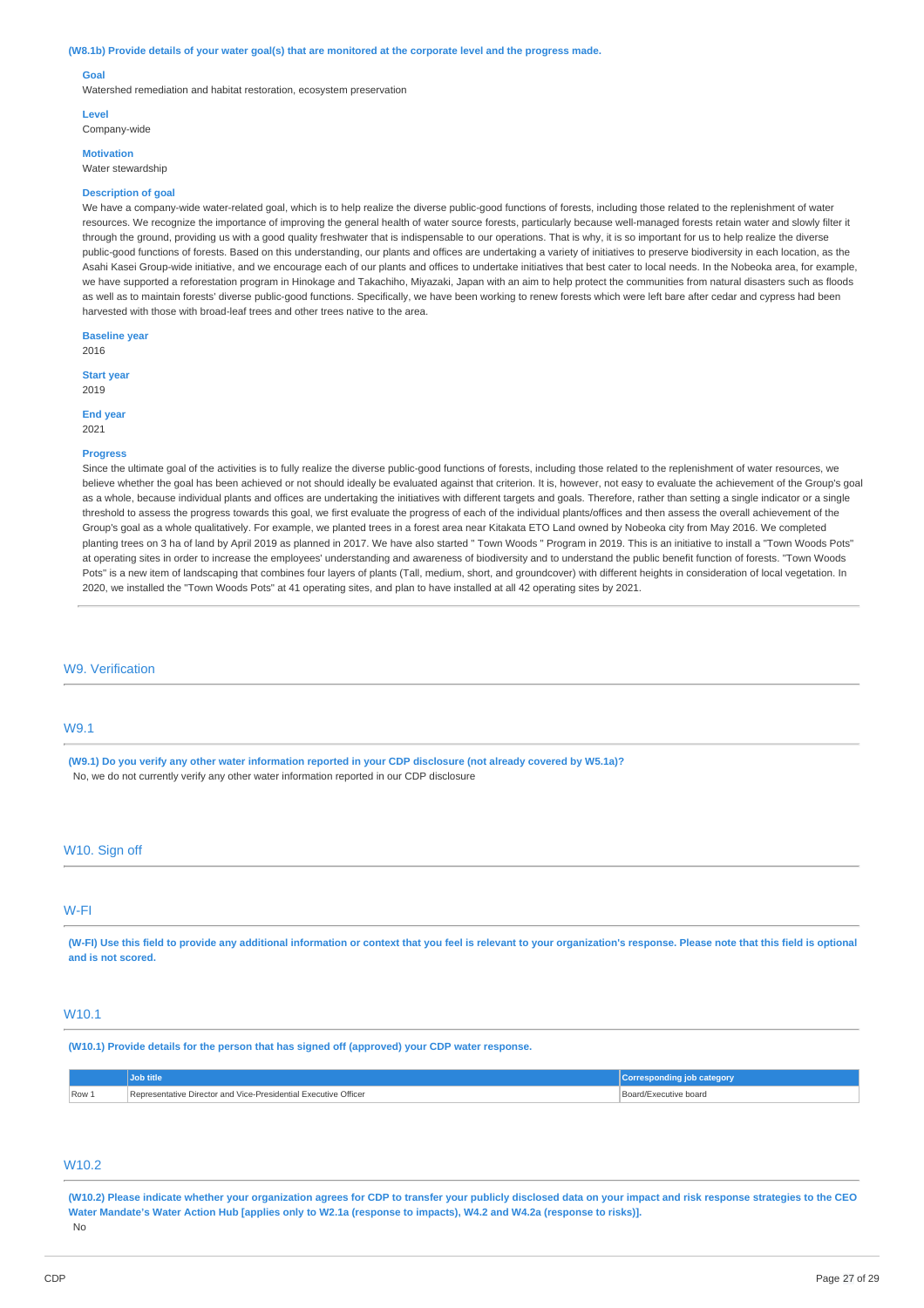# SW0.1

# **(SW0.1) What is your organization's annual revenue for the reporting period?**

|     | mnus<br> |
|-----|----------|
| ROW |          |
|     |          |

# SW0.2

**(SW0.2) Do you have an ISIN for your organization that you are willing to share with CDP?** Yes

### SW0.2a

# **(SW0.2a) Please share your ISIN in the table below.**

|       | <b>ASIN country</b><br>code. | dentifier (including single check digit) \<br>ume |  |
|-------|------------------------------|---------------------------------------------------|--|
| Row 1 | 1D                           | 2111200006                                        |  |

# SW1.1

(SW1.1) Could any of your facilities reported in W5.1 have an impact on a requesting CDP supply chain member? No, CDP supply chain members do not buy goods or services from facilities listed in W5.1

# SW1.2

**(SW1.2) Are you able to provide geolocation data for your facilities?**

|       | Are you able to provide geolocation data for your facilities? |  |  |
|-------|---------------------------------------------------------------|--|--|
| Row 1 | Yes, for some facilities                                      |  |  |

### SW1.2a

**(SW1.2a) Please provide all available geolocation data for your facilities.**

| <b>Identifier</b> | ıtitude | Longitude | <b>Comment</b>                           |
|-------------------|---------|-----------|------------------------------------------|
| <b>ELTAS</b>      |         |           | Nobeoka City, Miyazaki Prefecture        |
| ROICA             |         |           | Moriyama City, Shiga Prefecture Thailand |

# SW2.1

(SW2.1) Please propose any mutually beneficial water-related projects you could collaborate on with specific CDP supply chain members.

# SW2.2

**(SW2.2) Have any water projects been implemented due to CDP supply chain member engagement?** No

### SW3.1